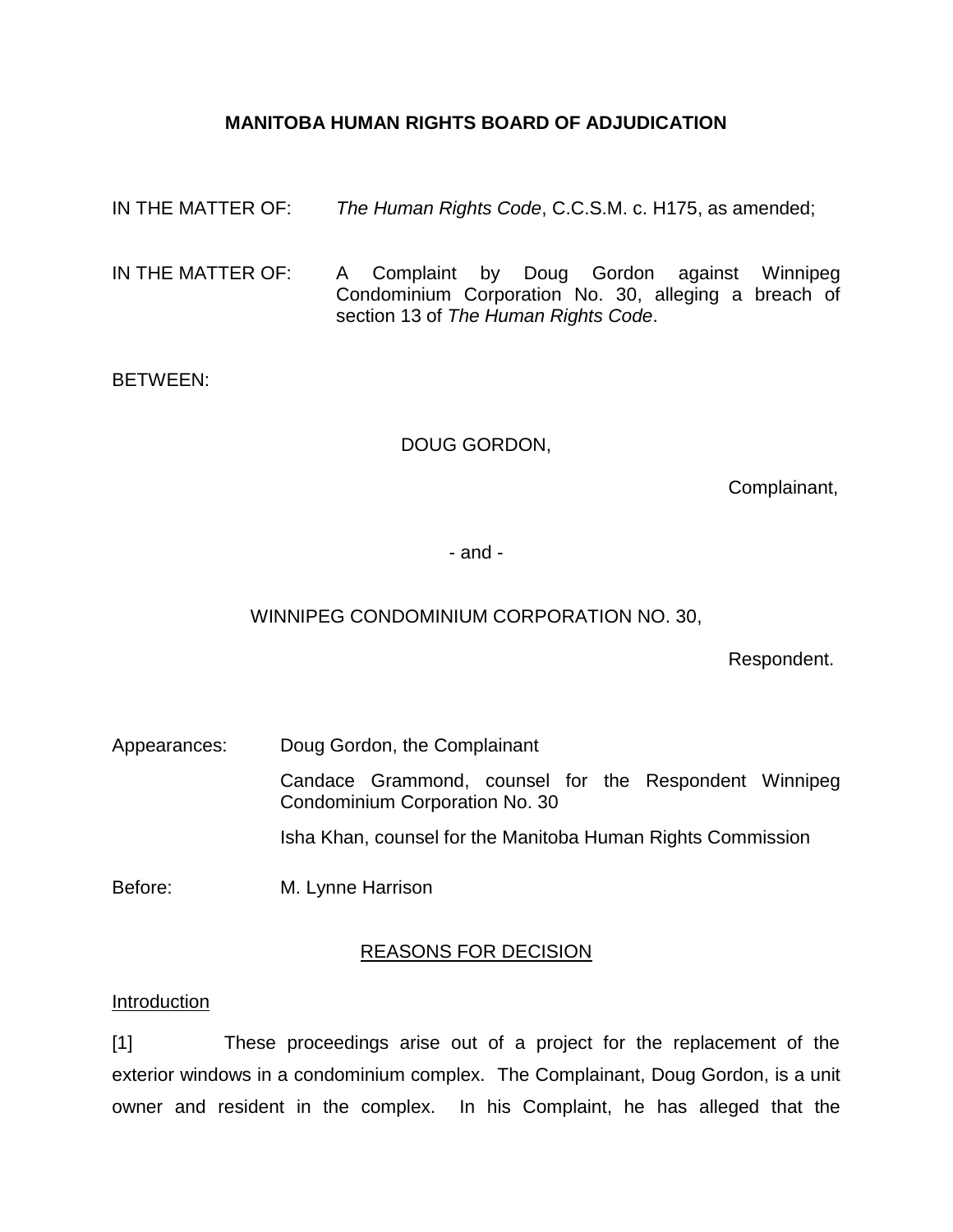Respondent Winnipeg Condominium Corporation No. 30 (the "Respondent") discriminated against him in the provision of services relating to the window replacement project, and failed to reasonably accommodate his special needs based on his disability (legally blind, with some limited vision), contrary to section 13 of *The Human Rights Code*, C.C.S.M. c. H175 (the "*Code*"). Mr. Gordon's Complaint relates, in particular, to the Respondent's decision to replace the original clear glass windows in his condominium unit with tinted windows.

[2] Mr. Gordon's Complaint is one of four Complaints which were filed against the Respondent by four separate Complainants with respect to the same window replacement project, the other three complainants being Ronald Franklin Pollock, Susan Renard and Delphine Kinvig. On April 28, 2010, I was designated by the Minister of Justice as a Board of Adjudication, to hear and decide all of these Complaints.

[3] All four Complaints first came before me on May 28, 2010 for a hearing with respect to a number of preliminary issues. The main issue at that time was whether the Manitoba Human Rights Commission (the "Commission") could terminate all proceedings, including the adjudication, where the Respondent made a settlement offer after the Complaints had been referred to adjudication, an offer which the Commission considered reasonable but each Complainant rejected, or alternatively, whether the Commission could withdraw from the proceedings in these circumstances.

[4] On October 12, 2011, I delivered Reasons for Decision with respect to those preliminary issues, in which I concluded, among other things, that the *Code* neither required nor enabled the Commission to terminate all proceedings respecting the Complaints in these circumstances, the Complaints having been referred to adjudication. I also concluded that while the Commission could not withdraw as a party to the adjudication, it could withdraw from actively participating at the adjudication.

[5] The Complainants in each of the Complaints subsequently determined that they wished to proceed with the adjudication of their Complaints. Several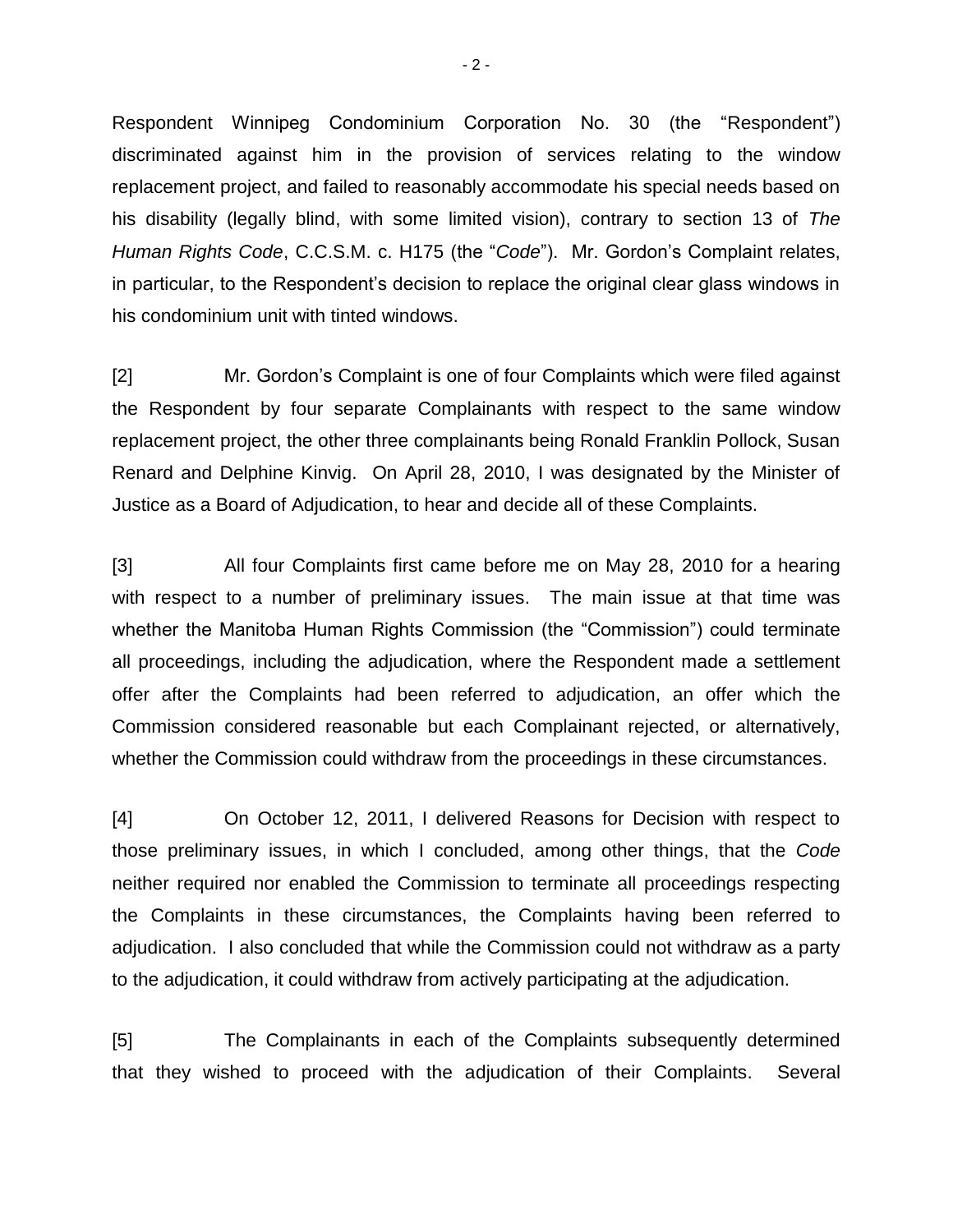conference calls were convened to address different procedural matters and set dates for the hearing of the merits.

[6] In the course of those conference calls, counsel for the Commission, Ms Khan, outlined the Commission's intentions with respect to its role at the hearing of the Complaints. She advised that the Commission expected to have someone in attendance each day for the hearing, but did not intend to actively participate therein. In particular, the Commission did not intend to call or cross-examine any witnesses. The Commission did intend, however, to deal with the usual preliminary matters, to make an opening statement focusing on the applicable tests and authorities, and to make a final submission and address public interest remedies, in keeping with its public interest in the Complaints.

[7] The procedure with respect to the calling of evidence was discussed, and it was agreed that:

- a) the Complaints would be heard together and general or common evidence relevant to all of the Complaints, or more than one Complaint, would apply *mutatis mutandis*;
- b) as the Complainants would bear the onus of establishing a *prima facie* case, they would call their evidence first, and would decide amongst themselves the order in which they would do so;
- c) the Complainant who proceeded first would call all of the evidence that he or she considered relevant to his or her Complaint. After the first Complainant had finished questioning a witness, each of the other three Complainants would have an opportunity to ask the witness additional questions relating to his or her own case, then the Respondent would have the opportunity to cross-examine the witness;
- d) after the first Complainant had completed his or her evidence, the second Complainant would call any further witnesses that he or she might have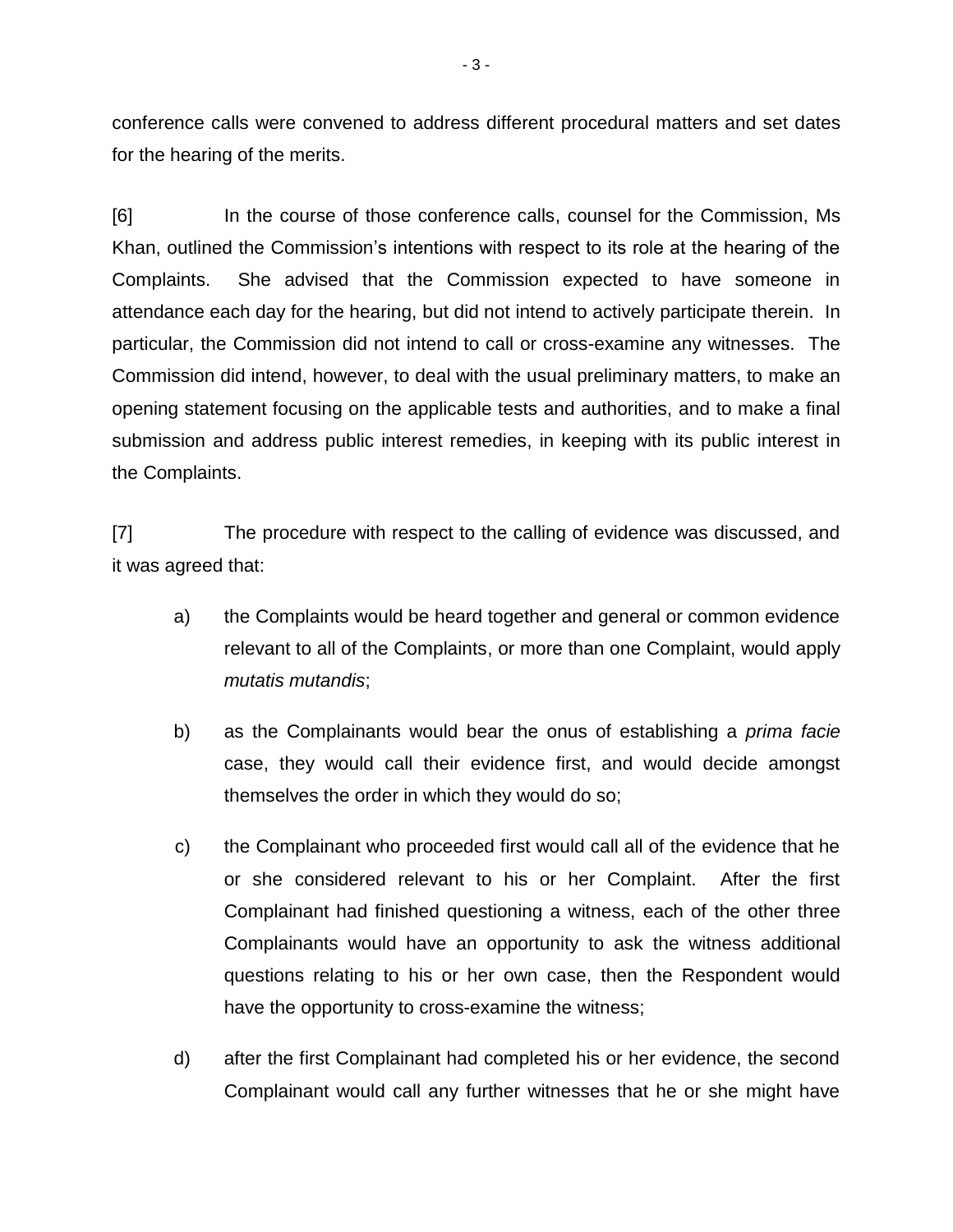and ask questions relating to his or her case. The third and fourth Complainants would then have an opportunity to put additional questions to each witness relating to each of their cases, and the Respondent to cross-examine each witness;

- e) after the second Complainant had completed his or her evidence, the third Complainant would call any additional witnesses that he or she might have and ask questions relating to his or her case. The fourth Complainant would have an opportunity to put any additional questions to each witness relating to his or her case, and the Respondent to cross-examine each witness;
- f) after the third Complainant had completed his or her evidence, the fourth Complainant would call and ask questions of any additional witnesses he or she might have, and the Respondent would have the opportunity to cross-examine each witness;
- g) after all of the Complainants had completed their evidence, the Respondent would call its witnesses. After the Respondent finished questioning each witness, the Complainants would have the opportunity, in turn, to ask questions of or cross-examine the witness with respect to their own cases.

[8] In advance of the hearing, the parties exchanged lists of the witnesses they intended to call, together with a brief indication of what each witness was expected to address and/or expert and medical reports from individuals whose evidence they expected to rely on at the hearing.

[9] The hearing of the four Complaints on the merits thus continued in Winnipeg over a period of 11 days between March 5 and 23, 2012, with submissions being heard on April 13, 2012. At the commencement of the hearing, the Complainants advised and it was agreed, that Mr. Gordon would proceed first, and call evidence with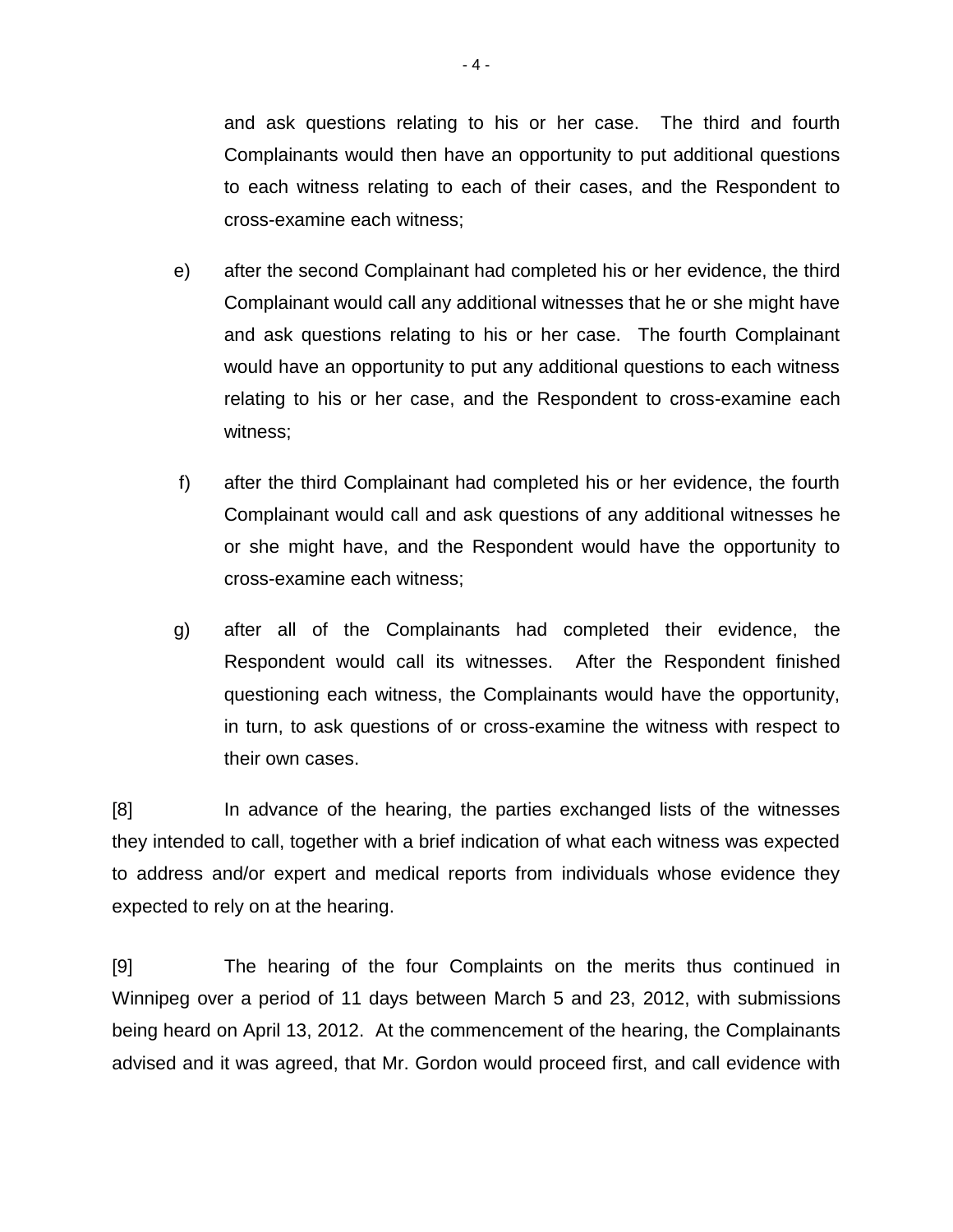respect to his Complaint and that of Mrs. Renard, followed by Ms Kinvig, and finally Mr. Pollock. The issue of costs would be left to be addressed at a later date, if necessary.

[10] In the course of the hearing, I indicated that I would issue separate decisions, reflective of the relevant facts and circumstances in each case.

# The Issue

[11] The parties agreed, prior to the commencement of the hearing, that the issue to be determined in all four Complaints was relatively narrow, namely:

> Whether the Respondent discriminated against each Complainant on the basis of disability by failing to make reasonable accommodation for his/her special needs based on disability when deciding to install or installing new windows in all condos.

# The Evidence

## Preliminary Comments

[12] I would note at the outset that it is not my intention to recite all of the evidence adduced and argument heard in the course of these proceedings, but to comment on the most salient points, where necessary or appropriate.

[13] Mr. Gordon testified on his own behalf, and called seven other individuals as witnesses, namely:

- 1. Susan Renard, one of the other Complainants;
- 2. Roy Fondse, a Winnipeg real estate agent;
- 3. Kent Woloschuk, an architect;
- 4. Dr. Richard Leicht, an ophthalmologist and specialist in diseases of the eye;
- 5. Delphine Kinvig, another one of the Complainants;
- 6. Krystyna Briggs, another unit owner in the condominium complex;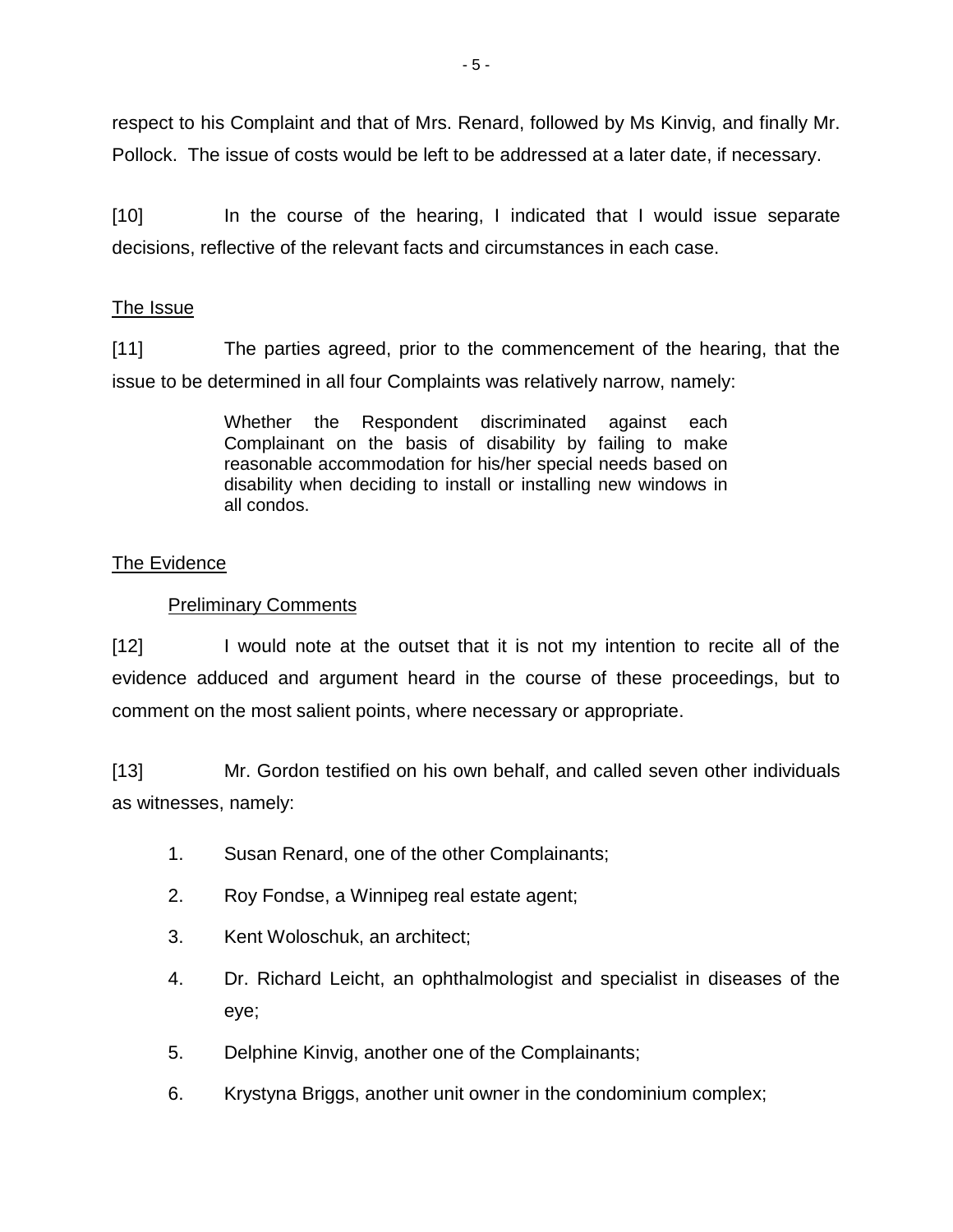7. Judith Christopherson, an interior designer and Delphine Kinvig's sister.

[14] The Respondent called four witnesses to testify with respect to Mr. Gordon's Complaint, namely:

- 1. Robert Schafer, a unit owner since 1999, member of the Respondent's Board of Directors since 2003, and President of the Board since 2004;
- 2. John Wells, a partner in the engineering firm of Crosier Kilgour and Partners ("Crosier Kilgour") and engineer on the window replacement project;
- 3. Sharon Kula, property manager at the condominium complex;
- 4. Robert Sakowski, a former unit owner and member of the Respondent's Board of Directors from 2003 to 2008.

### Expert Evidence

[15] Issues arose during the course of the hearing with respect to the qualification of certain witnesses as expert witnesses.

[16] The Complainants sought to call Judith Christopherson as an expert witness and also as a lay witness with respect to her personal knowledge or observations relating to the Complaints, particularly, though not exclusively, Ms Kinvig's Complaint.

[17] As indicated above, Ms Christopherson is an interior designer. She is also Ms Kinvig's sister. After reviewing Ms. Christopherson's qualifications and experience with her, Mr. Gordon advised that the Complainants were seeking to have her qualified as an expert with respect to the effects of tinted windows on the interior of rooms in terms of contrast, colour perception and moisture; the construction and design of windows; how the windows could be adapted differently, in this case, for non-tinted windows; and the locks on, and energy efficiency of, the windows.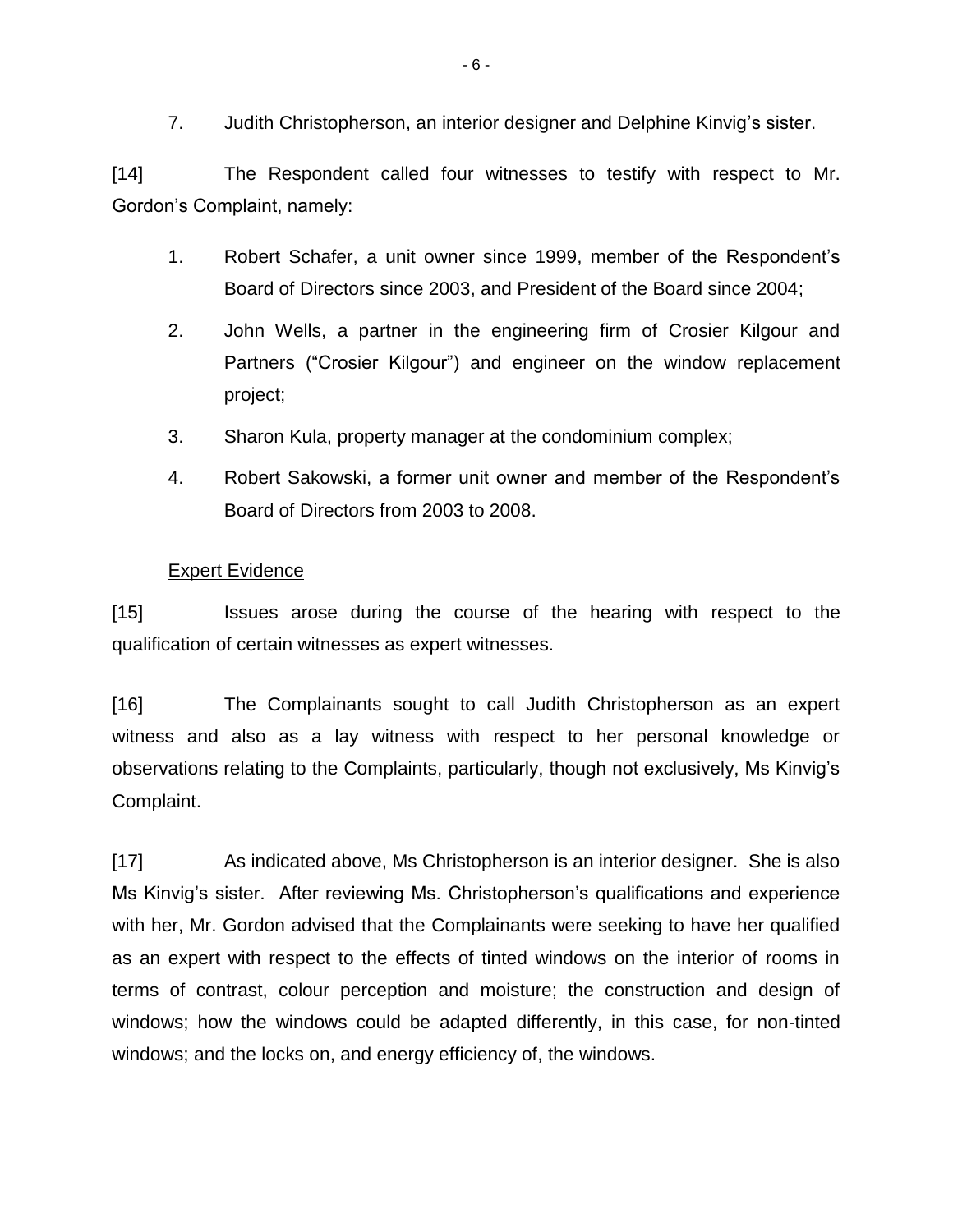[18] Ms Grammond had previously indicated and confirmed that she was objecting to Ms Christopherson being qualified as an expert witness on two grounds in particular. First, she noted that opinion evidence is to be called and presented from independent individuals, and Ms Christopherson was not independent; she was the sister of one of the Complainants. This lack of independence applied not only to Ms Kinvig, but also to the other Complainants, at least two of whom Ms Christopherson had met through her sister. Moreover, the four Complaints were being heard together, and Ms Christopherson ought not to be permitted to give opinion evidence where it would have an effect on Ms Kinvig's case as well. Ms Grammnd submitted that whether the Complaints were being heard together or separately, Ms Christopherson was still not independent. Secondly, Ms Grammond argued that it did not appear that Ms Christopherson had anything to add on the merits or that she had the right experience or quantity of experience to be qualified as an expert on the topics which had been put forward.

[19] An expert should provide independent assistance to a tribunal in respect of matters within his or her area of expertise, and should not assume the role of an advocate. The criteria for the admissibility of expert opinion evidence were: (1) a properly qualified expert; (2) relevance; (3) necessity; 4) reliability; (5) prejudice / probative analysis; and (6) the absence of an exclusionary rule.

[20] Ms Christopherson is Ms Kinvig's sister, and whether these are separate complaints or not, Ms Kinvig is involved in these proceedings. In the circumstances, this gave rise to a perception of bias, and difficulty in terms of whether independent assistance was being provided. I was also not persuaded that the evidence was necessary. Mr. Gordon referred to it adding value to his, but that is not the role entirely of an expert. I could appreciate that it might be helpful to the Complainants, but being helpful is not enough. The evidence has to be necessary, and I was not persuaded that it was. This was not to be critical of Ms Christopherson's expertise in any way. I was simply not convinced that the criteria of objectivity, independence and necessity existed here.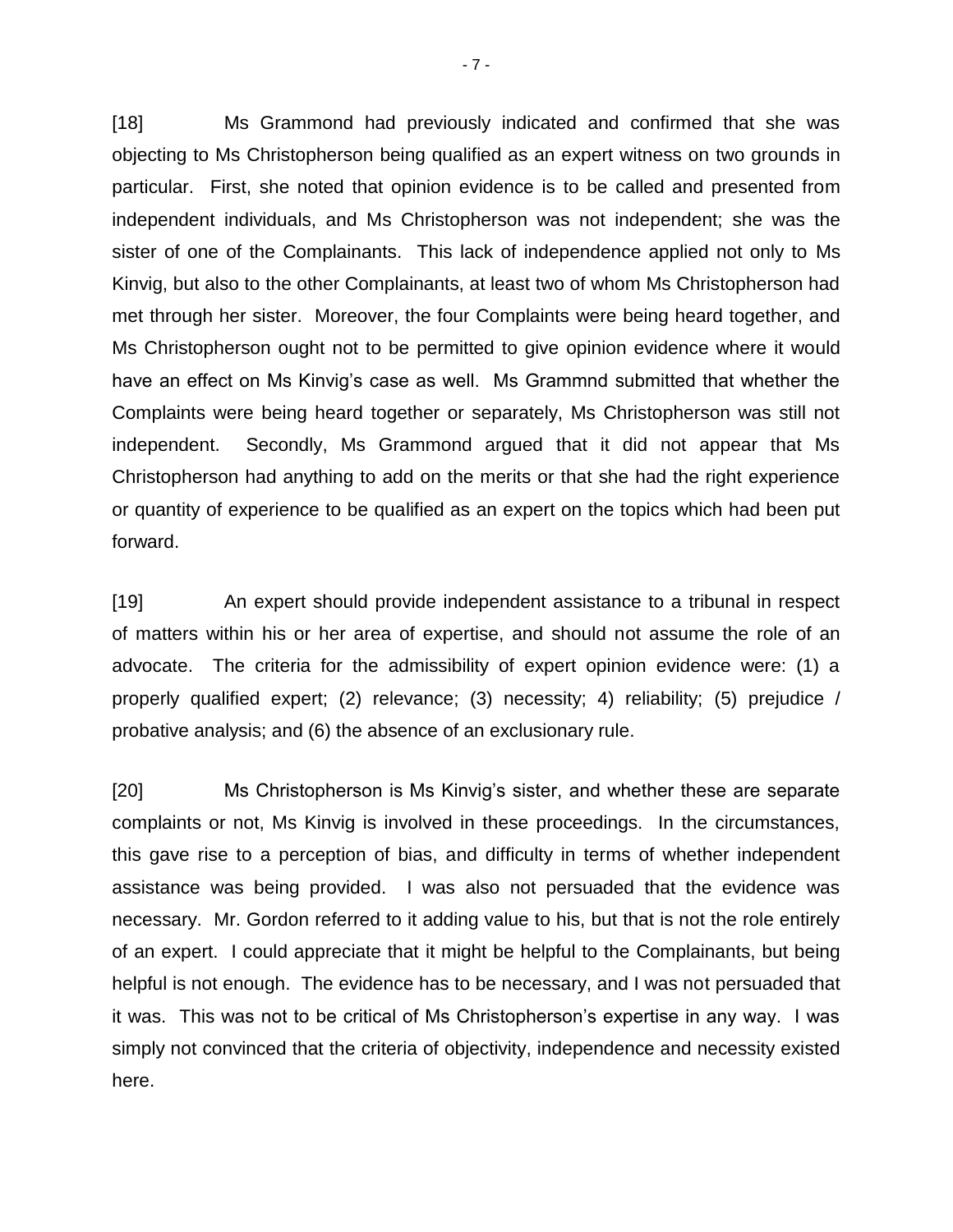[21] I therefore determined that Ms Christopherson could not testify as an expert witness in these Complaints.

[22] Ms Grammond sought to call John Wells both as the engineer on the project and as an expert witness. Mr. Wells is a partner in the engineering firm of Crosier Kilgour, the engineers of record for the window replacement project. Ms Grammond advised that the Respondent was seeking to qualify Mr. Wells as an expert in structural engineering as it related to the window replacement project at 55 Nassau.

[23] The Complainants objected to Mr. Wells being qualified to give expert evidence on the basis that he was not at arms' length from the Respondent and was not unbiased. It was argued that whether Mr. Wells was competent had nothing to do with this; the objection related to objectivity and fairness.

[24] I had no doubt with respect to Mr. Wells credentials, or that his evidence would be relevant and probably helpful. He was, however, the engineer for the Respondent on the project which is the subject of these Complaints, and on that basis, I was not sure that he could be said to be independent or unbiased. There was a real perception of bias, where he acted as the Respondent's engineer on this project and would also be testifying as such. In the circumstances, I determined that Mr. Wells could not testify as an expert witness in respect of these Complaints.

#### Facts

[25] The Respondent is a corporation incorporated under *The Condominium Act*, R.S.M. 1987, c. C170 (the "*Act*"). The Respondent manages and maintains a 38 storey condominium complex located at 55 Nassau Street North in Winnipeg, and known as 55 Nassau ("55 Nassau"). 55 Nassau was constructed in 1969 to 1970. It contains approximately 300 condominium units, and has an estimated 500 residents.

[26] The affairs of the Respondent are managed by an elected Board of Directors (the "Board") composed of five individuals, all of whom are volunteers.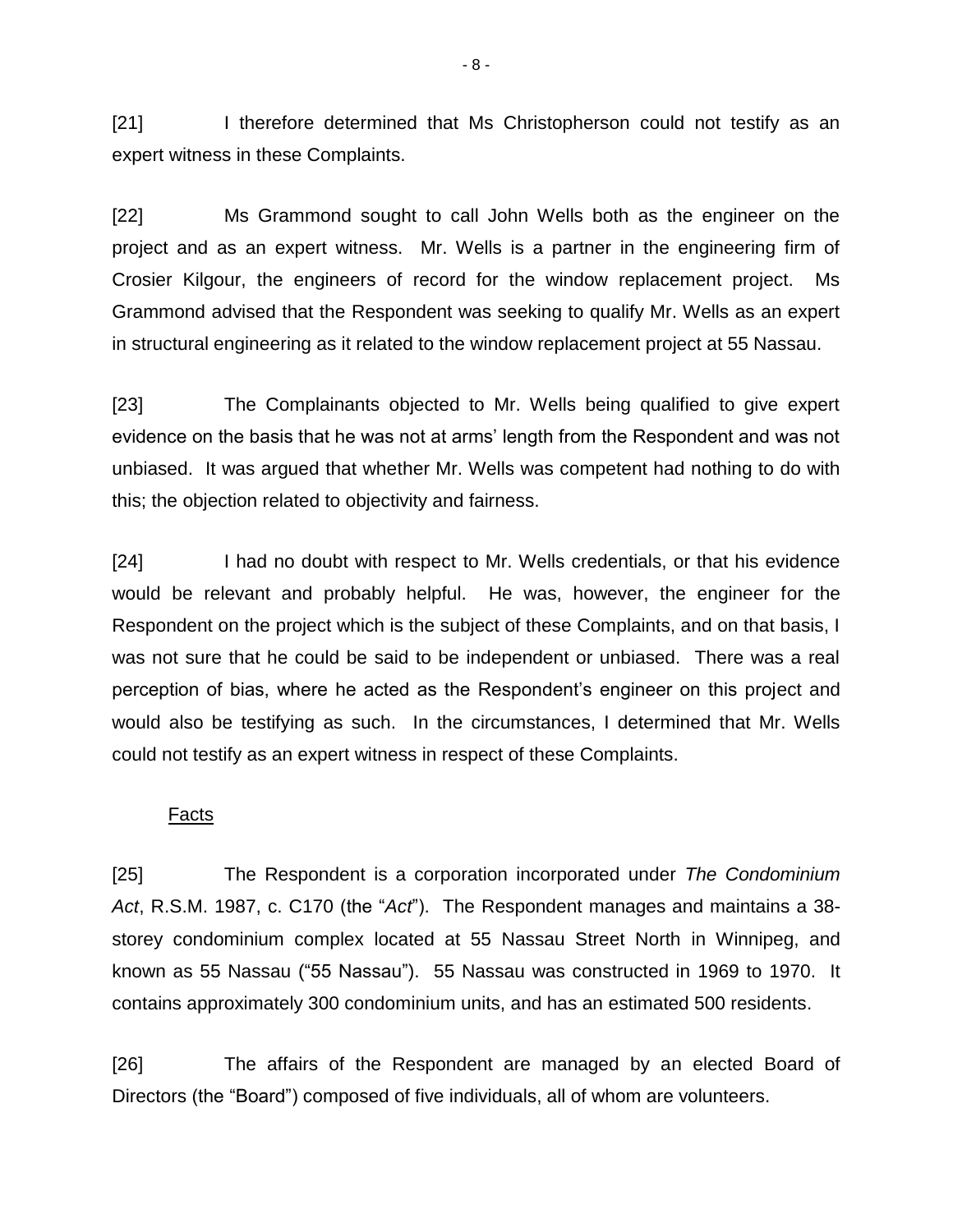[27] Mr. Gordon is the registered owner of one of the condominium units in 55 Nassau, together with a 0.2749% interest in the common elements. Mr. Gordon moved into 55 Nassau in or about 1986, and has lived in the same unit since then. His unit is on the fifth floor of the building and has two windows: a window in the living room and a smaller window in the bedroom, both facing east.

[28] Mr. Gordon testified that he has two eye conditions and is registered with the Canadian National Institute for the Blind (CNIB) as legally blind.

[29] For many years prior to 2004, there had been discussions with respect to replacing the exterior windows in 55 Nassau. The existing windows dated back to the original construction. They were aluminum frame, single pane windows, with vertical sliders. By 2004, they were almost 35 years old, and well beyond their expected 20 year lifespan.

[30] Mr. Gordon testified that he had heard about certain issues or difficulties with respect to windows over the years, particularly starting in about the mid-1990's. He himself, however, had had no significant problems with respect to his windows.

[31] At or about the beginning of 2004, the Board began making a concerted push towards having the windows replaced. The windows had become obsolete. New parts could no longer be obtained, making repair work very difficult. Tests showed that the windows were far beyond acceptable levels of air leakage. There were substantial drafts and complaints of windows shaking and making whistling noises under high wind conditions. The windows were also plagued with wind-driven rain. Where windows were no longer sealed, water and wind regularly entered the building, causing water damage and a substantial draft. Water penetrating and cascading down behind the drywall was resulting in corrosion to steel studs and mould growth on the drywall. The Respondent was having to pay to repair water damage to common elements. It was also having to pay on average over \$10,000 a year trying to repair the windows, some of which were said to be beyond repair.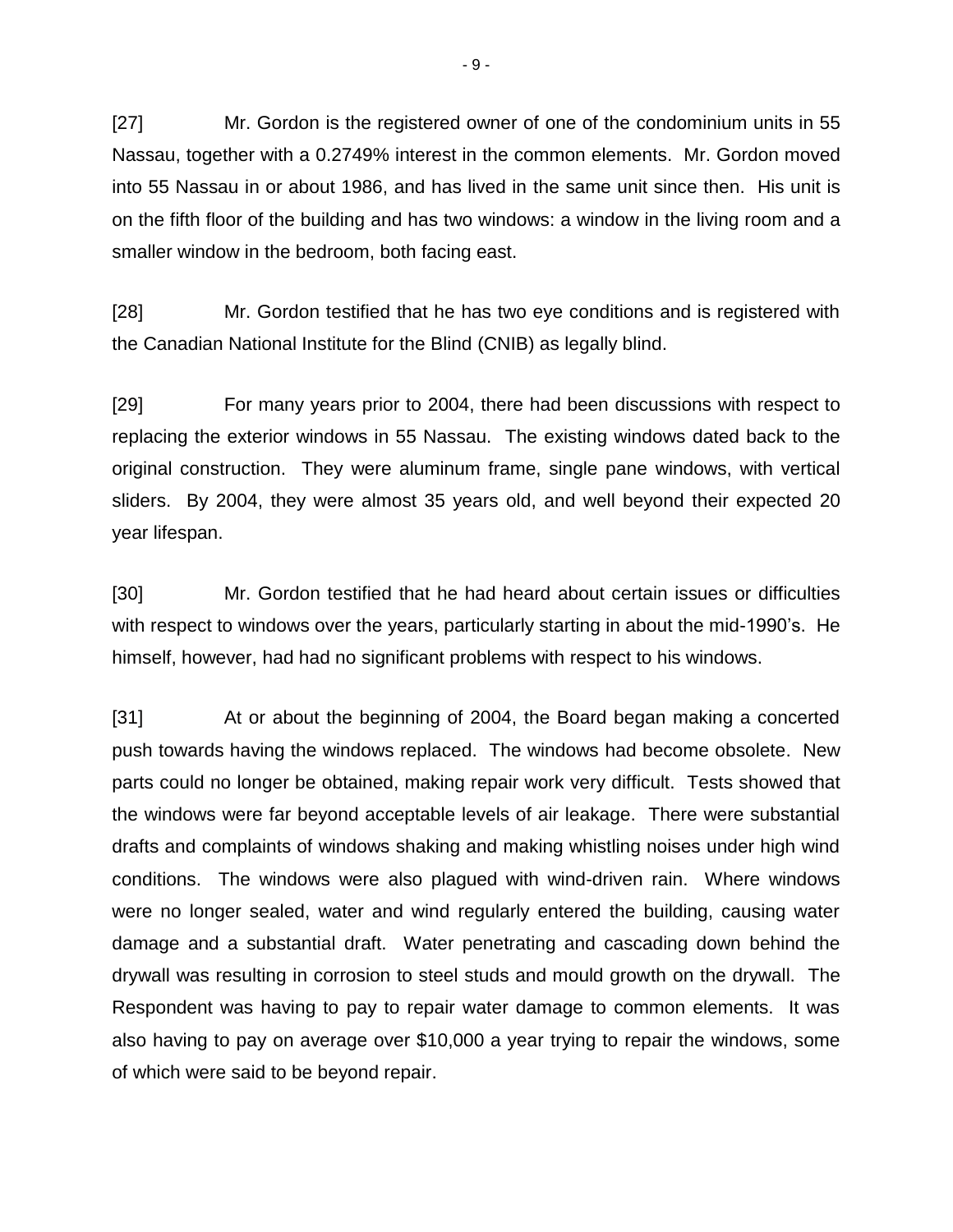[32] The Board holds monthly meetings, as well as special Board meetings from time to time. Window replacement is referred to in the minutes of a number of monthly Board meetings which were filed as exhibits at the hearing, including the minutes of each monthly Board meeting from February to December 2004.

[33] The first reference to tinting appears in the Minutes of a Special Meeting of the Board on December 13, 2004, which states, *inter alia*, as follows:

> The window pane has a slight tint low e argon filled glass. The low e argon filled glass is energy efficient. The only problem with having the project over three years is the dye lots for the window tint and frames might have a slight variance. Tinted windows were discussed. The problem with tinted windows is at night the resident could see their reflection in the glass.

[34] Commenting on the above excerpt from the December 13 Minutes, Mr. Wells stated that the Board was considering whether they would go for clear glass, as they currently had, or incorporate a tint, both for aesthetics and performance. Advantages and disadvantages of tinted glass were discussed. One of the advantages, which Mr. Wells said he discussed with the Board was that tinted glass would reduce the amount of glare and result in reduced cooling costs in the summer and reduced heating costs in the winter. A potential disadvantage, as indicated in the above excerpt, was that people might see their reflections in the glass more at certain times of the day.

[35] It took several meetings for the Board to discuss and make a decision with respect to tinting. Individual Board members provided input, including with respect to other projects they had seen, such as Place Louis Riel where Mr. Wells and his firm were the engineers of record. The Board reviewed several tints, and Mr. Wells brought boxes of tint samples to one of the meetings so that the Board members could actually look at the glass.

[36] The Board ultimately decided to go with tinted windows. In doing so, the Board opted for the lightest possible tint from the selections that had been presented to it. The Board's decision was unanimous.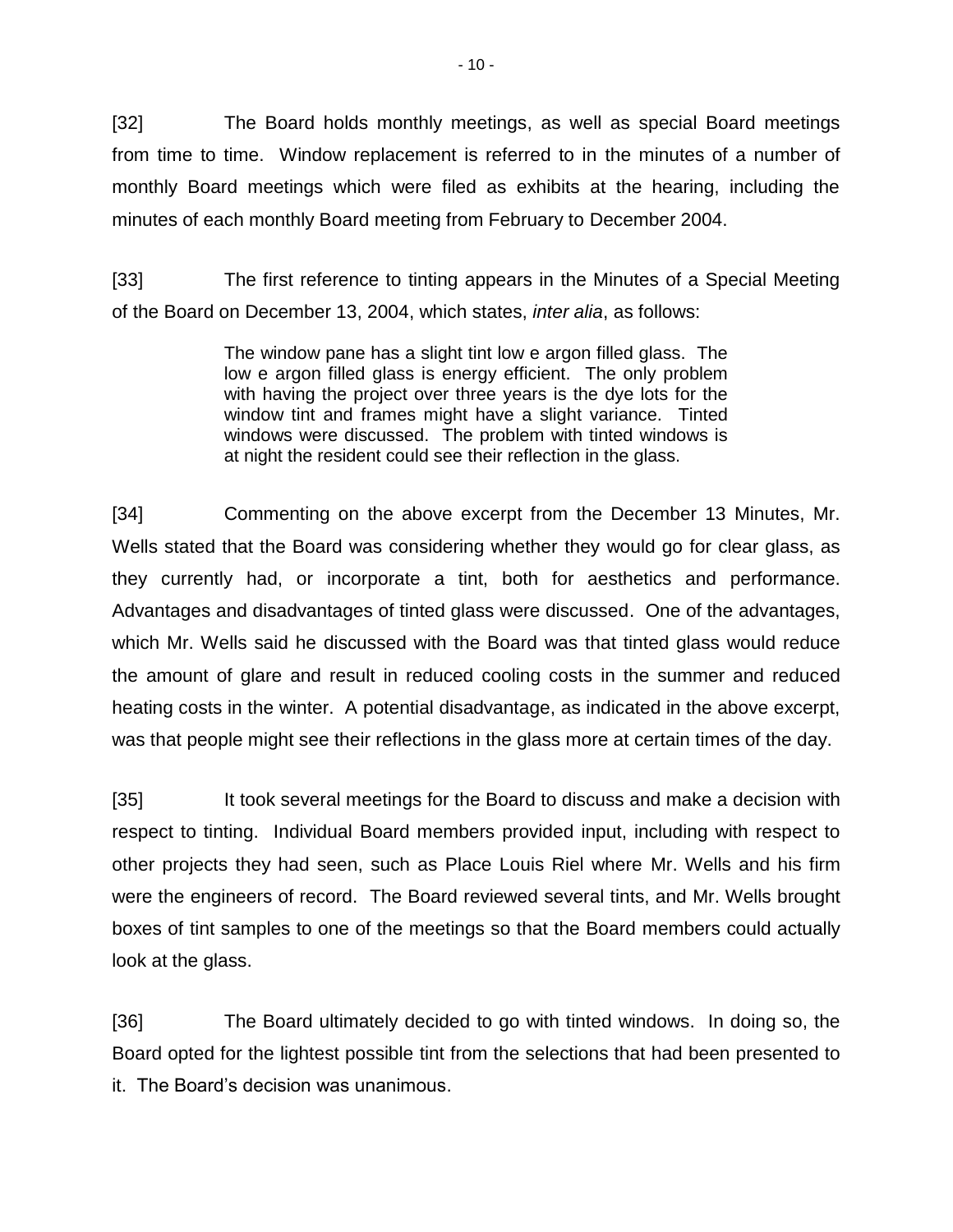[37] The Board communicates with unit owners in a number of ways. Minutes of monthly Board meetings are available to unit owners, on request. The evidence indicates, however, that at all relevant times, the minutes would not have been distributed on a monthly basis, but would have been packaged and sent to those who requested them three or four times a year. Minutes of special Board meetings are not available to unit owners.

[38] Mr. Gordon would not receive copies of the minutes of Board meetings. He was aware that the Board would make those minutes available to unit owners on request, but had never asked to receive them.

[39] General information and notices are also put on bulletin boards located in three different areas of the building: at the parkade level, in the recreation area, and in the mail room where people pick up their mail. In addition, they are posted in all three elevators. Notices that are posted are also provided to unit owners who are visually impaired, including Mr. Gordon, in a very large font. Lengthier documents and notices or communications dealing with more serious issues may be addressed to unit owners and passed out by security.

[40] Minutes of the Board meeting on May 19, 2005 indicate that a window information session was to be held on June 2, 2005 at 7:30 p.m. Unit owners were invited to attend and the meeting took place as planned. It is unclear whether Mr. Gordon was aware of that meeting. Mr. Schafer attended the meeting, and testified that the Board answered such questions as they could at the time. He did not recall anything contentious with respect to windows having come up at that meeting. On cross-examination, Mr. Schafer confirmed that the Board did not hold any other information meetings dealing specifically with windows prior to April 13, 2006, the date on which the contract for the window replacement project was signed.

[41] The Board had also discussed and arranged for the preparation of a mock-up test window, with the proposed tint, to be installed in the living room in one of the condominium units. The mock-up window was installed in unit 406 on June 14,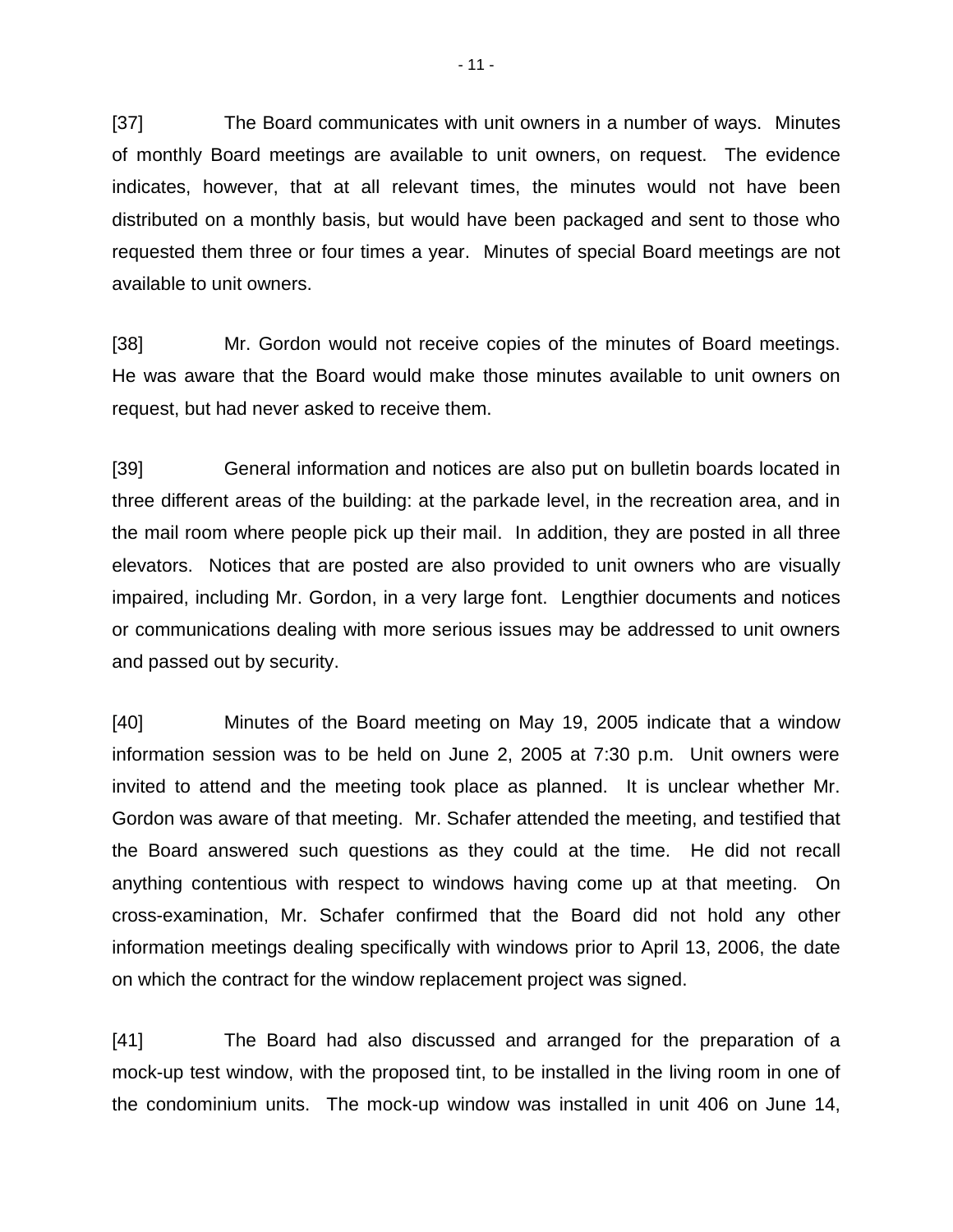2005. The Board's objective and understanding when it arranged to have that window installed was that this would provide an opportunity for the Board and unit owners to walk through a unit, and physically see, from both inside and out, what the proposed new window would look like. After the window was installed, however, the unit owner advised that she did not want people coming into her suite.

[42] As a result, the Board arranged for a notice with a digital photo of the test window in unit 406 to be posted on the bulletin boards and in each of the three elevators, together with a request that residents view the window from the outside of the building only. Mr. Gordon testified that he heard about the test window, and went to look at it, but was only able to see it from the outside.

[43] Mr. Schafer's evidence, which was unchallenged, was that the Board received positive feedback from residents after they had seen the test window, and that it did not receive any feedback from any of the Complainants in these proceedings.

[44] In or around December 2005, the Board had one foot square samples of the tinted glass placed against the window in the main floor lounge, for viewing. A Memorandum to Residents was posted on the bulletin boards and in the elevators, inviting the residents to take a look at the tint and noting that it was the exact tint that would be on the new windows. The Memorandum, dated December 8, 2005, thus read as follows:

> Please note that in the lounge (main floor) there is a 1'  $\times$  1' piece of tinted glass, which has been attached to the window on the east side.

> This is the exact tint that will be on the new windows. Please have a look at the tint.

[45] Mr. Schafer testified that the Board did not receive any feedback or responses after this Memorandum was posted. Mr. Gordon's evidence was that he only heard about this sample later, after the contract had been signed.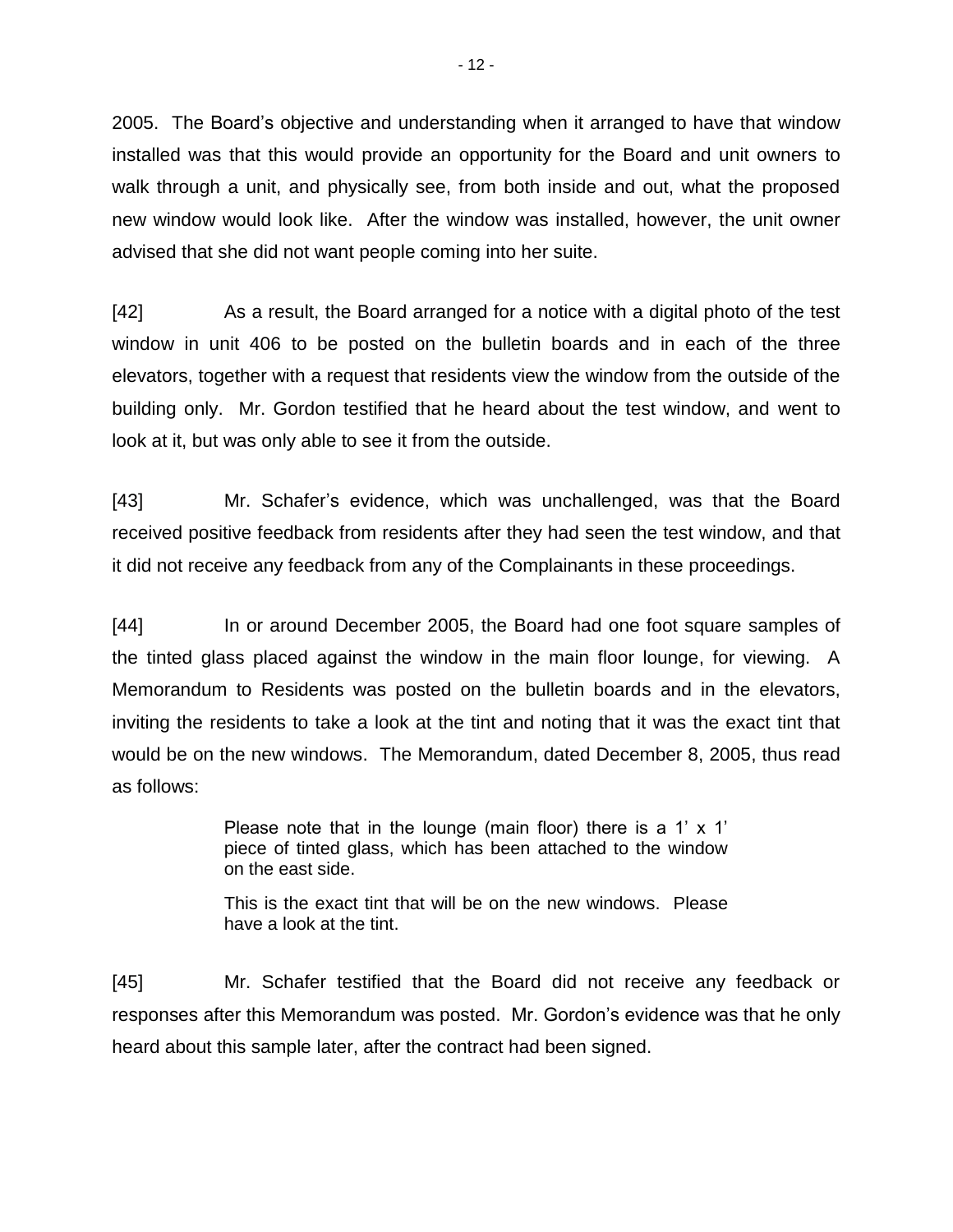[46] Minutes of the Board meetings on January 19, 2006 and February 17, 2006 refer to arrangements being made for the windows to go out for tender and indicate that the "tint of glass is to be based on the sample window installed in unit 406 that was provided."

[47] The evidence indicates that there was a delay in the tenders going out at this time. In the meantime, the cost of building materials was going up on a monthly basis. The Minutes of the Board meeting on March 21, 2006 indicate that the Board discussed cost and how they would pay for the windows, and refer to the tinting of the windows, *inter alia*, as follows:

> The design of the windows include [sic] tinting to save on heating and cooling costs. John Wells noted that most new buildings install tinting for that reason. Robert Schafer spoke to the manager of The Place Louis Riel who had new tinted windows installed and he said they definitely save money with the tinting.

[48] The Minutes of the March 21 meeting go on to state that the Board will be contacting the Respondent's lawyers to request "a legal opinion to see if an owner vote is required to have tinting put on the new windows."

[49] In a written opinion dated April 11, 2006, the Respondent's lawyers stated that it was their understanding that the Board's decision to replace the windows was due to the current condition of the windows, such that the matter had become one of repair and maintenance. They noted that decisions with respect to repair and maintenance of the building fell within the sole jurisdiction of the Board, and concluded that a vote of the owners was therefore not required.

[50] Two days later, on April 13, 2006, the Board entered into a contract with Gardon Construction Ltd. ("Gardon") for the complete replacement of all of the exterior windows and the installation of new aluminum panels in 55 Nassau, at a cost of over \$4 million.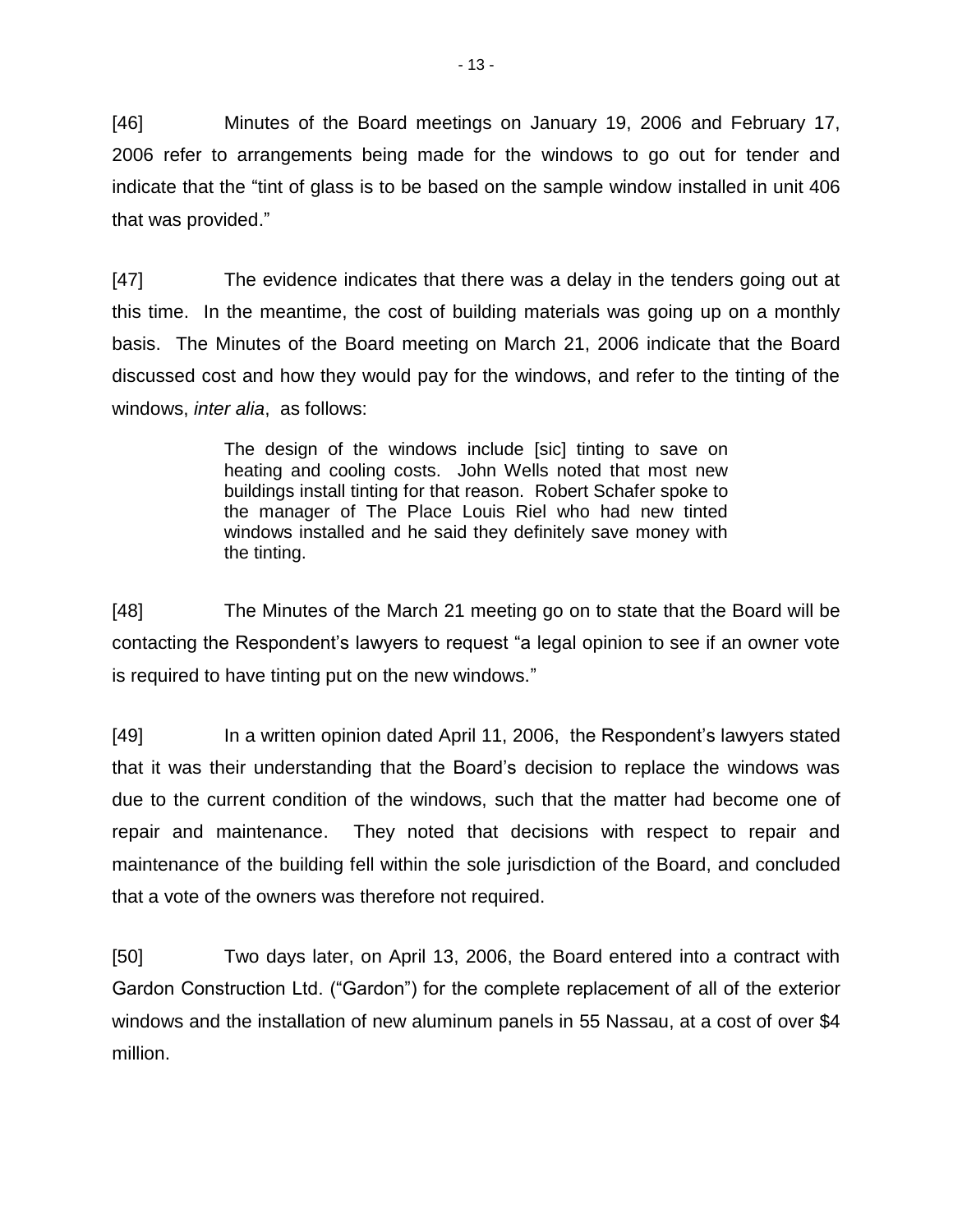[51] On April 28, 2006, in a document entitled "Special Reserve Fund Levy for Windows and Run-out Heating/Cooling Lines", the Board notified unit owners and residents that the new windows were finally on their way. The Board referred briefly to various reasons why the windows needed to be replaced and certain features of the new windows, including the "improved look . . . from the energy efficiency tint of the windows". It also indicated that the cost of the project was approximately \$4 million, which would be paid from a special reserve fund levy, spread over four payments and three fiscal years. Finally, it was stated that more information would be available at the next information meeting scheduled for May 8 at 7:00 p.m.

[52] A Memorandum dated May 2, 2006, was also posted in the elevators and on the bulletin boards, advising all unit owners of the information meeting on May 8 to discuss the window replacement project.

[53] Mr. Schafer attended the meeting on May  $8<sup>th</sup>$ . He testified that there were a couple of obstacles which they had to overcome at that time. The first was whether everyone's windows had to be replaced, as some people felt their windows were in good shape, while others felt theirs were in horrible shape. The second was the sticker price. Mr. Schafer said that they tried to explain how that cost would be broken down, based on percentage of ownership, with each unit being responsible for its share of the common elements. He said that the amounts floored people, just as they had floored the Board when it had learned how much this would cost, and that there was a great deal of opposition.

[54] Ms Kula, the property manager at 55 Nassau, also attended the May  $8<sup>th</sup>$ meeting. She testified that people had many questions about the windows, especially with respect to cost of the project, and in particular, the way the costs were to be broken down, such as, for example, why someone with one window would have to pay almost as much as someone with five windows. Neither Mr. Schafer nor Ms Kula recalled anyone raising any human rights issues at that meeting.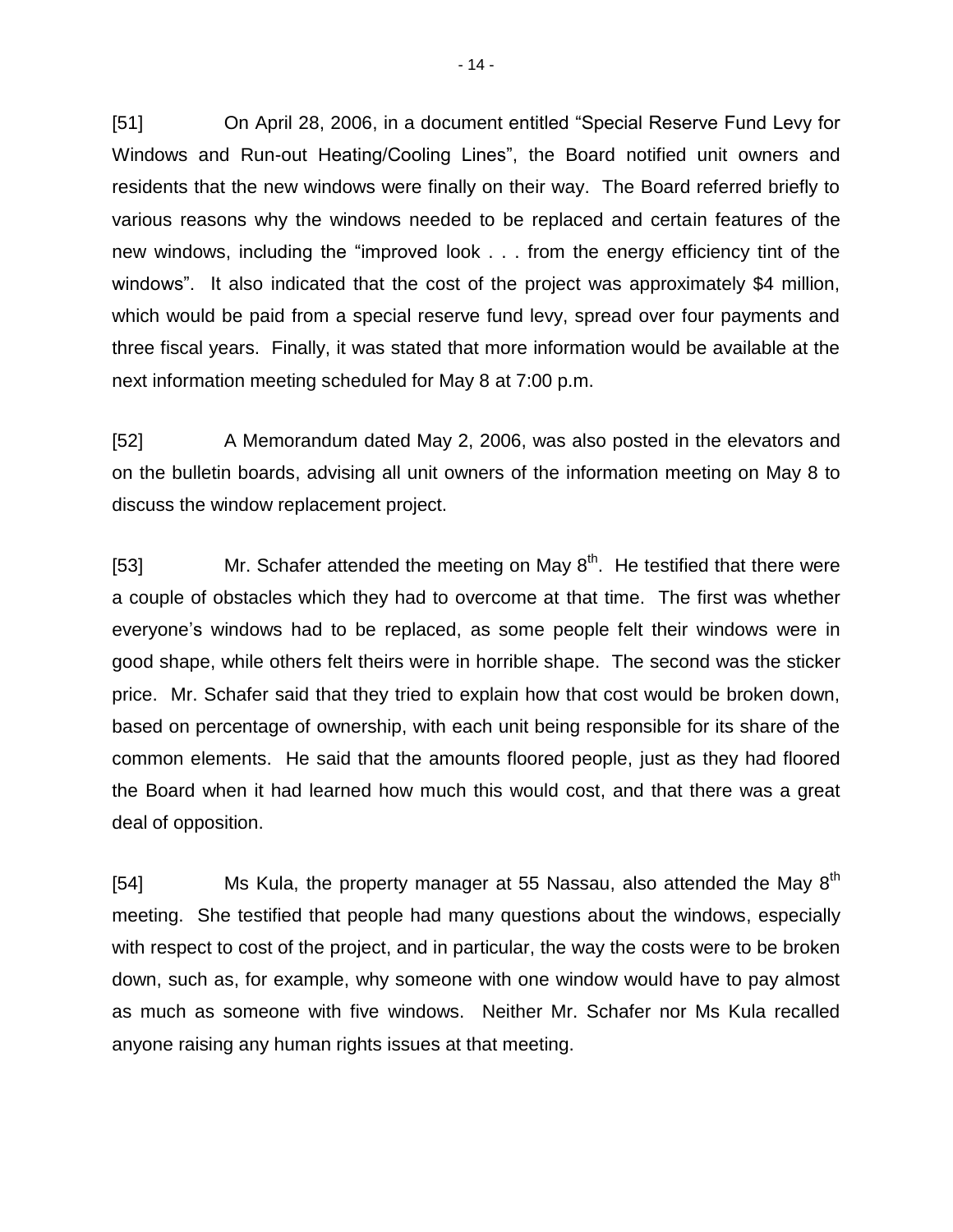[55] Mr. Gordon testified that there were a number of objections at the May  $8^{th}$ meeting, although he did not specify the nature of those objections. He indicated that at the end of the meeting, he and one or more of the other Complainants went up to the front of the room and were trying to express concerns about the windows, but that the Board members did not listen. Mr. Schafer recalled having had only one conversation after the meeting, which was with someone other than the Complainants. Asked if any of the Complainants approached him to discuss tinting, he said no.

[56] Following the meeting on May 8, the Board prepared a four-page document entitled "Window Replacement Project, Questions and Answers" dated May 18, 2006, the purpose of which was stated as follows:

> The Board . . . has initiated a window replacement project for 55 Nassau. To ensure unit owners receive accurate information, the Board has prepared this question and answer sheet based on issues raised at the recent information meeting as well as questions presented to Board members in private.

[57] Mr. Schafer described the Questions and Answers document as providing an explanation of the window replacement project, the costs, the reasons, and where funds would be coming from. At the end of that document, it was stated that if unit owners had any further questions, they should "put them in writing and send them to the Board" as this was "the only workable way to address your concerns."

[58] Mr. Schafer testified that copies of the document would have been mailed to unit owners or left at the security office, with a notice on the bulletin boards or in mailboxes stating that there was an important document for residents to pick up. Mr. Gordon could not recall whether he had received or seen the Questions and Answers document or not. There is nothing to indicate that Mr. Gordon came forward with, or sent any questions to, the Board.

[59] As indicated previously, a special assessment was levied against all of the unit holders in 55 Nassau to cover most of the cost of the window project. That assessment also included a component for a smaller amount to cover the cost of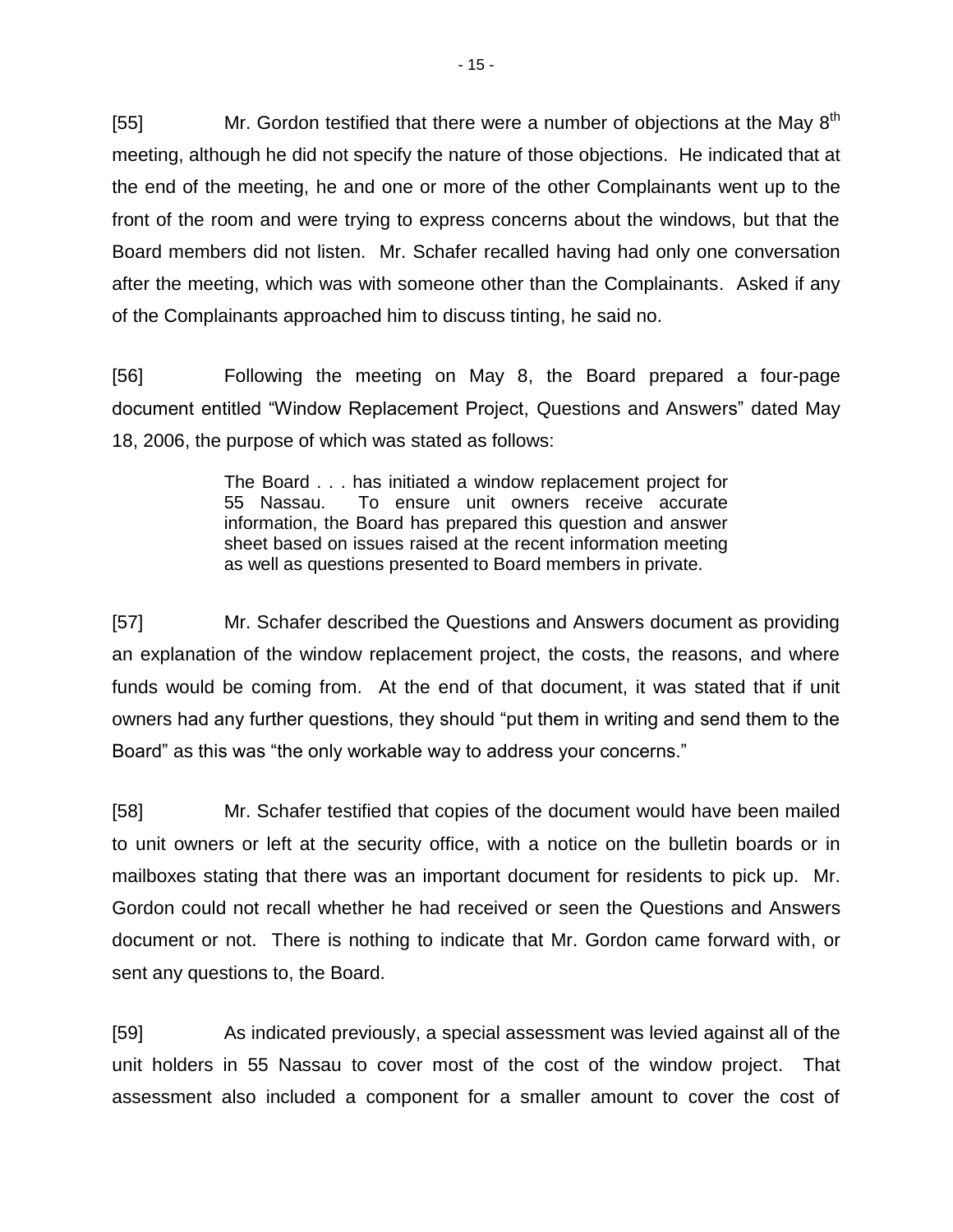replacing the heating and cooling lines in 55 Nassau. The special assessment was applied according to the each unit's allocated share of the common expenses. Assessments for each unit were split up into four one-time payments over a period of three and a half years.

[60] By letter dated May 19, 2006, Mr. Gordon was advised that the estimated total amount of the special assessment for his unit, based on his proportionate share of the common expenses, was \$11,378.00. The letter indicated that the first part of his share of that assessment, in the amount of \$3,161.00, was due September 1, 2006.

[61] At or around the time of the May  $8<sup>th</sup>$  meeting, Mr. Gordon and a number of other unit owners had become involved in a group known as the "Concerned Owners Committee". Mr. Gordon testified that he and the other members of the Concerned Owners Committee were "just really unhappy that any kind of contract could have been signed for over \$4 million that was not voted on by the owners."

[62] In or about August 2006, the Concerned Owners Committee prepared a petition to the Board, seeking a vote on the project and the removal of the entire Board, the property manager and legal counsel. Mr. Gordon was involved in the petition going forward. He went around the building and had some people sign it. The petition was presented to the Board, but the Board refused to accept it.

[63] In late July 2006, Mr. Pollock had filed a 25-page Statement of Claim against the Respondent in the Court of Queen's Bench, in File No. CI 06-01-48045 (the "Pollock proceeding"). A number of claims or alternate claims for relief were listed in the first paragraph of the Statement of Claim, the first of which was for an order that the Respondent "stop from proceeding, or . . . continuing with the new 'window project'".

[64] The Respondent responded to that claim by filing a Notice of Motion seeking, among other things, an order striking the claim on the grounds that it was frivolous and vexatious, that it constituted an abuse of process, and that it failed to disclose a reasonable cause of action.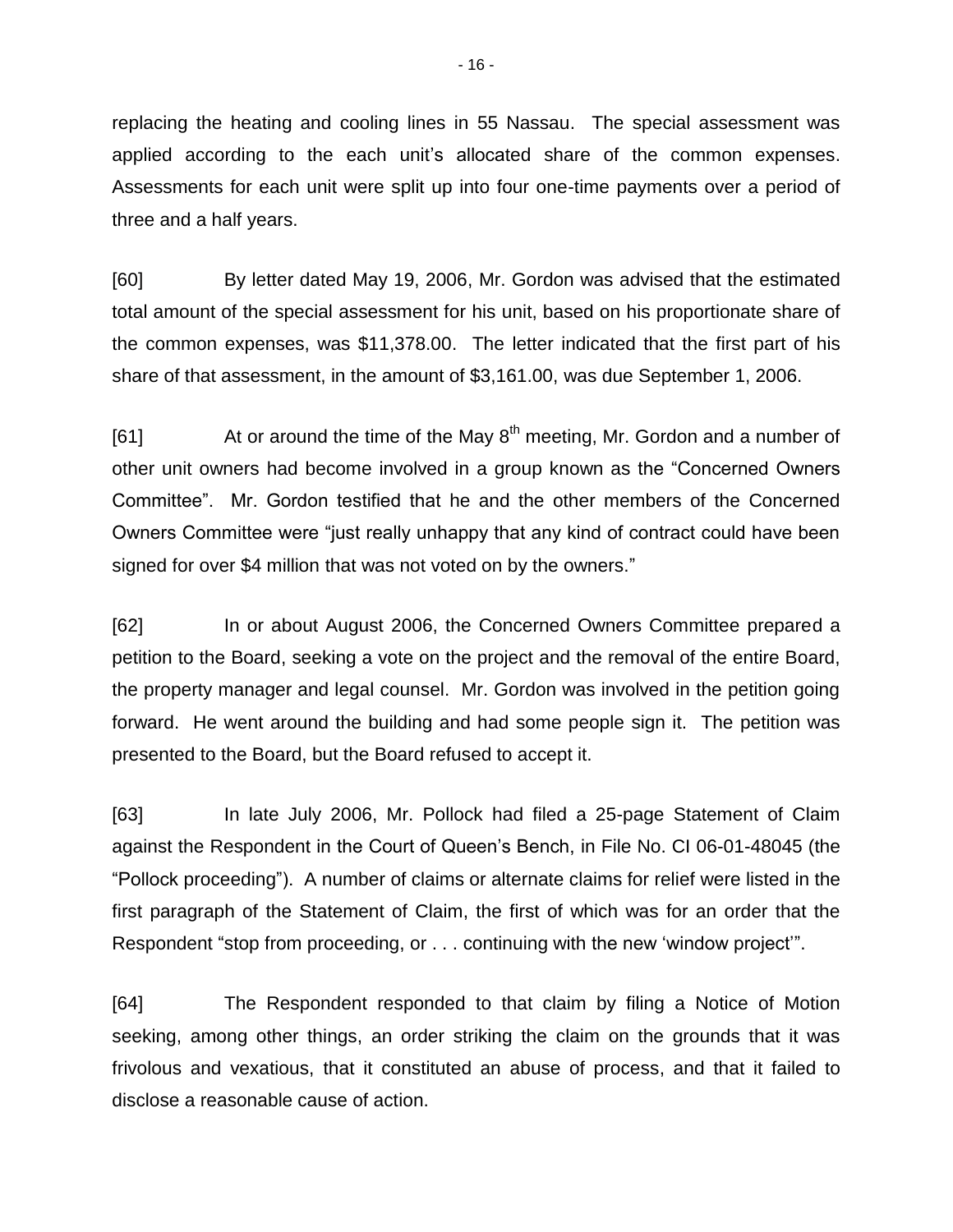[65] On August 18, 2006, Mr. Gordon filed a Notice of Motion to be added as a co-plaintiff in the Pollock proceeding, and an Affidavit in support of that Motion. The Affidavit stated, in part, as follows:

> 5. I want to protect my interests in this litigation. I believe I may have some different concerns that are not addressed in the Statement of Claim in addition to the same concerns already pleaded, and in regards to the existing pleadings, I believe I may wish to argue them differently.

. . . .

7. I am most concerned with the proposed tinting of the windows as I have a serious visual impairment. I am registered blind with some limited vision. Tinting of the windows will affect how well I will be able to see within my unit. Normally, with sunlight, I have difficulties seeing and the tinting will only aggravate the problem immensely. I have lived at 55 Nassau for 20 years with clear (untinted) windows and a change is undesirable for me.

[66] In his evidence at the hearing before me, Mr. Gordon referred to this Affidavit as his "official notification" to the Respondent of his "disability and opposition to the tinted windows". Mr. Gordon went on to say that he has never had a response from the Respondent to his Affidavit, nor has the Respondent ever contacted him in any attempt to accommodate his disability or try to investigate his human rights claims.

[67] Mr. Gordon agreed, on cross-examination, that he did not make any other written request for accommodation with respect to the windows, or submit any medical evidence with respect to this issue until after his human rights complaint had been filed. The Complaint was filed on May 2, 2007.

[68] Mr. Schafer testified that the Respondent viewed the Pollock Statement of Claim and Mr. Gordon's Affidavit as an extension of the opposition to the windows for financial reasons. He noted that there was no request for accommodation in the Affidavit, and that it would have been left with and handled by the Respondent's solicitors as part of the court proceedings. He said that "the group" had stated that they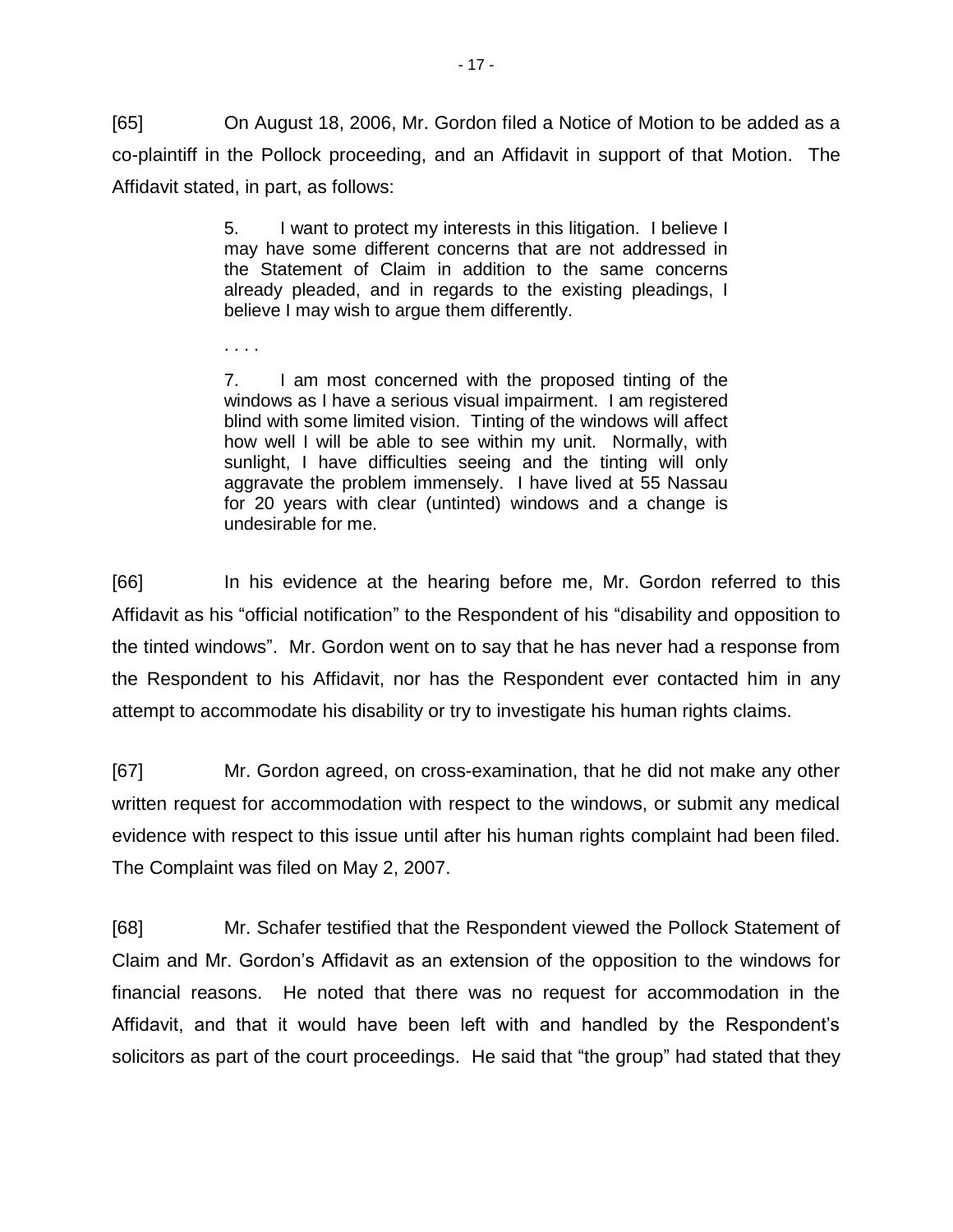wanted to get rid of the Board, to get rid of management, and to nullify the contract, and that this was just seen as another step in the process.

[69] On or about August 24, 2006, the Board circulated a Memorandum to Unit Owners regarding the window project. Mr. Schafer described the Memorandum as further explanation from the Board regarding the project, and dealing with issues brought forward by the group opposed to the windows, specifically items or misinformation in the petition they had circulated. Attached to the Memorandum were two legal opinions relating to the Board's obligation to maintain the common elements and its authority with respect to the window replacement project. Mr. Gordon said that he may have received this Memorandum, but could not say that he did.

[70] Mr. Schafer said the Board was reacting to complaints and questions they had received from unit owners arising from the petition. He said that the petition was expected in a way. However, unit owners had complained that they were being bothered, and were coming to the Board with questions, asking if what they were being told was true. He said that the Board viewed the petition as a one-sided document that was designed to disseminate misinformation and confuse the unit owners, and as not being in the best interests of the building.

[71] In late August, 2006, a second test window was installed in a thirty-third floor unit on the North side of the building, as a test for both the unit owner and the construction company. While installing the window, the contractor learned that the windows in the building were all hooked together, from the second to the thirty-eighth floor on each column of windows, and the new windows would have to be installed in the same design, as opposed to following the original plan where the more urgently required windows would be replaced first.

[72] Following up on the August  $24<sup>th</sup>$  Memorandum, the Board held a third information meeting, on August 30, 2006. Mr. Gordon attended, but there was no evidence that he raised any questions or spoke at that meeting. Mr. Schafer's evidence was that most of the meeting was spent answering questions relating to the cost of the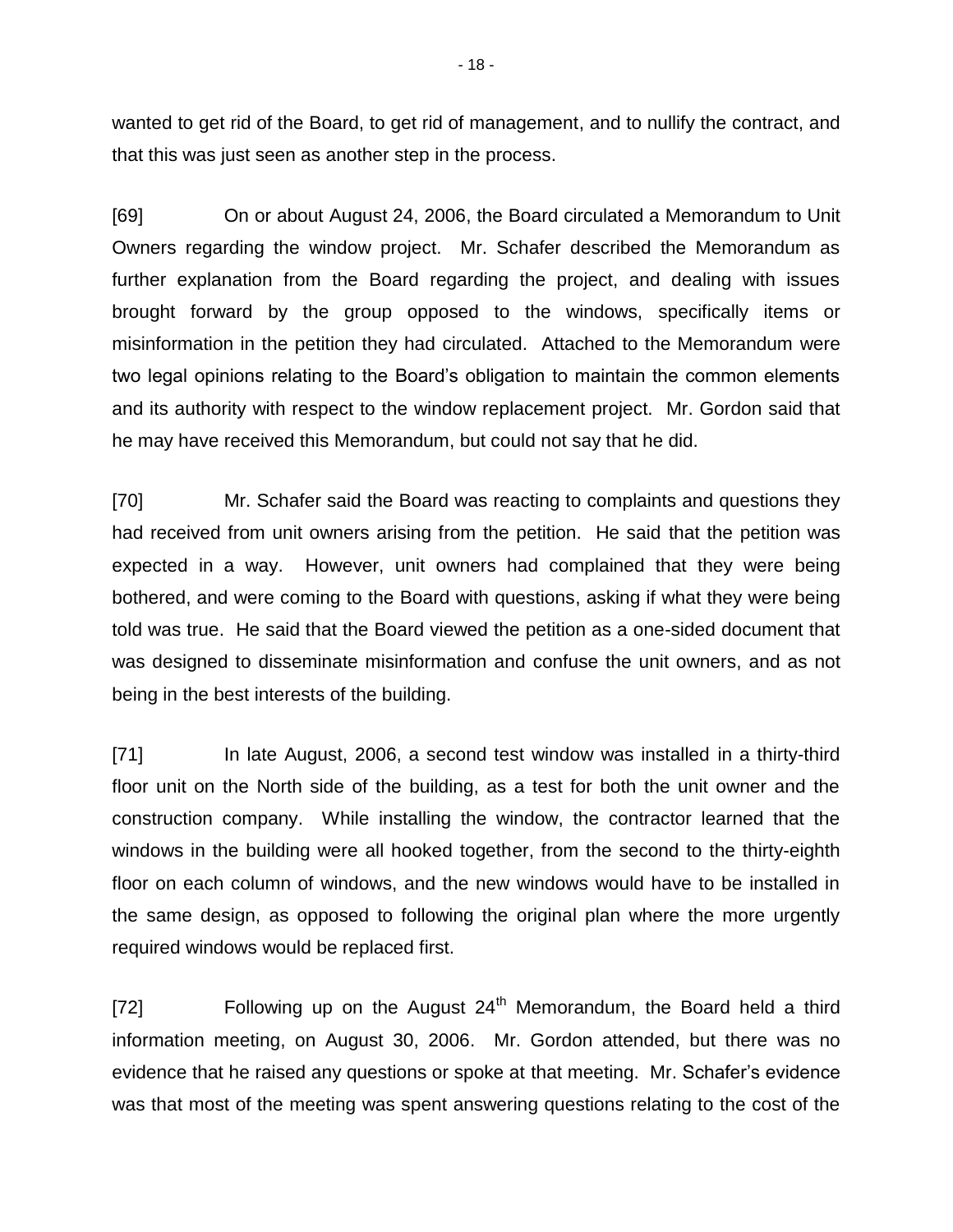windows, the contract, and the special assessment, and that human rights issues were not raised. Ms Kula similarly recalled that the discussions again basically related to the cost of the windows, the special assessment, and that type of thing, and that human rights issues were not raised.

[73] Mr. Gordon did not pay the first instalment of the special assessment when it came due on September 1, 2006.

[74] On September 11, 2006, the Respondent issued a Memorandum to All Owners at 55 Nassau regarding the next steps and plans for window installation. That Memorandum referred to the change in the sequence and manner in which the windows would have to be installed, and indicated that they would be starting work from the second floor of the "03" riser.

[75] The Board posted a second Memorandum to the unit owners of 55 Nassau on September 11, announcing that they had rented a room at Place Louis Riel Hotel for the weekend of September 16 and 17, so that residents could view the tint on the new windows which had been installed there recently. It was noted that the "window construction and tint [are] identical to 55 Nassau's new windows." Unit owners were invited to make time on those days to come and view the windows from the inside.

[76] Mr. Gordon did not go to see the windows at Place Louis Riel. He said that he did not need to go because he had already seen the windows in one of the other units in 55 Nassau, unit 203, where they had been installed. Asked if the first time he had seen the new windows was when he saw them in unit 203, he said that he believed so. It is unclear from the evidence whether the windows had actually been installed in unit 203 at that time. Correspondence filed as an Exhibit indicates that the new windows were not installed in unit 203 until sometime after September 12, 2006.

[77] On September 29, 2006, the Master delivered an oral decision in the Pollock proceeding, granting the Respondent's Motion to strike out the Statement of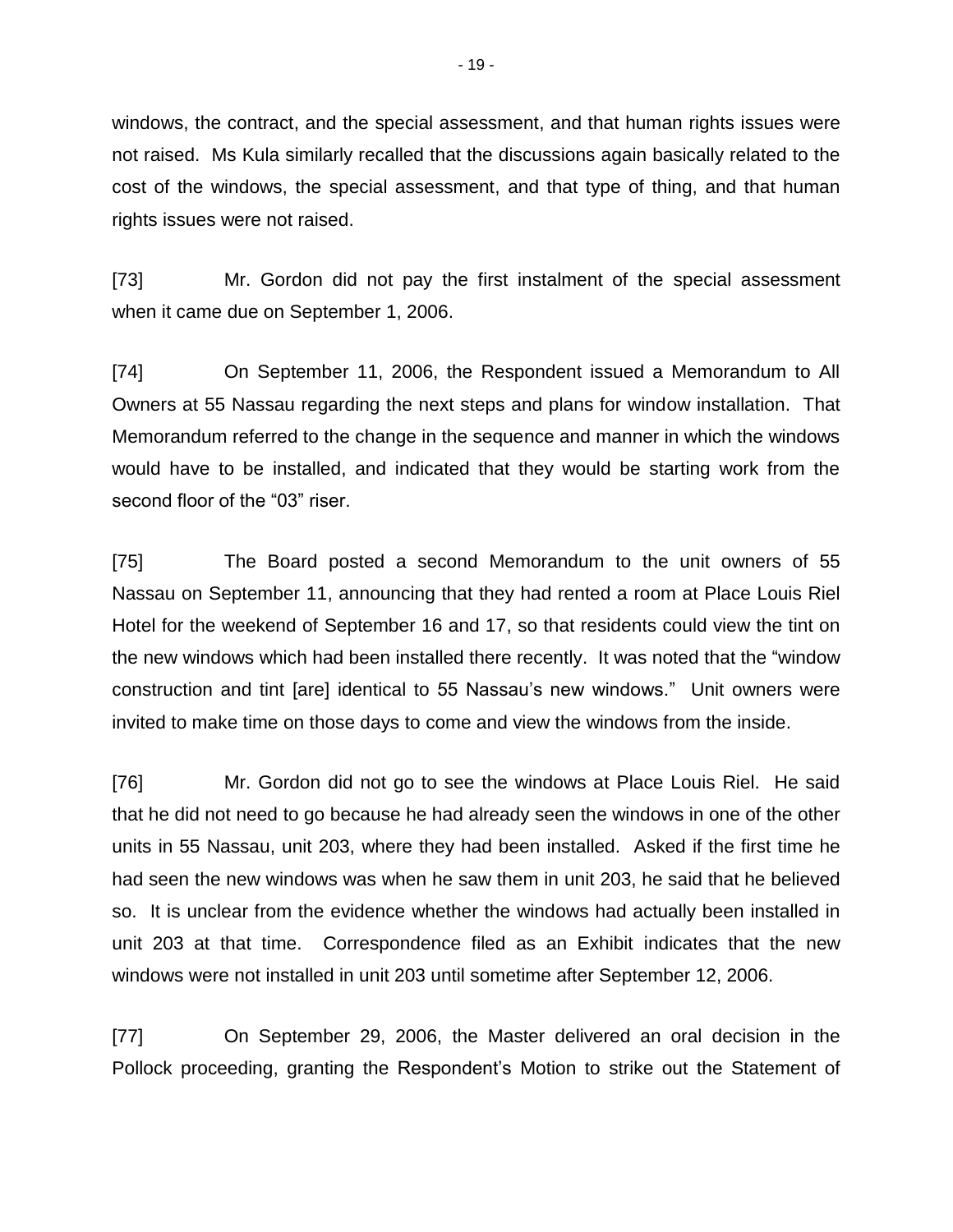Claim. In his decision, a transcript of which was filed as Exhibit 86, the Master stated, *inter alia*, as follows:

> When I look at the claim I see that the claim has 23 claims for relief or alternative relief, that's just the claims for relief. It advances the concerns of three other unit holders . . . . It attacks Mr. Schafer, it attacks a Mr. Sakowski and in paragraph (h) attacks a few others. It names the Board of Directors and states that the Board of Directors are being sued, but does not name them as defendants.

> The claim's central theme . . . is to stop or change the window installation and to seek the claritory [sic] relief, but it covers human rights legislation, the Charter of Rights and Freedoms, it advises of an intention to file a notice of constitutional question. It pleads that many unit owners are elderly, sick, disabled, do not understand the language, are infuriated and upset. The plaintiff also pleads that he is upset by the swimming pool policy. As counsel says, how do I plead to that?

> > (page 3)

[78] The Master went on to conclude, at page 4, that:

Somewhere in all of this there may well be a valid claim that should be heard and determined on its merits. If the plaintiff could focus in on that claim. But this litany of complaints is not a concise statement of the material facts and it is replete with evidence. . . .

For all of these reasons the claim is struck.

[79] On October 4, 2006, the Board gave notice of an information meeting to take place on October 11, 2006, to discuss financing options for the special assessment payments. Mr. Gordon had still not paid the first instalment of the special assessment. He thought that he attended the meeting, and believed that the discussion was restricted to financing.

[80] On October 24, 2006, Mr. Pollock filed an appeal from the Master's decision. That appeal and Mr. Gordon's Motion to be added as a plaintiff were abandoned on or about November 10, 2006.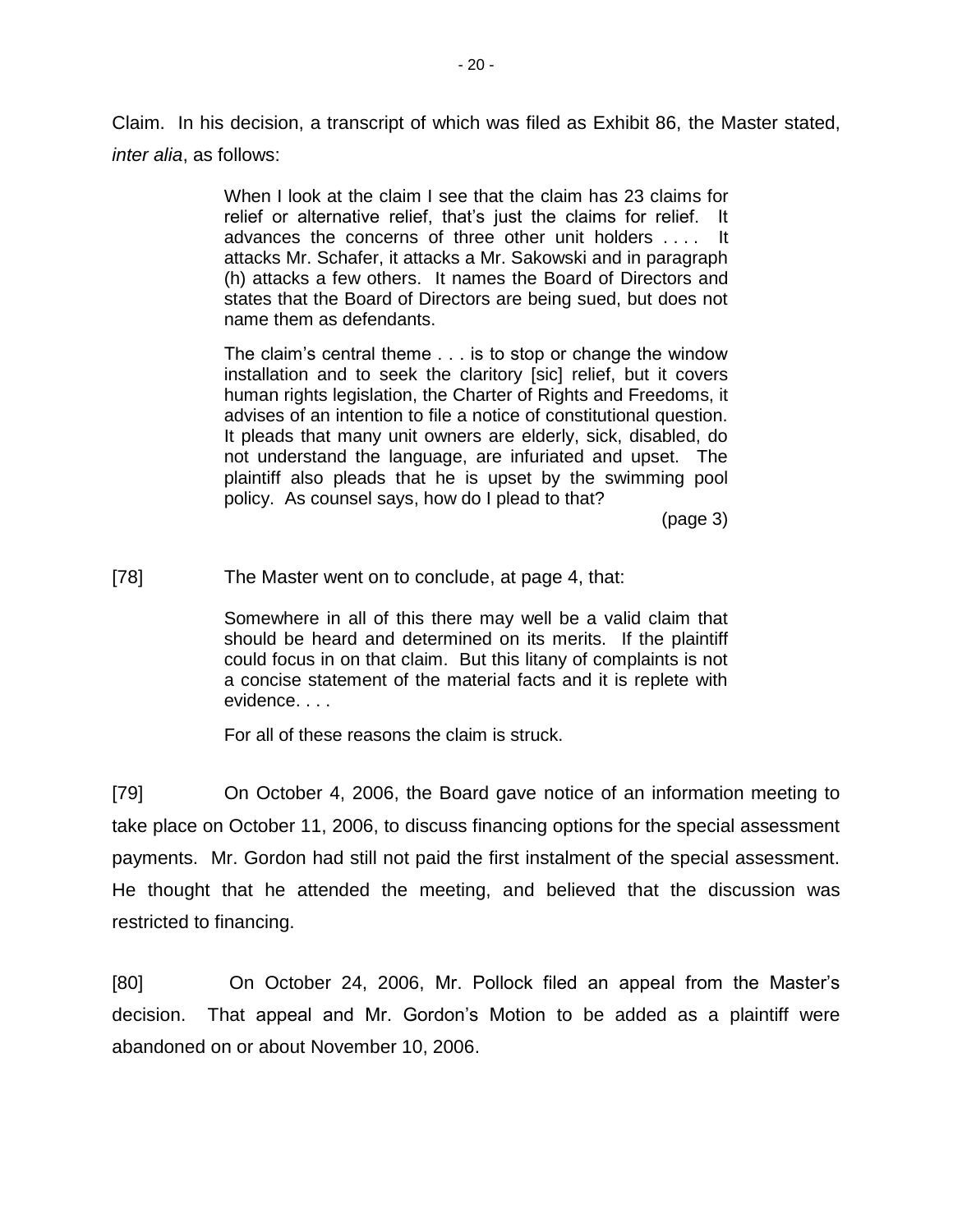[81] On October 25, 2006, the Board issued a Memorandum to unit holders advising that there was a delay due to some testing issues with respect to the windows, and indicating that windows would first be installed on the northeast corner. Mr. Gordon's unit faces east on the northerly half of building. He recalled that he received that memo on or about that date.

[82] On November 1, 2006, a Memorandum from Management to the Residents of 55 Nassau was posted, advising that the windows had passed the required testing, and manufacturing of the windows would begin shortly.

[83] In or around November 14, 2006, the Respondent caused a lien to be registered in the Winnipeg Land Titles Office ("WLTO") against title to Mr. Gordon's unit with respect to non-payment of the special assessment.

[84] On November 16, 2006, a Notice to Residents of 55 Nassau was posted, advising that installation of the windows on the Main floor had begun November 15, 2006, and that once the Main floor was completed, the contractor would begin installing windows in the units located on the north east side. Mr. Gordon said that he likely received that notice, but could not recall it.

[85] On November 21, 2006, a Memorandum from the Board to the Unit Owners of 55 Nassau was posted, advising that two new windows had been installed in the hair salon, and inviting owners to view the windows, but asking that they do so from the hallway. Again, Mr. Gordon said that he did not particularly remember this.

[86] On November 21, 2006, Krystyna Briggs, another unit owner who testified at the hearing but is not a party to any of the Complaints which are before me, initiated an application against the Respondent in the Court of Queen's Bench, File No. CI 06- 01-49638 (the "Briggs Application"), for an order declaring that the contract for the window project was *ultra vires* because it had not been approved by a vote of the unit owners. Ms Briggs was one of the members of the Concerned Owners Committee. Mr. Gordon was not named as a party in those proceedings, but was involved with it as one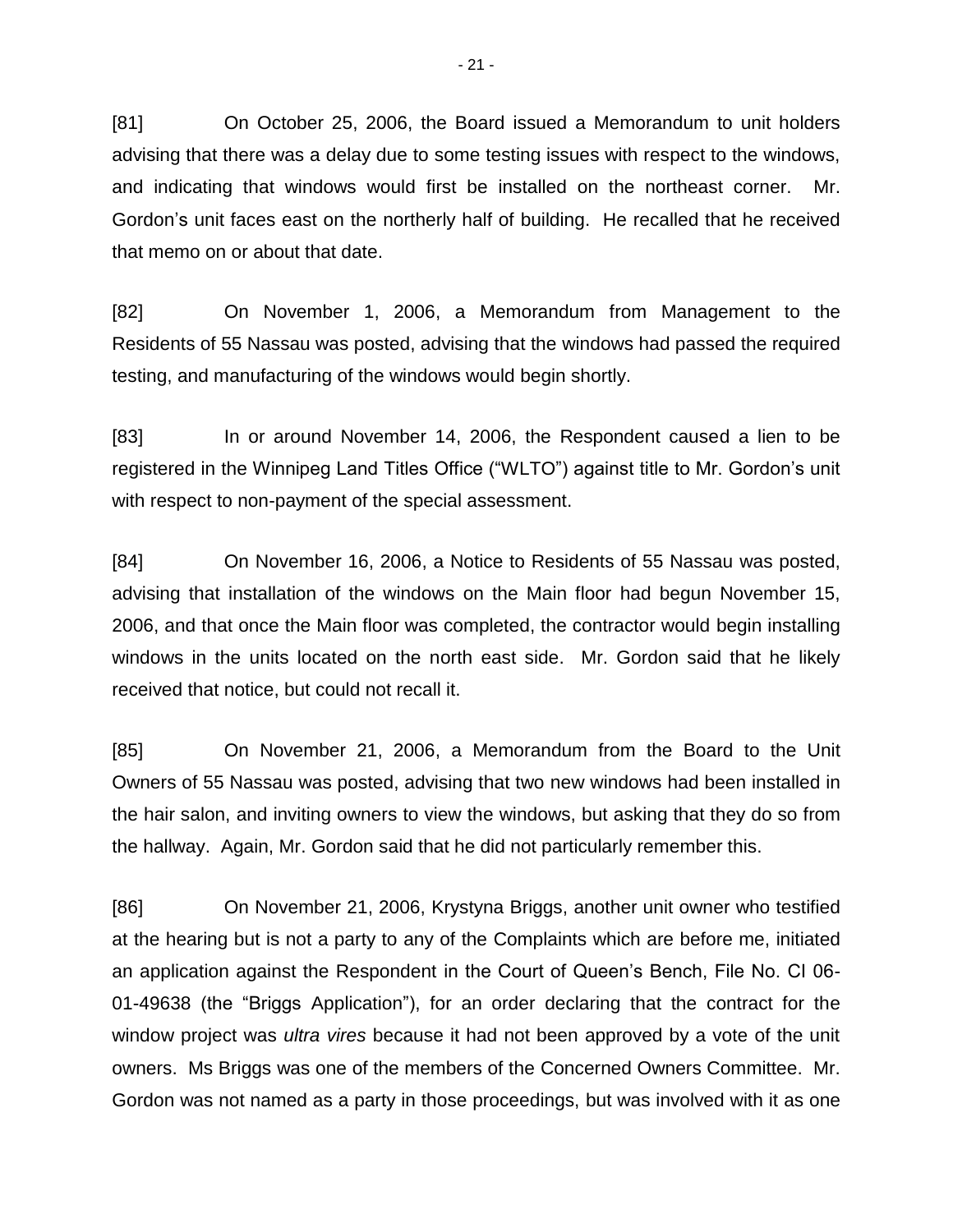of three people dealing with the lawyer working for them. Mr. Gordon confirmed that when the Respondent would not accept the Concerned Owners Committee's petition, they decided to go with this Application in lieu of the petition.

[87] On November 22, 2006, the Respondent held its 2006 Annual General Meeting ("AGM"). The meeting was chaired by Michael Kay. Mr. Schafer testified that the Board had decided to bring Mr. Kay in as an independent chair to run meetings, after the Respondent's 2003 AGM had lasted for just over six hours, due to people monopolizing the meeting, throwing it off the agenda and speaking out of turn.

[88] The Minutes of the 2006 AGM refer to the election of the Board of Directors. Mr. Schafer said that the AGM was "in the middle of the window debate" and that the group opposed to the windows had put forth two candidates for the board. He said that prior to the election, he stated to those in attendance that a vote for the incumbent board was a vote for the window replacement project. The incumbent board was re-elected.

[89] The Minutes also refer to the resident of unit 203 having spoken about her windows, and the chair having asked her to contact the Board as this was not the forum for such a discussion. Mr. Schafer testified that controversial matters are typically not dealt with at AGMs. Other than the discussion with respect to these two items (Mr. Schafer's comment with respect to the vote and the comments regarding unit 203), Mr. Schafer did not recall anything being said at the AGM about windows.

[90] Mr. Gordon testified that one of the unit owners had tried to speak about human rights at the AGM, and was told by the Chair to sit down. There is no reference to this in the Minutes.

[91] Mr. Gordon sought to introduce recordings of the 2006 AGM which Mrs. Renard had made, and of a subsequent meeting on April 11, 2007 which he had made. Neither Mrs. Renard nor Mr. Gordon had requested permission to tape those meetings. After hearing submissions from all of the parties on this matter, I ruled that the tape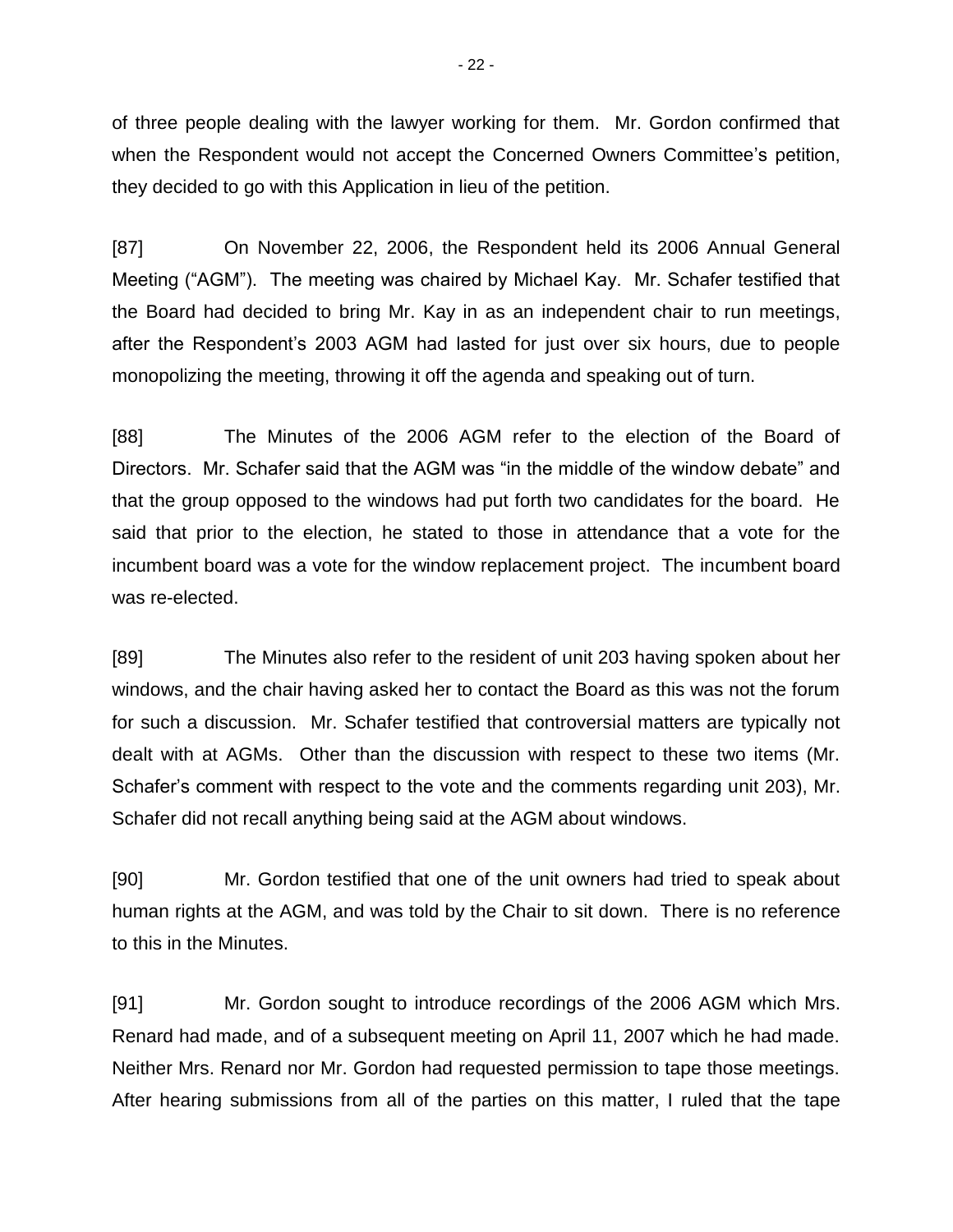recordings would not be admitted into evidence. I recognize that an adjudicator has the authority under subsection 39(2) of the *Code* to "receive at the hearing such evidence or other information as the adjudicator considers relevant and appropriate, whether or not the evidence is given under oath or affirmation and whether or not it would be admissible in a court of law", but was not satisfied that these recordings were sufficiently reliable, necessary or relevant to the issue to be determined in this case. The Minutes of the meetings in question were in evidence and witnesses had the opportunity to testify and had testified with respect what took place at those meetings.

[92] On December 15, 2006, the Respondent distributed or posted a "Window Update" advising that the contractor would be installing windows in the small bedrooms of units that had balcony enclosures during the month of January 2007. Mr. Gordon's unit would have been one of those units. Mr. Gordon did not specifically recall seeing this Update.

[93] On or about January 5, 2007, a new tinted window was installed in Mr. Gordon's bedroom. Mr. Gordon did not dispute that he would have received advance notice that the contractors were coming to change the window in his bedroom or that he let them in. He recognized and acknowledged that he received a sheet of "Window Replacement Instructions" prior to work being done on his unit, and thought that this came with a notice as to when the contractor would be working in his unit. He also acknowledged that he was able to take the steps reflected in that document prior to the replacement of his bedroom window, including removing draperies and hardware on windows, removing pictures, and moving furniture, adding that he had to get help with some of it.

[94] On or about January 19, 2007, the Respondent caused a Notice of Exercising Power of Sale ("NEPS") to be registered in the WLTO against title to Mr. Gordon's unit, due to Mr. Gordon's failure to pay the special assessment.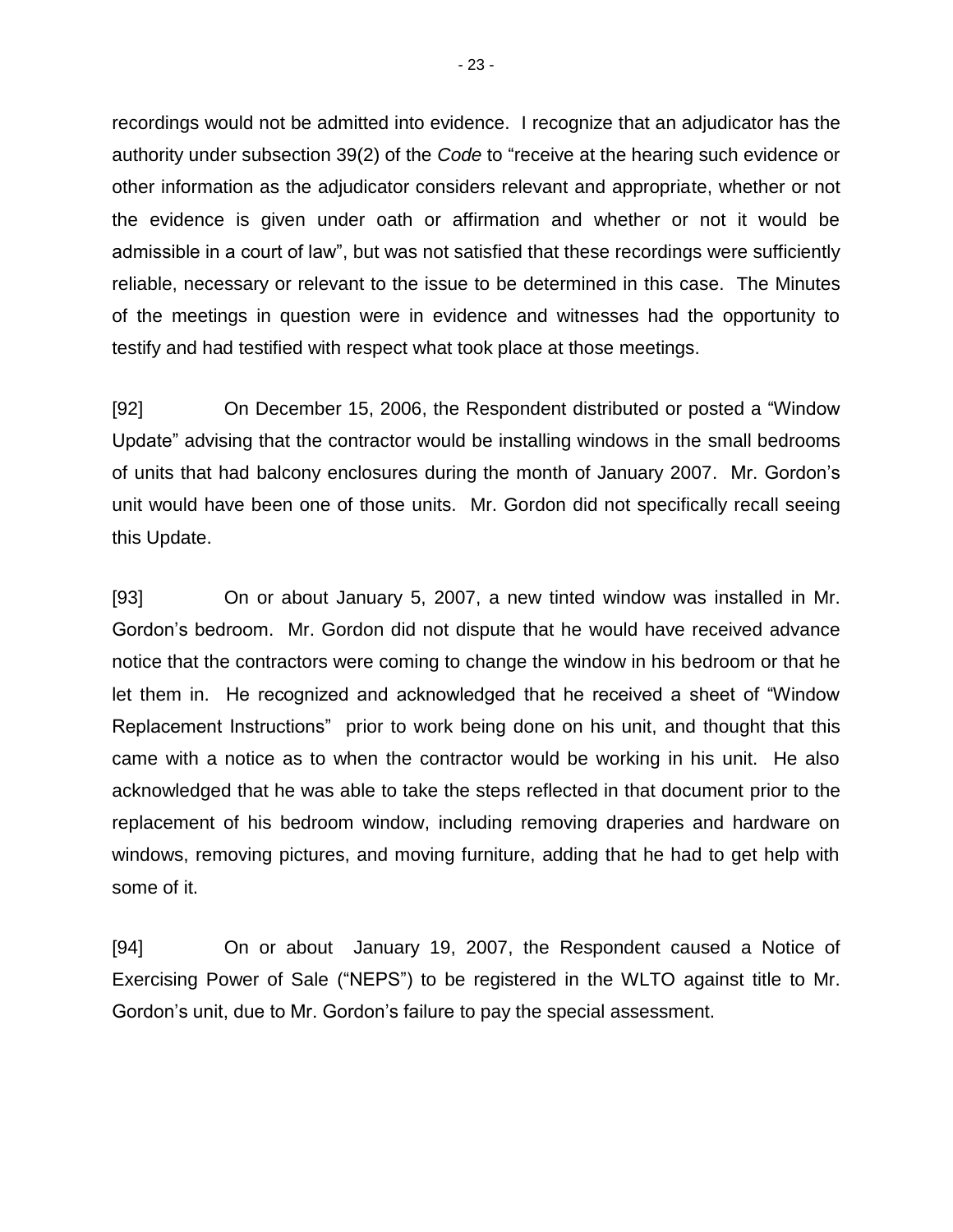[95] The Briggs Application came on for hearing before Justice Jewers on January 24, 2007. Reasons for Judgment were delivered February 14, 2007, resulting in an Order declaring:

> (a) that the complete replacement of all existing exterior windows at 55 Nassau Street North is a non-substantial alteration or improvement to the common elements that requires the approval of a majority of unit owners at a duly convened meeting held for that purpose;

> (b) that the contract entered into by the respondent with Gardon . . . for the replacement work is *ultra vires* but may be ratified by the requisite majority of the unit holders pursuant to s. 16(1.2) of *The Condominium Act*.

[96] In his Reasons, Justice Jewers stated that the Order stopping any further work under the contract with respect to the units in which the Applicant herself had an interest would remain in effect until the requisite vote had been held and majority approval given, but expressly declined to order that all work under the contract should cease. The Order preventing any work being done thus applied to Ms Briggs' units only; it did not apply to Mr. Gordon's unit. No steps were taken to set aside or appeal that Order.

[97] On April 3, 2007, a lawyer acting for Mr. Gordon sent a letter to the Respondent's Property Manager, stating as follows:

> We have reviewed the decision of Justice Jewers pronounced February 14, 2007, declaring the underlying contract *ultra vires* until ratified by the tenants. We have advised Mr. Gordon that, based upon this decision, he does not have a legal obligation to, nor does he intend to, provide access to his condo for any work under the contract.

The evidence shows that the Respondent abided by that letter.

[98] On April 3 and 5, 2007, the Respondent held window information meetings to answer questions on the windows. Mr. Gordon could not remember those meetings taking place, or attending either of those meetings. Mr. Schafer remembered Mr.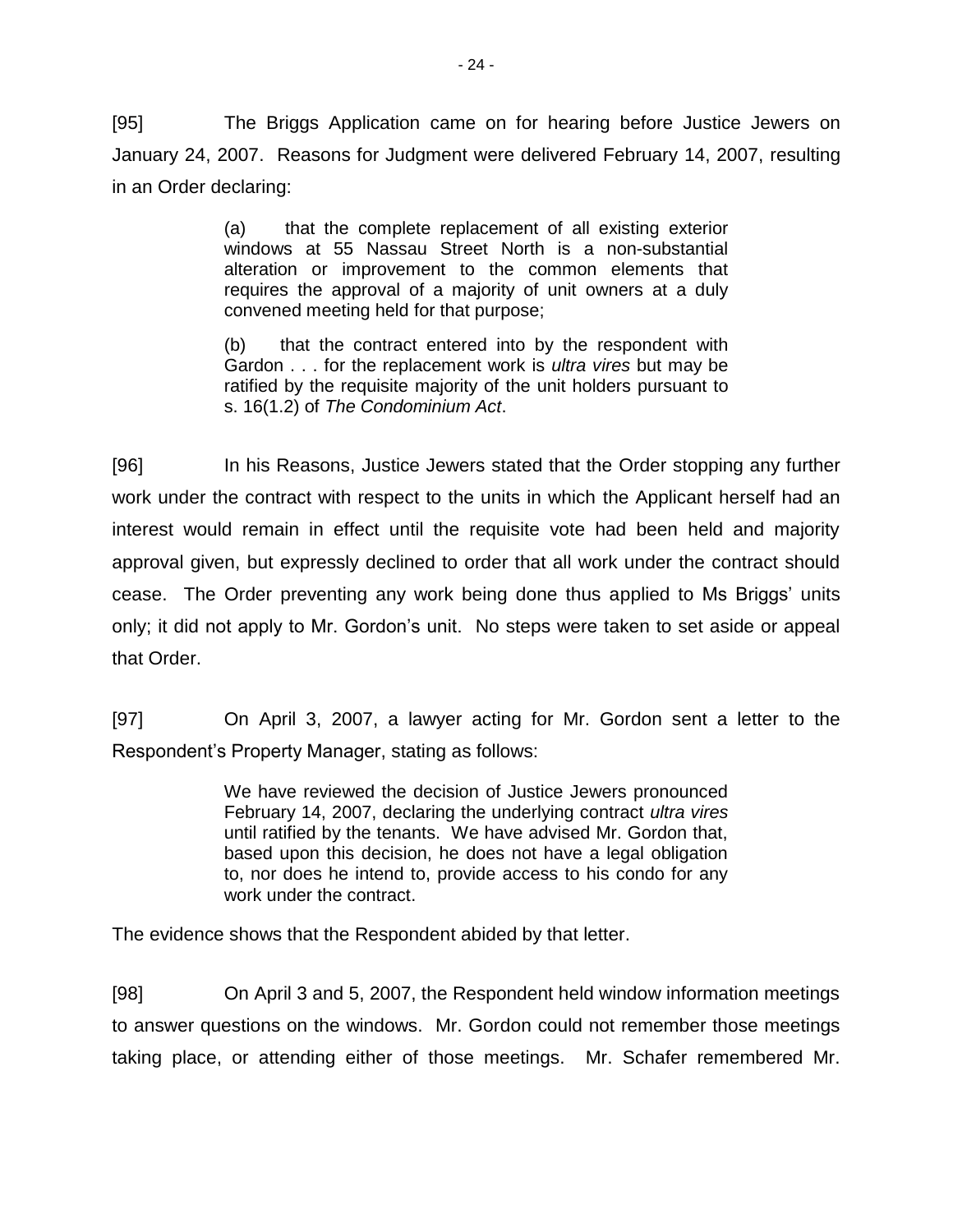Gordon having attended at least one of those meetings and chiding him about certain costs that had not been paid.

[99] On April 11, 2007, the Respondent held a special meeting of the unit owners, chaired by Mr. Kay, to vote on the contract. Mr. Gordon testified that prior to that meeting, he and a number of other individuals had been working with Peter Turner, who Mr. Gordon described as a windows expert they had hired, to come up with an option which included non-tinted windows and would be less expensive. He said that a request was made prior to the April 11 meeting to have a second option heard, but that it was made absolutely clear to them that only one option was to be heard, that being to ratify the contract. Mr. Schafer's evidence, on cross-examination, was that he knew that Mr. Gordon's group had spoken to other companies, but was unaware that they had a bid or specifications prepared, and that he did not recall Mr. Gordon asking him about a second option. Mr. Turner was not called as a witness at the hearing.

[100] Mr. Gordon testified that at the April 11, 2007 meeting, he heard people getting up to talk about the windows, and being basically told to sit down, that they were opposing the windows contract. He said that one individual, who was not a party to the proceedings before me, got up to speak about human rights and was specifically told not even to talk about it and to sit down. Mr. Gordon said that he was allowed to speak, and was trying to get his points across about the windows within the two-minute time limit, but was consistently interrupted by the chair. Mr. Gordon acknowledged, on cross-examination, that the two-minute time limit was imposed on all individuals who wished to speak. Mr. Schafer's evidence was that no human rights issues were raised at the meeting.

[101] The Minutes of the April 11 meeting reflect that a Motion was made that a vote be held to approve the complete replacement of all existing exterior windows at 55 Nassau and to ratify the contract entered into by the Respondent with Gardon for the replacement work. A further Motion was then made, seconded by Mr. Gordon, to amend the original Motion, to in effect provide for two separate votes, the first to approve the replacement of all existing windows and the second to ratify the contract.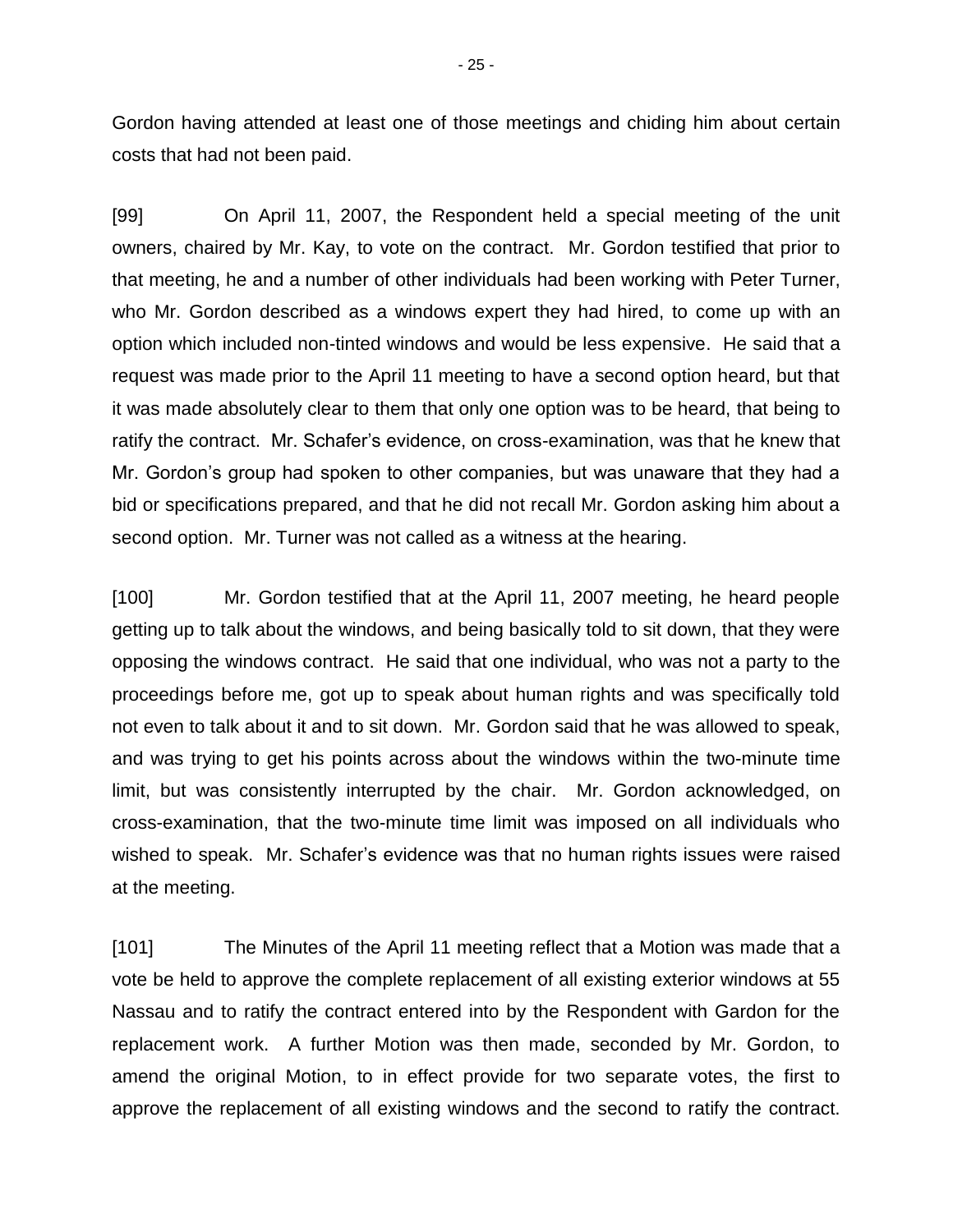The Motion to amend was defeated, and the question from the original Motion was put to the vote. A total of 253 votes were cast, representing 85.54% of the available vote. A large majority of the unit owners (202 or 79.84% of the votes cast) voted in favour of the window replacement project and the contract with Gardon, thus ratifying the contract. The number of votes against totalled 49 or 19.36% of the ballots cast and 2 ballots were spoiled.

[102] On February 23, 2007, Mr. Pollock had filed a Notice of Application against Gardon, the Respondent and the Government of Manitoba in the Court of Queen's Bench, File No. CI 07-01-50819 (the "Gardon Application"), listing 13 forms of relief which he was seeking, including a declaration that he did not owe any money to the Respondent on the assessment regarding the contract declared *ultra vires* by Justice Jewers, and an order that Gardon halt all work until a decision has been made as to whether the contract is ratified by law. He also sought an order that Gardon was not allowed to do any work in his unit until the Human Rights Commission had made a decision in respect of a complaint which he had filed with the Commission in December 2006.

[103] The Gardon Application came before Justice McKelvey on April 12, 2007, and the date of May 18, 2007 was set for the hearing of the merits of the Application. Justice McKelvey also granted an interim injunction until the hearing of the merits, preventing the Respondent from taking steps under any lien and NEPS which had been registered against the units owned by Mr. Pollock and four others, including Mr. Gordon, who had indicated that they would be applying to be added as Applicants.

[104] As previously mentioned, Mr. Gordon filed his Complaint in these proceedings on May 2, 2007. His Complaint, consisting of six numbered paragraphs, states, *inter alia*, as follows:

> 3. On August 18, 2006 I served the [Respondent] Board of Directors with the following in writing:

> > *"I am concerned with the proposed tinting of the windows as I have a serious visual impairment. I am registered blind with some limited vision. Tinting of*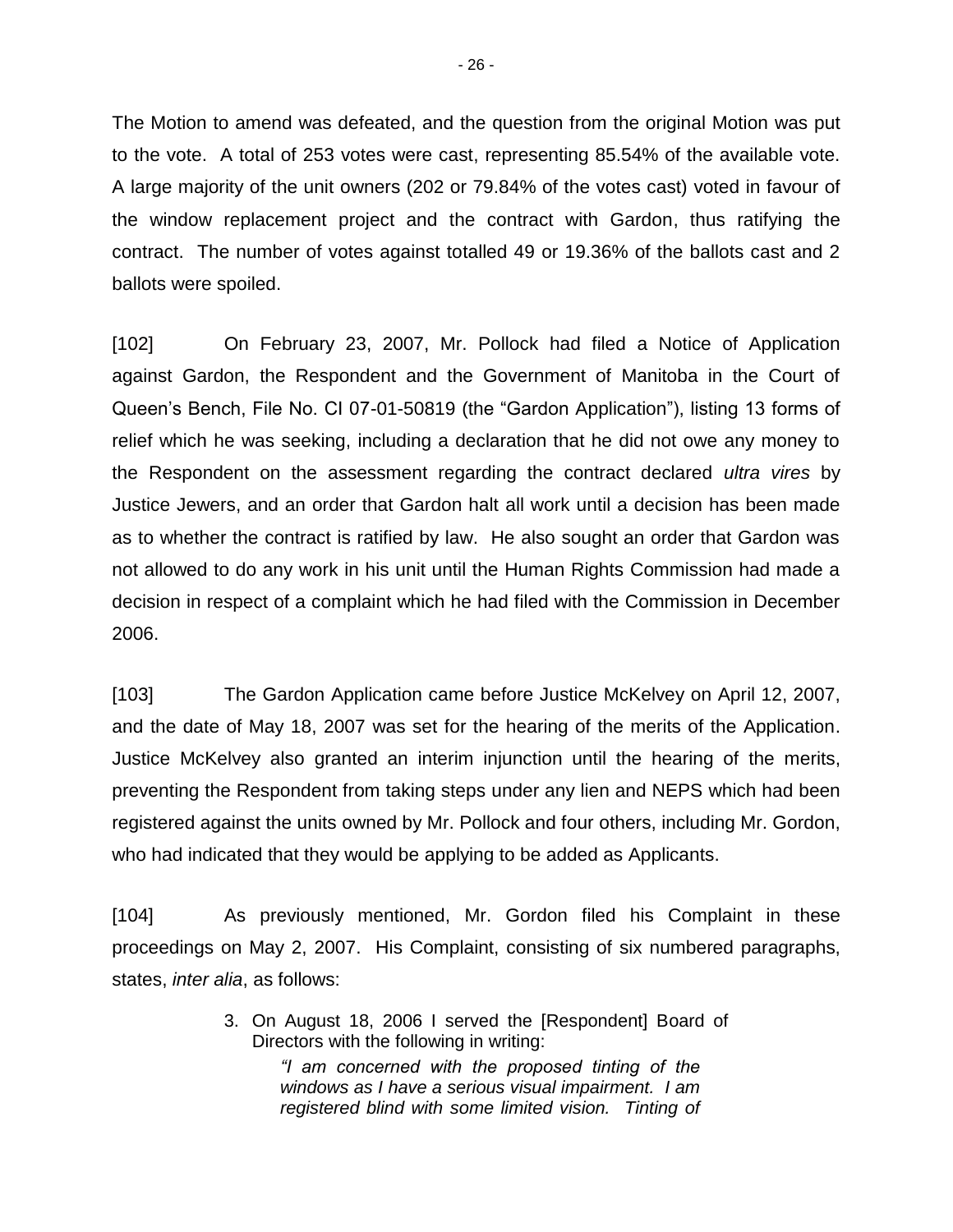*the windows will affect how well I will be able to see within my unit. Normally, with sunlight, I have difficulties seeing and the tinting will only aggravate the problem immensely. I have lived at 55 Nassau for 20 years with clear (untinted) windows and a change is undesirable for me."*

The Board of Directors has never responded to that concern.

- 4. On January 5, 2007, when I was not home, the [Respondent] and Gardon . . . installed a tinted window in my bedroom, although I had disagreed with the entire window project. The new window affected my room by making it darker, which makes it harder for me to see in there than before.
- 5. The [Respondent] has put a lien and Notice of Sale on my unit in retaliation for my refusing to co-operate with their project.
- 6. On April 11, 2007, [the Respondent] held a meeting with the members to vote on the contract to install the new tinted windows. The vote was 69% in favour of the installation.] (Italics in original)

[105] On May 7, 2007, Mr. Gordon filed his Motion to be added as an Applicant in the Gardon proceeding.

[106] The Gardon Application came on for hearing before Justice Simonsen on May 18, 2007, at which time Mr. Gordon, Mrs. Renard and one other individual were added as Applicants to the proceedings. At the conclusion of the hearing, Justice Simonsen reserved her decision on the merits, and in order to preserve the status quo pending that decision, granted further interim injunctions preventing steps being taken pursuant to the NEPS or replacement of the windows in the Applicants' units.

[107] On July 6, 2007, Justice Simonsen delivered her decision in the Gardon proceedings. In her Reasons for Judgment, Justice Simonsen identified the relief which the Applicants were seeking, based on their submissions at the hearing, as: an injunction restraining the Respondent from taking any steps under the lien and NEPS registered against each of their titles until the resolution or adjudication of their Human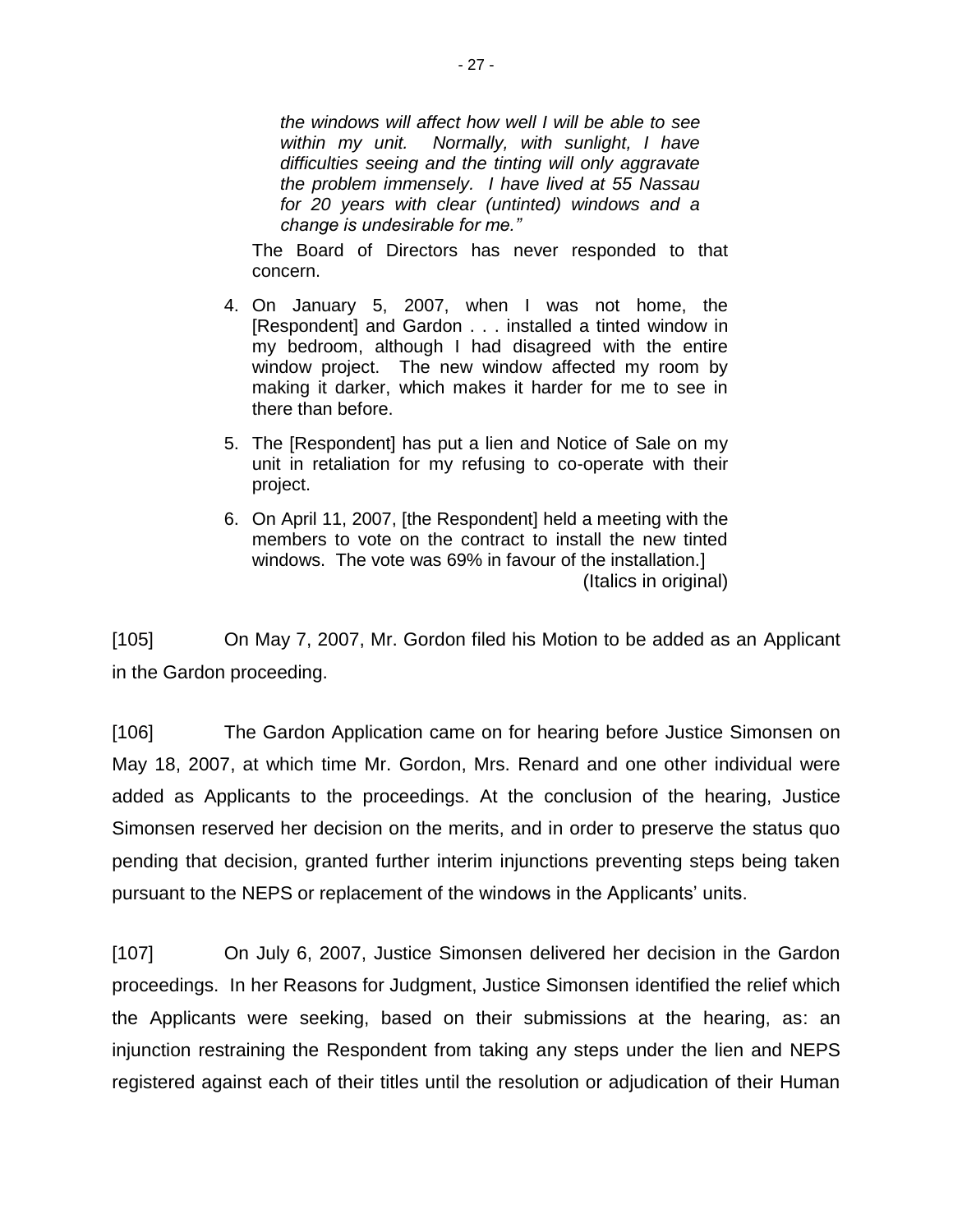Rights Complaints; an injunction restraining Gardon from replacing the windows in their units until the resolution or adjudication of these Complaints; pending litigation orders; and unspecified relief based on various alleged violations of their rights under sections 7 and 15 of the *Canadian Charter of Rights and Freedoms* (the "*Charter*").

[108] Addressing each of these points in turn, Justice Simonsen dismissed the Application in its entirety. With respect to the replacement of the windows, Justice Simonsen concluded "that the balance of convenience weighs in favour of allowing the window replacement to continue, including replacement of the windows in the applicants' units, and having any modifications to the applicants' windows as may be ordered by the [Commission] dealt with following the Commission's decision."

[109] On July 30, 2007, the Respondent filed its Reply to Mr. Gordon's Complaint.

[110] The Respondent did not replace the window in Mr. Gordon's living room subsequent to the release of Justice Simonsen's decision. Mr. Schafer testified that the Board decided to let the Complainants keep their windows, and to devise a plan which would ensure that the building envelope would be inspected and maintained in a satisfactory manner.

[111] Between mid-2007 and the date of the hearing, crews continued replacing the windows in the other units at 55 Nassau, including those around Mr. Gordon's unit[and the two units owned by the Pollocks and the Renards. With respect to Mr. Gordon's and the other two units, new metal flashing has been installed, and attached to the building and sealed with caulking, in order to protect the building envelope while maintaining the original windows. The metal panels have also been replaced. No significant changes have been made, however, to the windows themselves. Mr. Gordon therefore continues to have the tinted window in his bedroom, as installed in January 2007, and the original window, with clear glass, in his living room.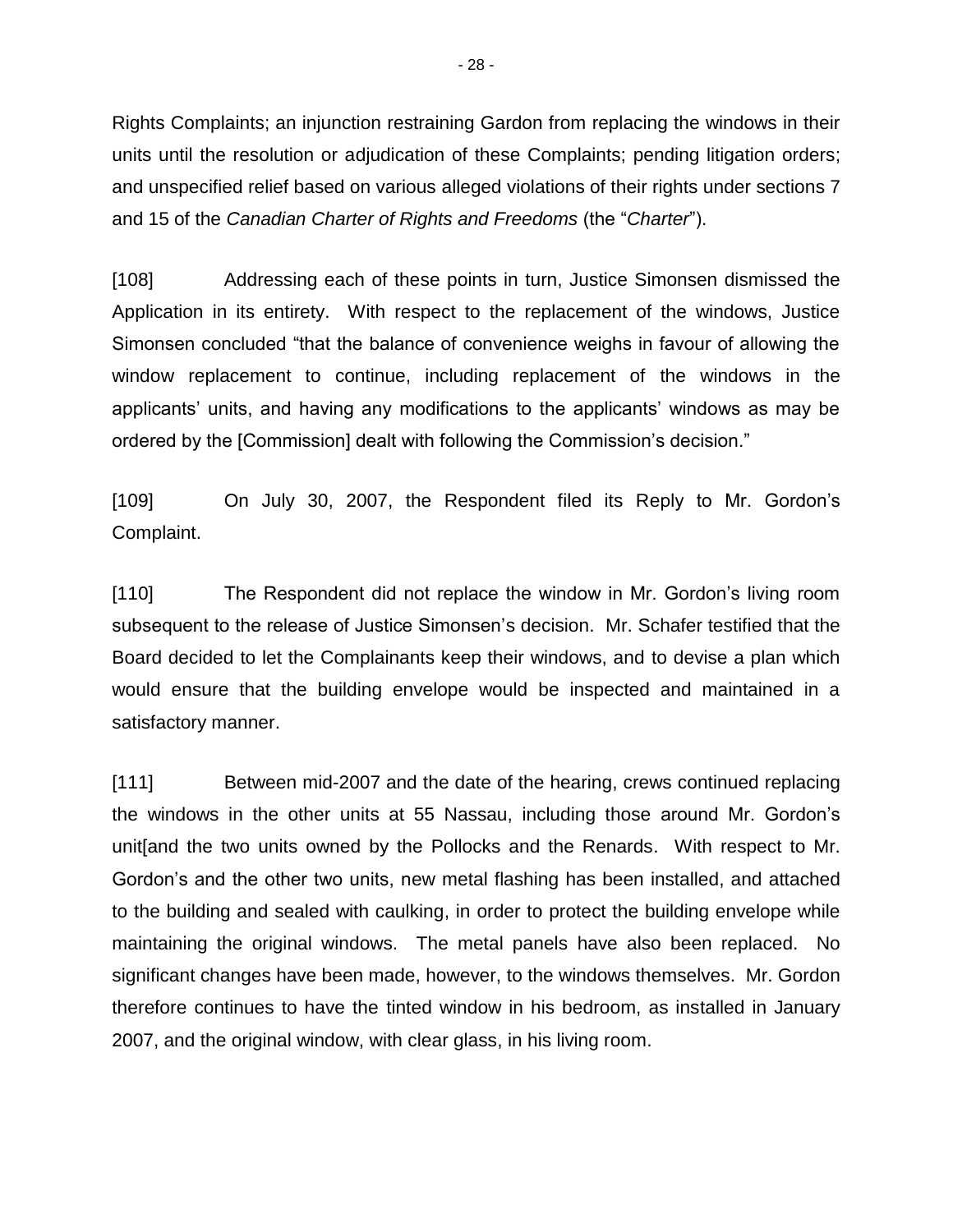[112] Mr. Gordon was asked on cross-examination whether he had had discussions with the Respondent or made a request of the Respondent, over the number of years while the windows were being replaced, from 2007 on, to have new windows put into his unit. His response was that the filing of his human rights complaint made it clear that he wanted windows with no tint and that he wanted new windows. Mr. Schafer's evidence was that he has not been involved in any discussions with Mr. Gordon with respect to other options for his windows.

[113] The Board has proposed maintaining the existing original window in Mr. Gordon's unit and those in the other two units, with regular inspections by the Respondent's maintenance department, under the supervision of the building engineer. In the event that the windows were to break, they would look at whether parts could be manufactured by the maintenance department or sourced by the engineering firm, or alternatively, whether parts from old windows could be recirculated or reused. Mr. Schafer said that the new windows for these units have been purchased and are in storage in the complex. It is the Board's intention that when the Complainants move, the existing windows would be replaced, at the cost of the Respondent.

[114] There was no dispute that Mr. Gordon had since paid the special assessment in respect of his unit, in full.

[115] With respect to the costs of replacing the windows, as estimated by Mr. Wells, Mr. Schafer stated that the Board sees it as a very large item. He said that the Board prepares a five-year capital budget, which is amended throughout the year as projects are completed and as other projects become apparent, and that they are spending every penny they have, and more, over the next five years on their primary concern, that being the building envelope. He said that they cannot delay any work that would affect the integrity of this 38-storey structure because if they fall behind, it only costs more and more to catch up. They had just completed an elevator upgrade and replaced the cooling system, and had various other projects ongoing, including upgrading and repairing the plumbing system and doing repairs to the parkade.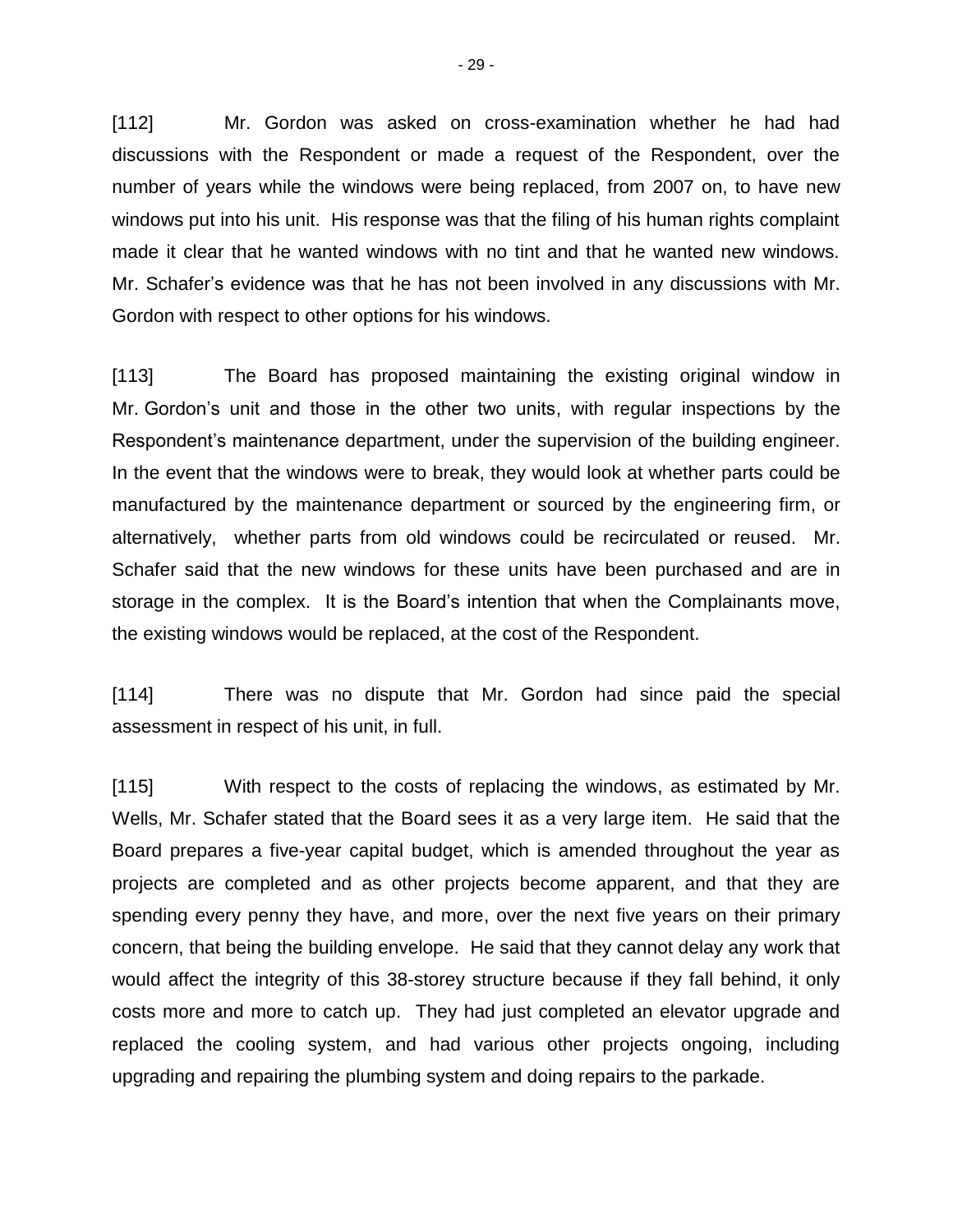[116] Mr. Schafer testified that he does not notice a difference in the amount of light coming in with the new windows. He has noticed, however, that there is less glare and that it is not as hot in his unit.

[117] Documentary evidence which was filed at the hearing indicates that there has been a significant reduction in energy consumption at 55 Nassau since the new windows were installed. Mr. Gordon agreed, on cross-examination, that the new tinted windows cut down on glare coming in from outside and are energy efficient.

# Dr. Leicht

[118] Dr. Richard Leicht is a retina specialist within the specialty of ophthalmology at the Winnipeg Clinic. In a report dated November 20, 2007 and addressed to "To Whom It May Concern", Dr. Leicht wrote:

> I have seen Mr. Gordon in consultation. He has visual impairment. A recognized treatment for low vision is to increase illumination. It is reasonable that he would function better without tinted windows.

[119] On cross-examination, Dr. Leicht stated that he saw Mr. Gordon as a patient only once, as a referral, in his office. He said that typically individuals with the type of condition that Mr. Gordon has would want to take steps to maximize light. Dr. Leicht acknowledged that there could be situations where one would want to decrease light, including, for example, if it was causing unwanted glare. He also acknowledged that his use of the word "reasonable" in his report is less than a certainty, and that it was fair to say that tinted windows are not necessarily a problem for every person with low vision. Dr. Leicht said that there is an element of subjectivity in terms of what the individual is comfortable with.

[120] Dr. Leicht referred to a note he had made on his file to the effect that Mr. Gordon believed that tinting of windows would make it harder for him to see. He agreed that it was fair to say that his comment that it was reasonable that Mr. Gordon would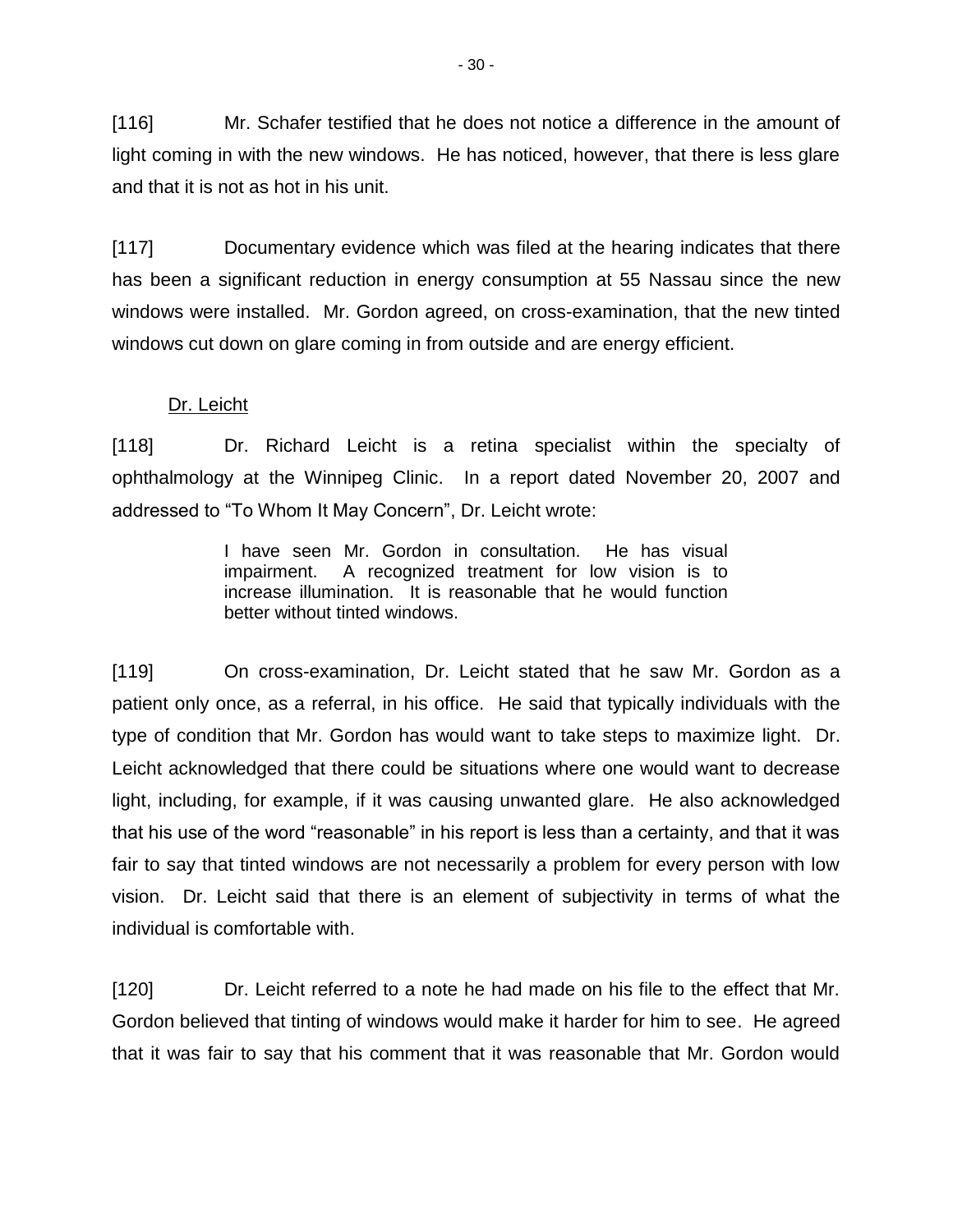function better without tinted windows was based, at least in part, on his conversation with Mr. Gordon and what Mr. Gordon had expressed to him about his own views.

### Kent Woloschuk

[121] Kent Woloschuk testified for the Complainants as an expert witness. Mr. Woloschuk is a registered architect, with experience in window replacement and building envelope upgrades.

[122] For the purpose of providing his opinion, Mr. Woloschuk had viewed the windows in Mr. Gordon's and the Pollocks' units, as well as the recently installed window system in another unit. Mr. Woloschuk stated that the tinted glazing on the new windows changes the quality of the natural light available in a unit. He observed that visible light transmission has been reduced, and that this may or may not affect individuals who have reduced vision capabilities, depending on their individual conditions.

[123] On cross-examination, Mr. Woloschuk confirmed that he could not speak to how tinting would affect someone's abilities. He could not say that the reduction in the amount of light would make it harder for an individual with limited vision to see, only that it might or might not do so, and might or might not affect his or her ability to function in that space. He said that for this, he would have to rely on opinions or perceptions by the individuals in that space.

[124] Mr. Woloschuk testified that it would not be too difficult to install clear, non-tinted windows as opposed to tinted ones in a unit. He concluded that if the other components with respect to the newer style of windows remained the same or similar, clear glazing would comply with the building code. In Mr. Woloschuk's opinion, it would have been cost neutral, or could have cost slightly less, to install clear glazing as opposed to tinted glazing if this had been done as part of the original installation. In his evidence, Mr. Schafer agreed with this last statement by Mr. Woloschuk, but added that was only half the picture; it spoke to installing the clear glass for Mr. Gordon, but did not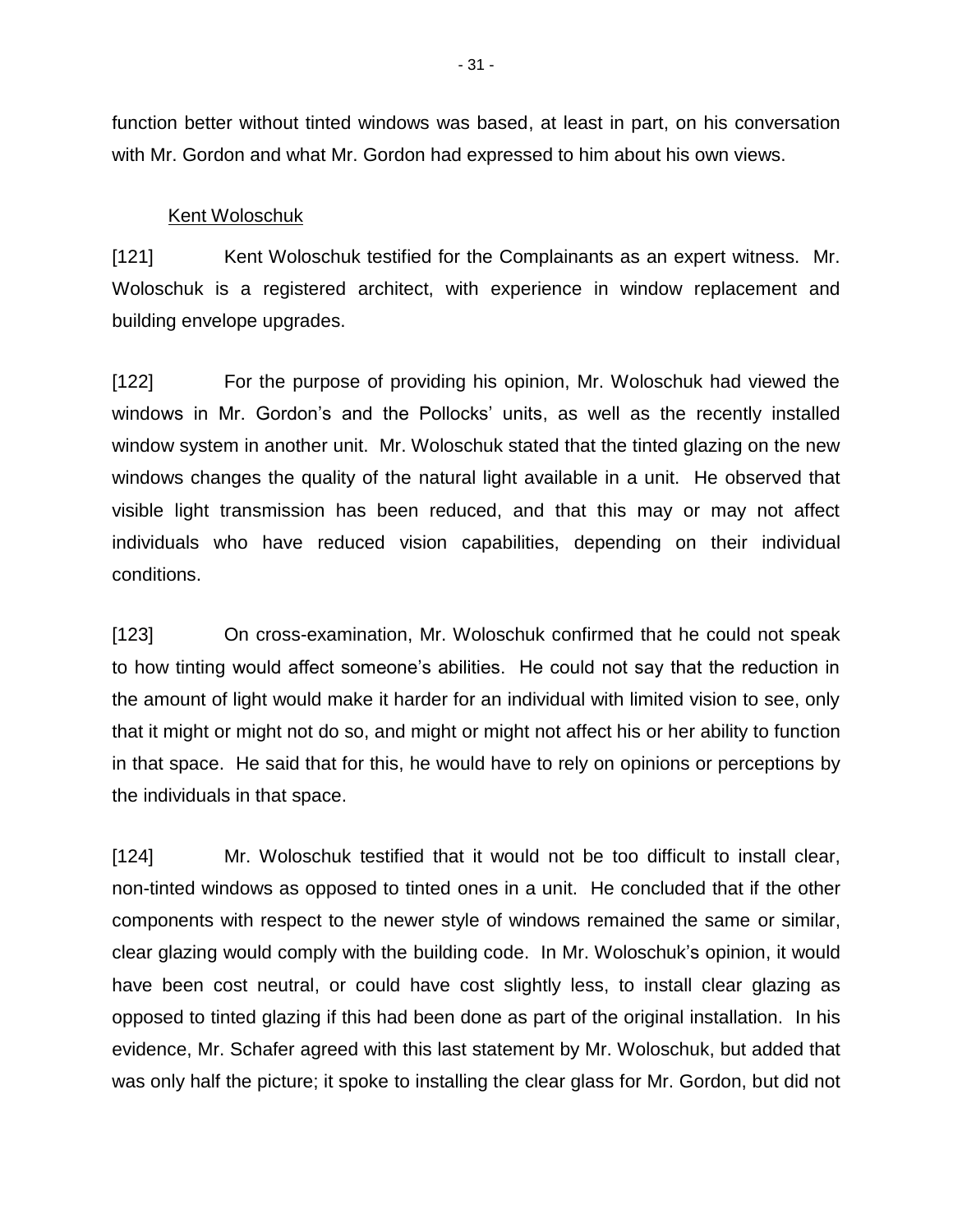take into account the additional cost of replacing the glass with tinted glass when Mr. Gordon eventually moved.

[125] Mr. Woloschuk said that on the assumption that the Respondent already had the windows constructed, his office had estimated the probable construction cost for changing the glass from tinted to clear and installing the windows in the building to be \$4,000 per window: \$2,500 for the installation of clear glazing instead of tinted glazing, and \$1,500 for the frame installation. The construction cost was calculated based on the average size of the windows in the three affected units, and took into account material and labour. On this basis, and as Mr. Gordon has two windows, the probable cost for installing the new windows, with clear glass, in Mr. Gordon's unit would be \$8,000.

[126] Mr. Woloschuk stated that the estimate was based on the work being done in conjunction with the original construction, similar to the other windows in the building. He noted that there is an economy of scale in doing the entire project at once, as part of a large scale window renovation, where no additional craning or complications are involved.

[127] Mr. Woloschuk commented that there were a lot of variables involved in this case that his office was not aware of. If they had to come back after the fact and install the windows as a one-off or stand-alone project, significant other costs would be involved. These could include additional mobilization costs, and costs for such things as insurance, building permits and overhead. Mr. Woloschuk could not say off the top of his head and without some research what the stand-alone costs to replace the windows would be. He noted that without knowing the full scope of the work, there were too many variables involved.

[128] With respect to the locks, Mr. Woloschuk stated that in order to change the locks, they would have to modify the entire window configuration, as the locks are an integral part of the window frame. The locks could have been accommodated at a lower height at the original time of installation. In order to change the height of the locks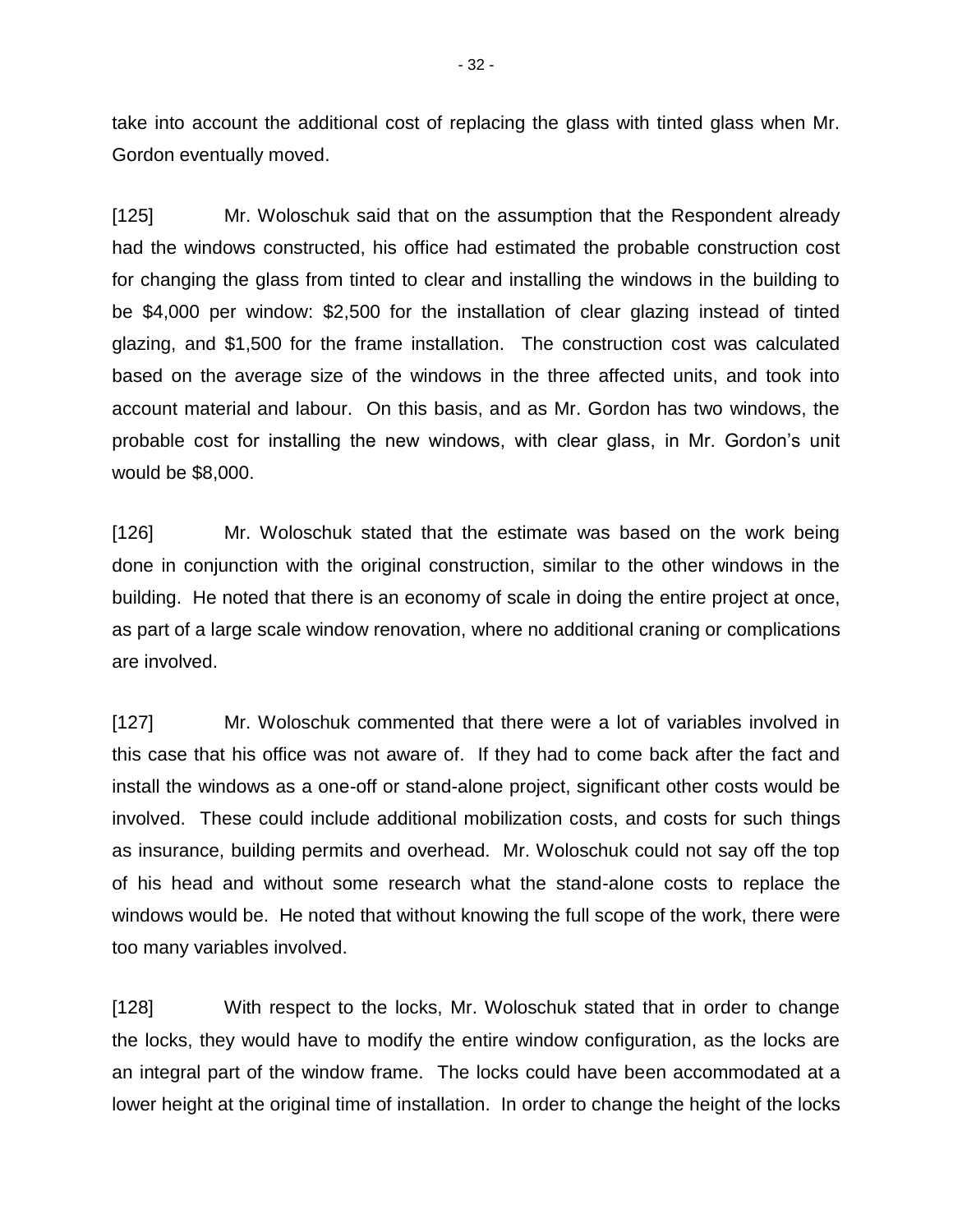now, however, the window insert would have to be modified with the locks lower on the frame. Again, Mr. Woloschuk was not in a position to estimate, off the top of his head, how much it would cost to change the locks.

### John Wells

[129] Mr. Wells testified as the engineer on the window replacement project.

[130] He calculated the cost, including labour and materials, of supplying and installing a new living room window frame/glazing assembly and one bedroom glazing unit into the existing frame in Mr. Gordon's unit would be \$10,300. To change out the glass later, replacing the clear glass with the tinted glass, would be \$8,400.

## Remedies

[131] The Complaint which Mr. Gordon filed did not address the remedies he was seeking. In an email dated February 11, 2012, Mr. Gordon set out the remedies he was seeking. Four additional remedies were listed in a subsequent email dated April 11, 2012.

[132] As indicated above, at the date of the hearing, Mr. Gordon still had the original window, with clear glass, in his living room, and the new tinted window in his bedroom.

[133] In response to certain allegations in the Respondent's Reply to his Complaint, Mr. Gordon stated that he had never said that he wanted to have the other owners pay for his windows or to retain his old windows in his unit. On crossexamination, Mr. Gordon was asked if he would agree that he and the other Applicants were asking the court in the Gardon proceedings to find that they did not owe any money on the assessment and that no work be done in his unit. His response was that he did not agree, adding:

> At this point the contract was not ratified. Yes, we wanted to stop it. If I had my way, I would have stopped the contract entirely because I didn't agree with the contract . . . -- we were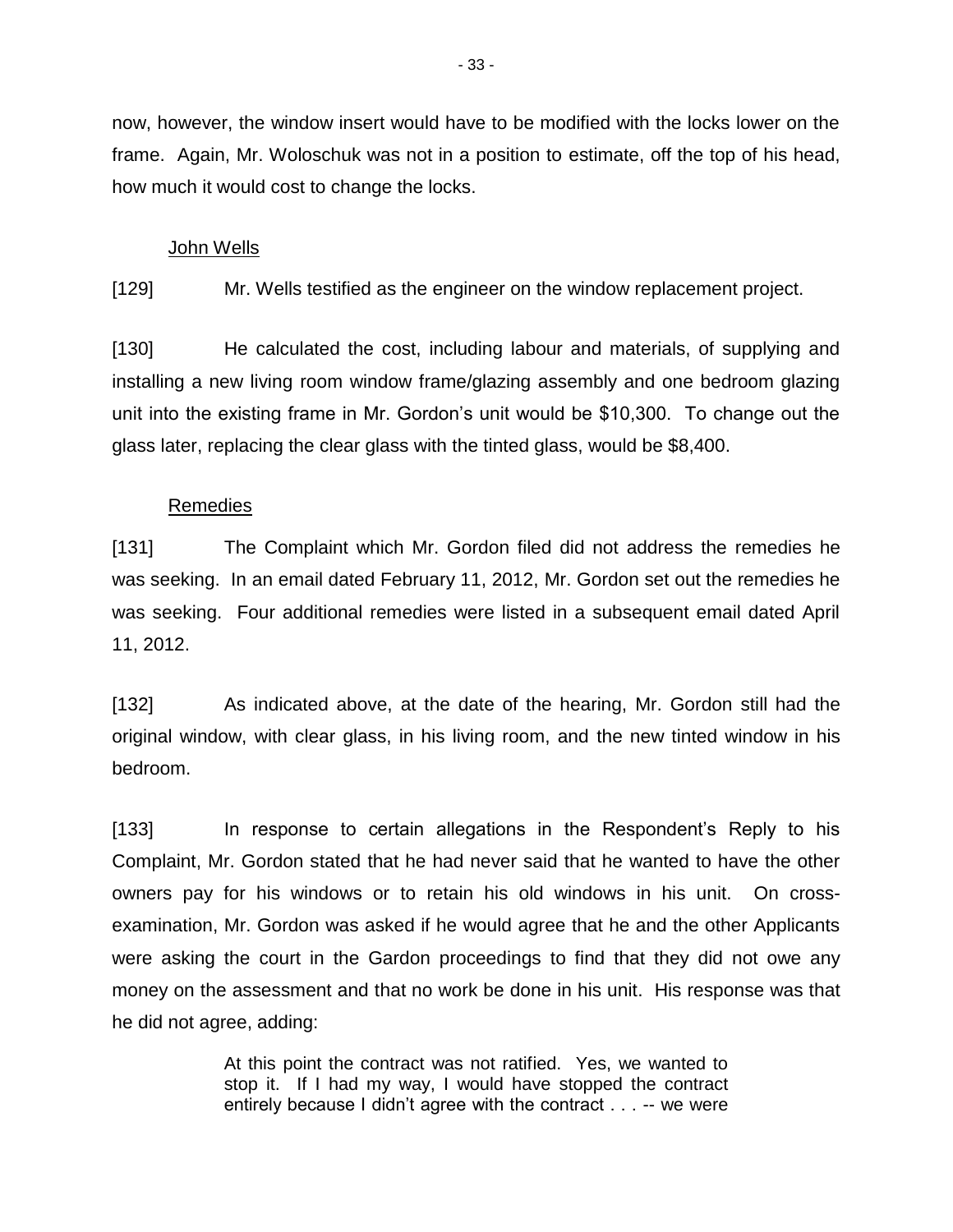holding back the monies because basically we didn't agree with the contract and I didn't agree with the contract at all. I think it was a very poor contract and it was very poorly represented to the owners.

But having said that, once Justice Simonsen had made that decision and whatever decision she was going to make, I was always willing to pay what every other owner paid, but my view on the thing is if they would have defeated -- if we would have defeated that contract and if the owners had, in my view, been wise enough to vote down that contract, we would have had probably a better contract and I would have gladly paid any monies that the owners were going to pay.

[134] With respect to how this matter has affected him, Mr. Gordon testified that the meetings, the attempted communications with the Respondent, the legal proceedings, the Respondent's never dealing with the merits of the issues, the reaction of other owners and the Respondent, mocking him and others, singling them out as bothersome and saying that they should not be heard, were certainly insulting and unnecessarily long and tedious. He said that a lot of the owners are friendly, but some will not speak to him and treat him like he is "kind of a disease". He is afraid to talk at meetings because of how people reacted negatively when he tried to do so in the past.

[135] Mr. Gordon stated that his concern over the past number of years about having tinted windows had added a considerable amount of stress or distress to his life. The work he has had to do to address these issues, taking into account that he tends to do things more slowly because of his disability, has also interfered to some extent with his work. Mr. Gordon said that he is an information technology professional, and that dealing with the human rights issues has played havoc with his ability to pursue work, and put a tremendous amount of pressure on him. Mr. Gordon also expressed great concern with the fact that the Commission was not there to carry the case, as he thought they should be.

[136] With respect to indications by the Commission that it might be seeking an order that the Respondent implement certain policies and what the Respondent has itself done in this regard, Mr. Schafer testified that working with a human rights lawyer,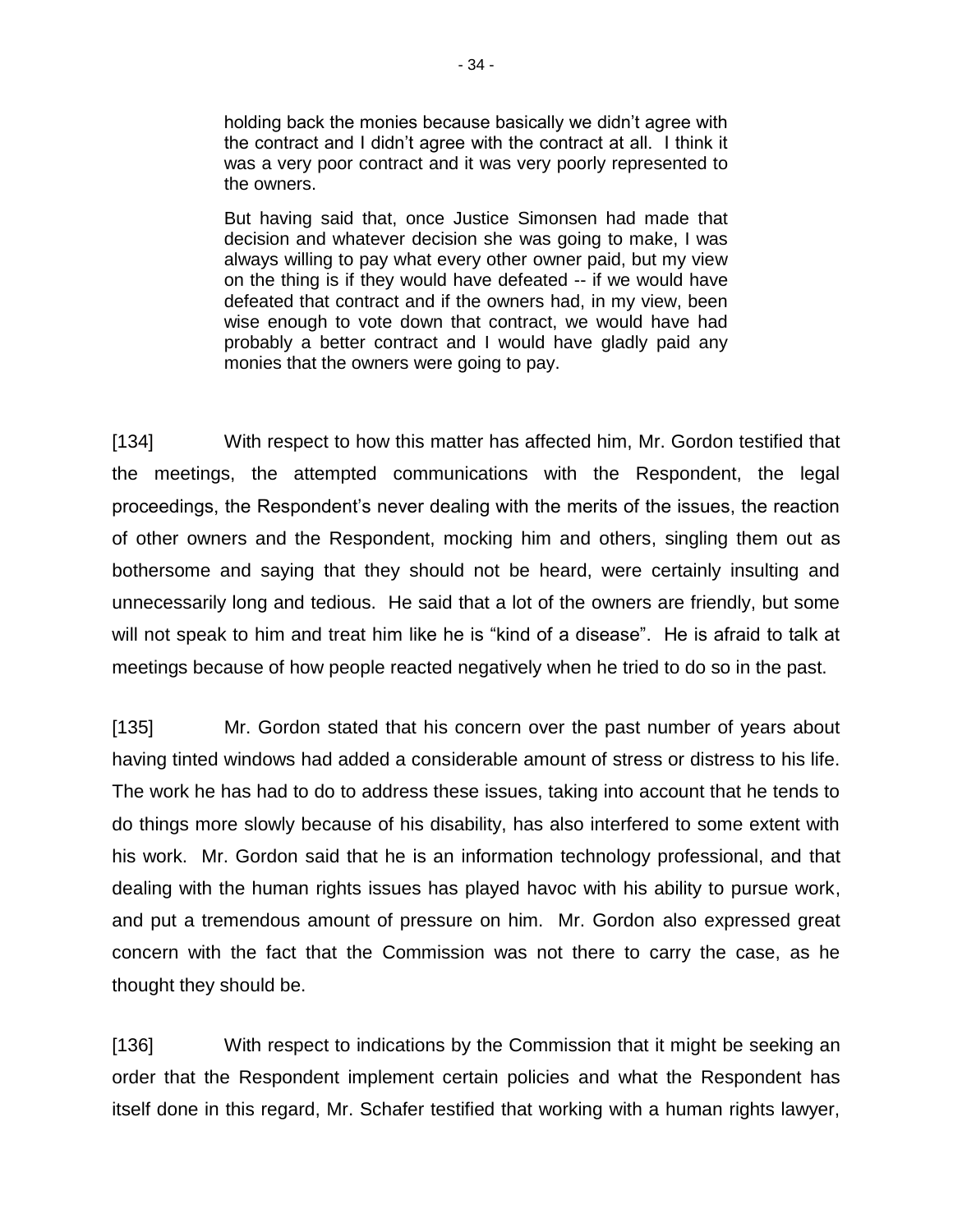the Board has taken steps to develop three different draft policies for 55 Nassau which they were prepared to implement. The first two, entitled "Policy of Nondiscrimination" and "Discrimination Complaint Resolution Procedure", were prepared for and with the Board for setting up a non-discrimination policy and a complaint resolution procedure. The third, entitled "Accommodation Policy", was prepared not only for the Board, but for other residents as well, as a reminder of how to interact with persons with disabilities.

[137] Asked about any other contacts or steps which the Board has taken with respect to human rights issues, Ms Kula testified that subsequently, in 2010, when they were installing new elevators at 55 Nassau, the Board asked to have someone from the Commission come and meet with them to discuss what their obligations were as far as the elevators were concerned. The individual who came from the Commission spoke to them about reasonable accommodation for residents in general, and they discussed not only the elevators, but also the interphone or intercom system and other more general matters with him. The Board then posted notices, listing buildings where residents could go and see various types of features which had been installed in elevators, such as lighting and buttons, which might be appropriate for residents with any kind of problem. Ms. Kula said that the elevators which were eventually installed at 55 Nassau have a number of features, including bright lighting, different buttons, and voice enunciation, and in her view, are the best in the city.

## The Positions of the Parties

#### The Complainant

[138] With the agreement of the parties, Mr. Pollock proceeded first with his final submission, and Mr. Gordon second. Mr. Gordon thus began his submission by stating that he adopted the arguments and principles which Mr. Pollock had advanced in his submission.

[139] With respect to his own Complaint, Mr. Gordon submitted that the evidence of several witnesses clearly established that he had a disability and special needs. In his submission, Dr. Leicht made it clear that he has a visual impairment, that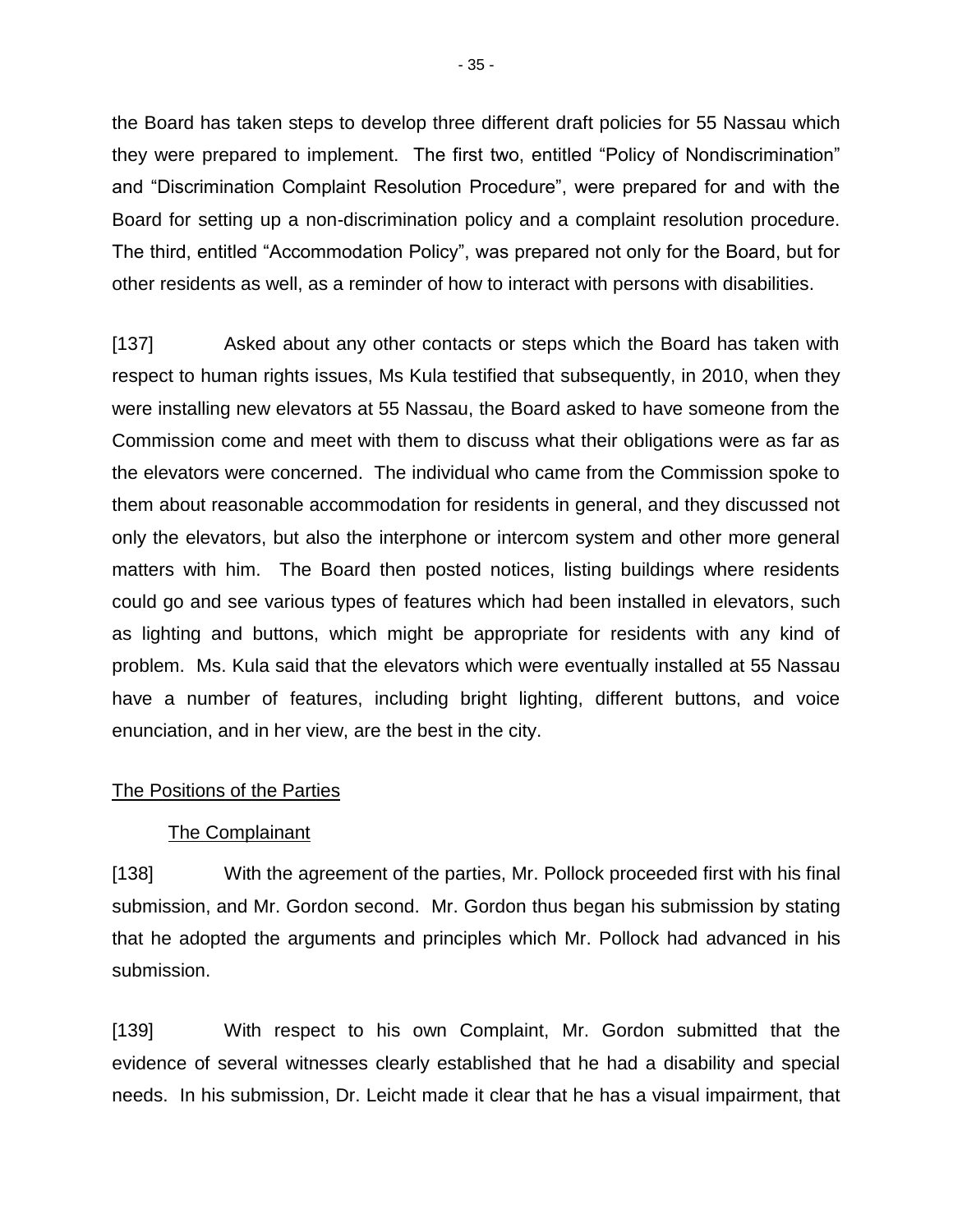increased illumination is a recognized treatment, and that a reasonable solution for him is not to have tinted windows in his condominium. Mr. Woloschuk, the architect, also testified that tinted windows will affect the quality of light in rooms. Mr. Gordon argued that his own evidence confirmed Dr. Leicht's statements, that he made it clear that he observed the windows at a friend's place, unit 203, and would have difficulty with the tinted windows, that it was obvious that tinted windows would only enhance his disability-related difficulties, and that non-tinted windows would leave him in the exact same situation as before, living with a visual impairment at a manageable level.

[140] It was submitted that his evidence showed that he must make significant adjustments to enable him to participate fully in society. He has developed techniques and mechanisms for coping with his condition, and having tinted windows runs counter to the recommended methods he generally employs to adapt his environment to his needs. Whether subjective or objective, his strategies for coping with his disability would be diminished with tinted windows.

[141] Mr. Gordon submitted that the Respondent failed to prove that he did not have a disability. Ms Grammond had in fact said that the Respondent did not dispute that he had a disability. In Mr. Gordon's submission, the Respondent was clearly aware of his disability and his concerns stemming from it with respect to the proposed windows through more than one channel. Thus, he argued, he had publicly voiced his "disabilityrelated concerns with the tint" at the meeting on May 8, 2006. Further, the Respondent was made aware of this formally, through the court documents he filed and some of the court cases related to the window project, and specifically his Affidavit of August 18, 2006. If the Respondent was not satisfied that he had adequately proven his disability or associated needs, it was obliged to inquire further or ask him to substantiate his claim verbally or in writing.

[142] Mr. Gordon argued that the Respondent failed to reasonably accommodate him and the other Complainants and their disabilities. Even though he had made his need for accommodation clear to the Respondent, through comments he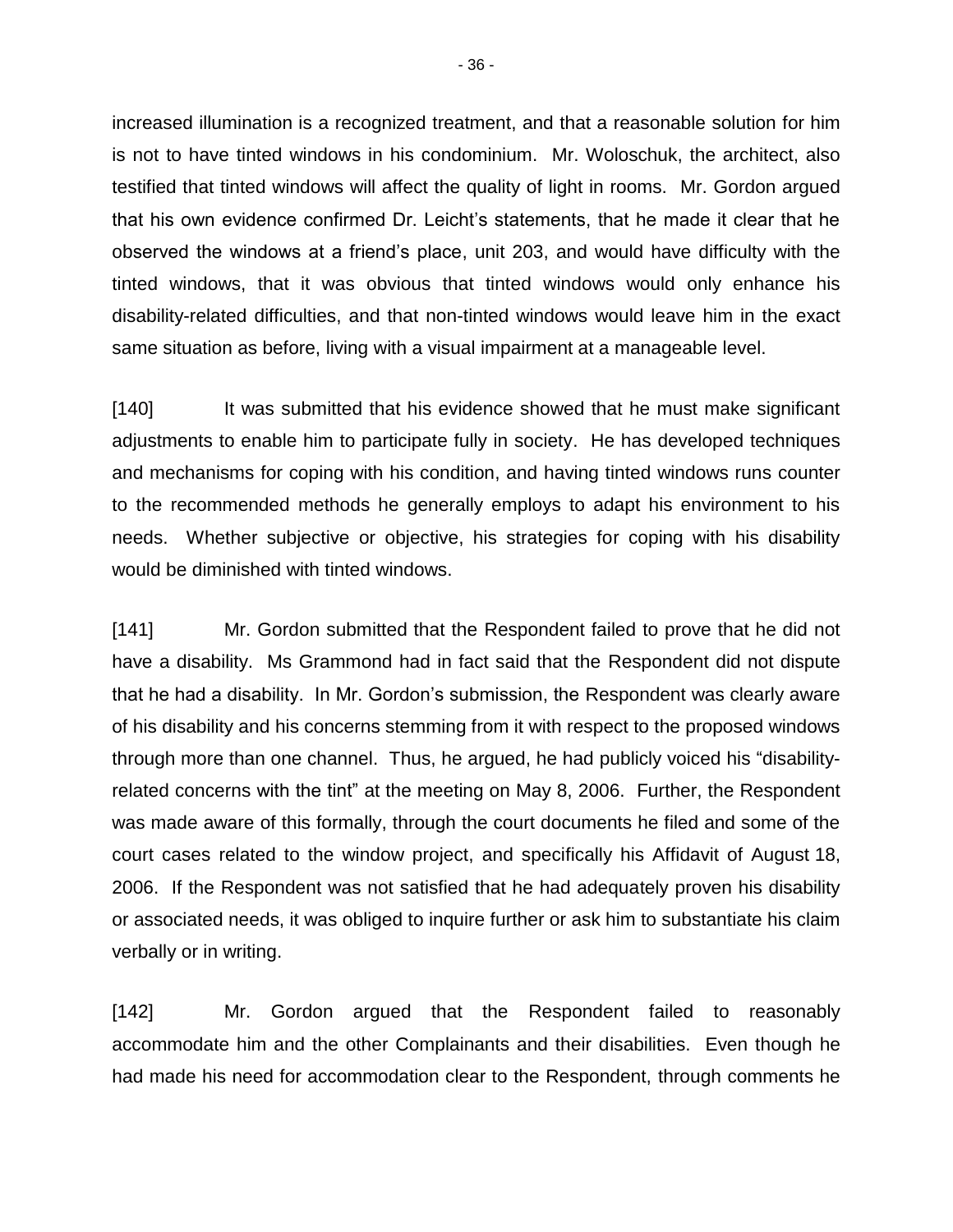made at public owners' meetings and affidavits he filed in court, the Respondent did not act on this information, other than to ignore or dismiss it.

[143] In Mr. Gordon's submission, the Respondent did not follow any process, or at least any sufficient one, for considering his disabilities, and for considering whether accommodation was warranted, or whether reasonable accommodation was possible. He argued that the Respondent had an obligation to initiate an accommodation search on receiving a request for accommodation, and to conduct that search in a manner that was respectful of the person's dignity. He added that the person making the request must also participate in the process, and cannot refuse a reasonable accommodation offer. Mr. Gordon submitted that he never had the opportunity to engage in the process due to the Respondent's refusal to consider any options.

[144] Mr. Gordon argued that there was no substantive content to evaluate in this case. From the outset, the Respondent was convinced that no deviation from the planned project could be accepted. It demanded full compliance with its plan for the windows, and did not allow any dissent or entertain any requests for modifications or alterations of any kind.

[145] He said that at one point, the Respondent declared undue hardship on the basis that having different windows would result in decreased property values, but had since abandoned that position. The Respondent also cited the cost of modifications. Mr. Woloschuk's evidence made it clear, however, that it was possible to install clear windows. In Mr. Gordon's submission, if the Respondent had acted when the windows were being installed for the other owners, the cost factor would have been neutral.

[146] Mr. Gordon submitted that the evidence does not establish that replacing his windows at this time would result in undue hardship to the Respondent. He argued that the estimated cost for replacing all of the Complainants' windows was approximately \$40,000. He noted that Mr. Schafer had said that increased condominium fees could pay for the cost of their new windows. In his submission, this nullified any argument of undue hardship in terms of costs.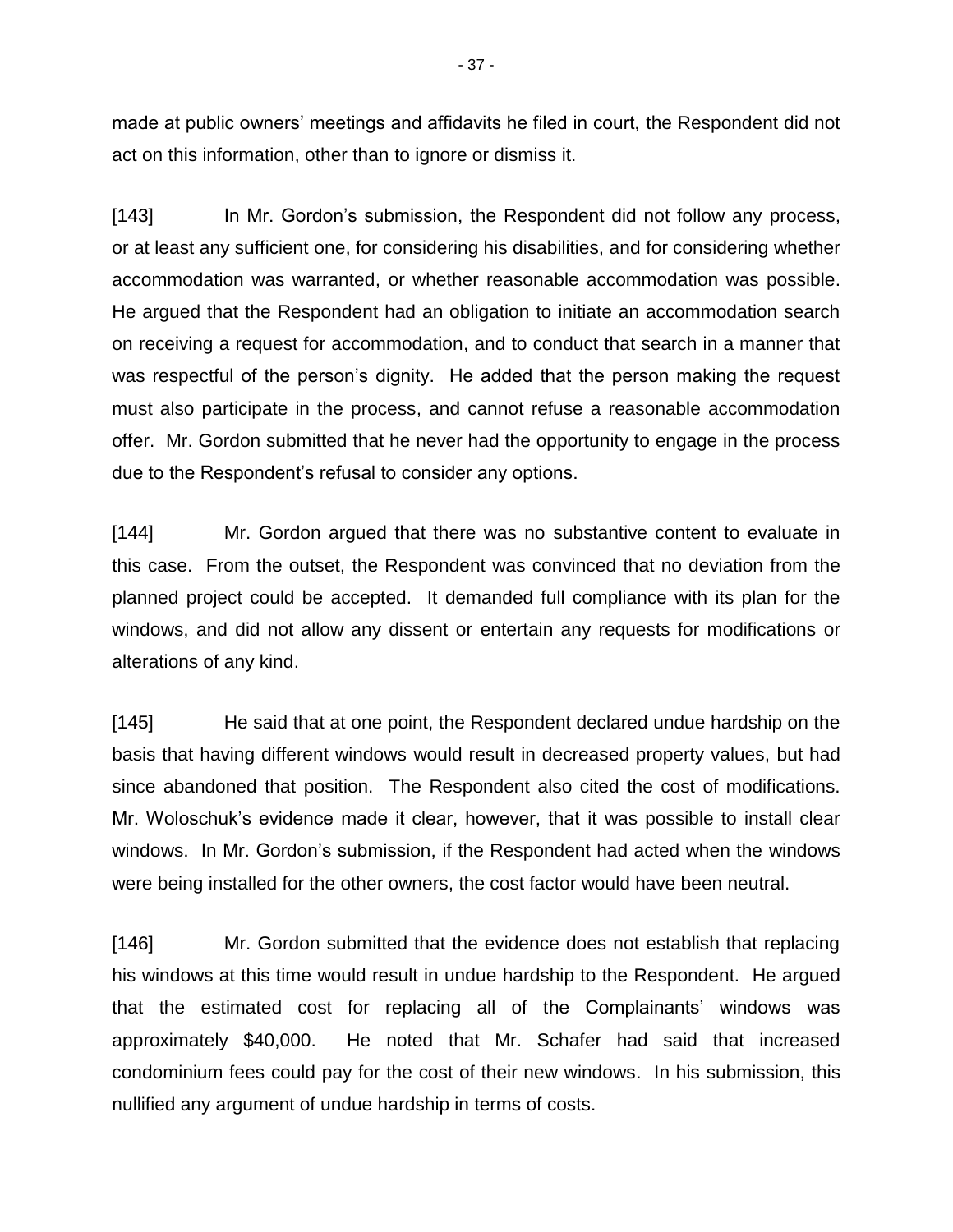[147] Mr. Gordon submitted that as a last resort, in the last week of hearings in these proceedings, the Respondent suggested that it had accommodated him and the other Complainants by having them keep their old windows. He noted that Mr. Pollock had shown in his submission why this was unacceptable, and referred me to that submission. He also pointed to the fact that he has a tinted window in his bedroom as evidence that the Respondent never intended leaving the old windows in as an accommodation. That window, he said, was put in before he was able to stop it. He submitted that his testimony shows that he never said that he wanted the old windows.

[148] Mr. Gordon further submitted that the Respondent had attempted to suggest that modifications were subject to undue hardship because the Complainants were so difficult to get along with and made it impossible for the Respondent to respond to them. Mr. Gordon stated that there had been lots of issues over the years at 55 Nassau, including issues which neither he nor the rest of the Complainants were involved in. He observed that 55 Nassau is a bit of a contentious place, but that it goes without saying that this does not make him or the others troublemakers. They had a right to go to court, and there was really no undue hardship just because they did so.

[149] In Mr. Gordon's submission, the Respondent did not have a right to ignore notification of the Complainants' disabilities on the basis that it was part of an affidavit in a separate legal proceeding. Three legal cases were initiated after the contract was signed with Gardon, two of which dealt with disabilities, yet the Respondent claims that it did not know about such issues. In his view, it was hypocritical to argue that what happened was the fault of the Complainants because they did not make their disabilities known earlier.

[150] Mr. Gordon stated that the minutes of Board meetings which were filed as Exhibits in these proceedings were revealing. His conclusion or impression, after reviewing those minutes, was that the Board purposefully kept the window replacement project as inconspicuous as possible to keep the unit owners uninformed, and sanitized the minutes. The Board knew that the owners would object to the contract. In his view, what is interesting is not so much what is in the minutes, but what is left out. Over the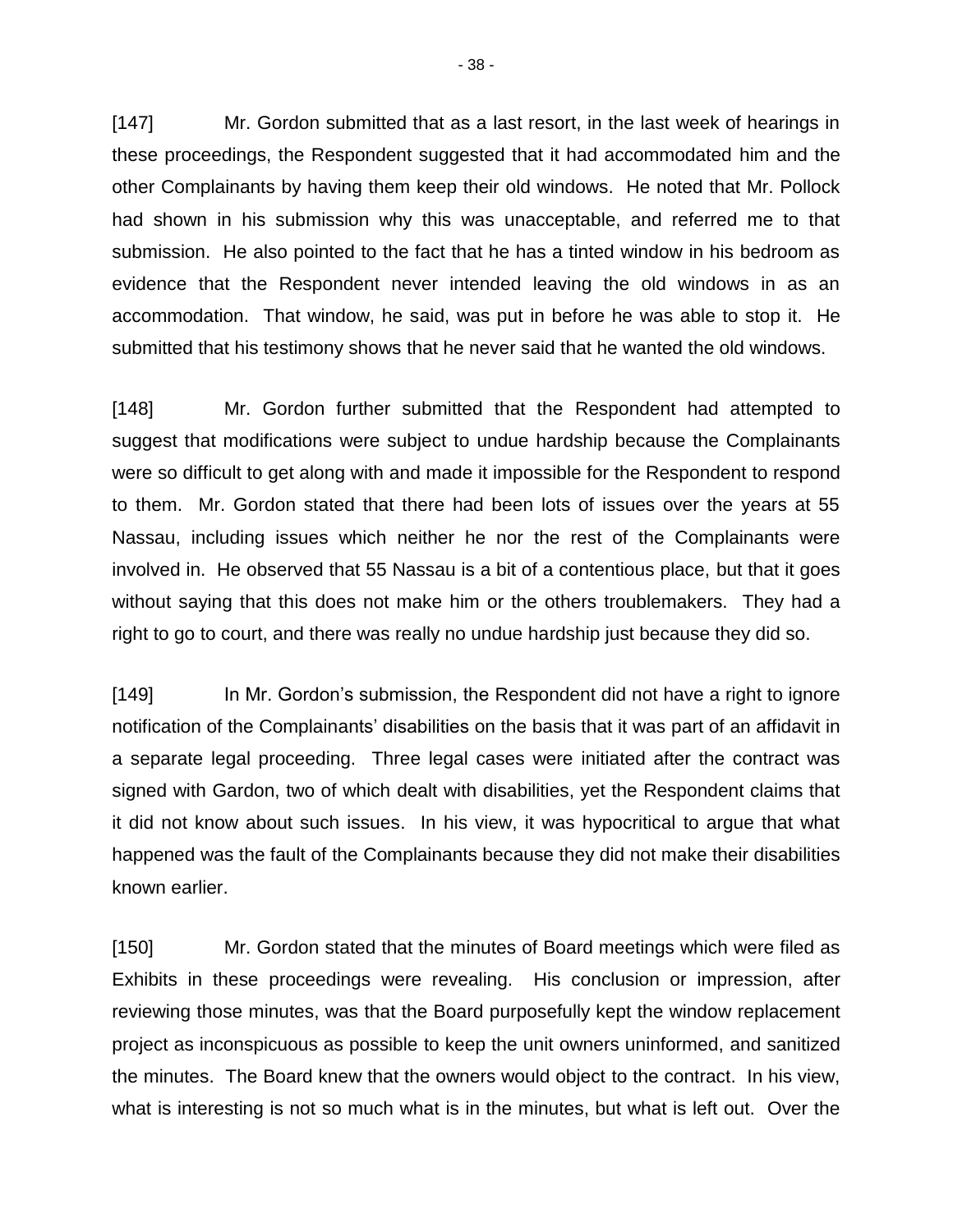two-year period prior to the signing of the contract, the minutes make no mention of, among other things, disability issues, the cost of the project, or a design change. In his submission, the owners were blind-sided with the contract.

[151] He argued that the strategy of keeping the owners uninformed continued after the contract was signed. He said that when he and others investigated, they discovered that they could have had a contract that was much less expensive and would have dealt with their disability issues. He argued that they had a presentation by a windows expert planned for the April 11, 2007 meeting where the ratification vote was to be held. That presentation would have dealt with disability issues, but he was not allowed to make it. In his view, Justice Jewers took the decision away from the Board and gave it to the owners. The Board then arranged it so that the unit owners could have their vote, but not hear all of the information they needed to make an appropriate decision.

[152] Mr. Gordon argued that various actions of the Board, including its control over what was sent out or communicated to owners, and the actions and attitude of the Board and the chair at meetings, were adversarial and created a very prejudicial environment for bringing up disability concerns and issues. That was the adversarial environment the Complainants encountered, both prior to and after the signing of the contract, when they tried to communicate their disability concerns to the Board, and that environment has continued since then.

[153] The remedies which Mr. Gordon was seeking were set out in his email dated February 11, 2012. Those remedies, with the exception of paragraph 3 which Mr. Gordon felt was no longer necessary, are as follows:

1. Costs and damages.

2. As confirmed by the architect we hired, the following remedy is possible:

That the windows be constructed exactly like the new windows put into the other owners' units with the following exceptions:

that the windows contain no tinting.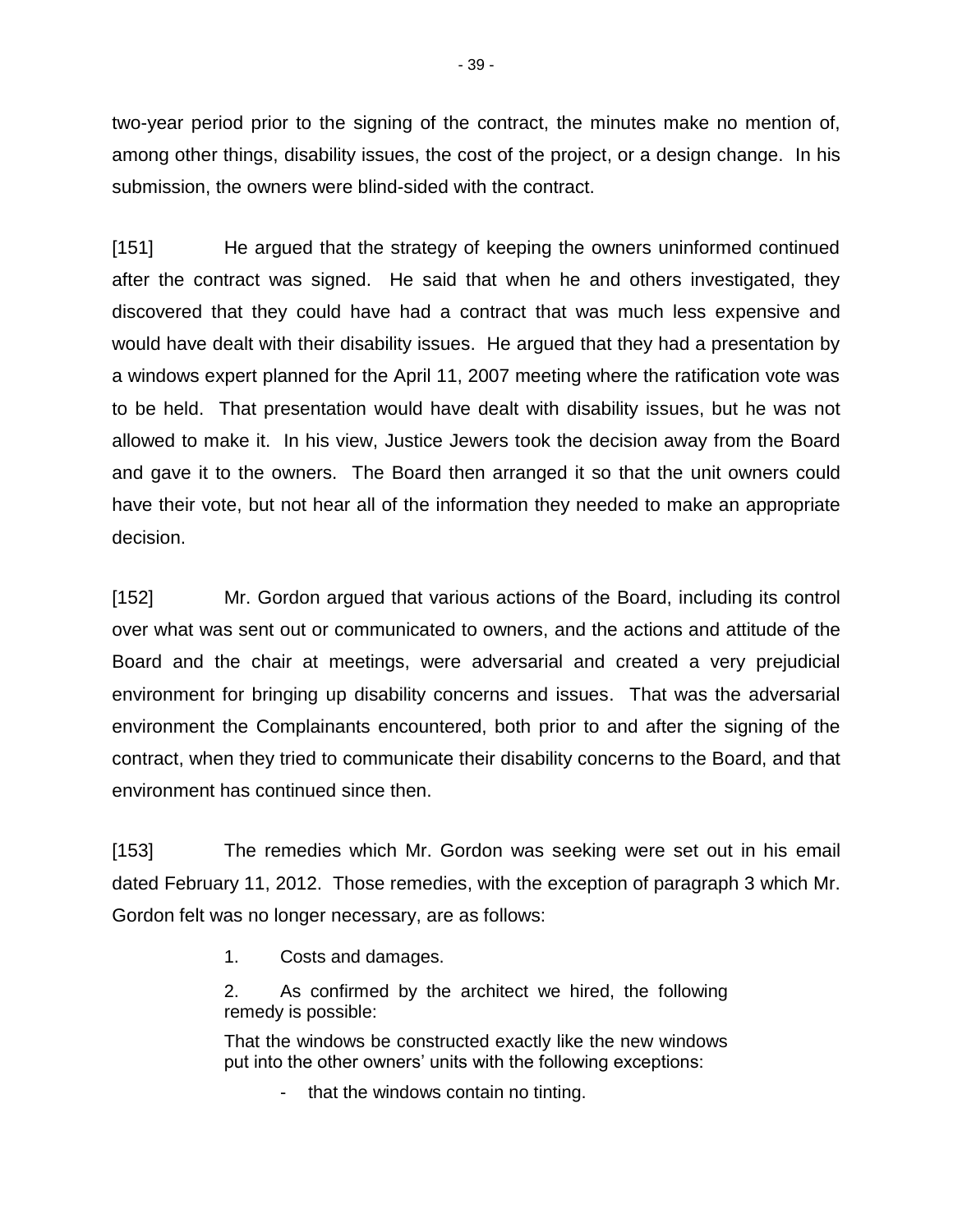- that the window locks and cranks (if used) be somehow recessed into the window frame to prevent visually impaired persons from bumping into them and harming themselves.

that the window locks and cranks are low enough to be easily accessible from a standing position on the floor to prevent possible accidents from happening when standing on a chair or ladder.

All these requirements would apply to the bedroom window and living room window. The current window in my bedroom must be replaced with a new window as that window is now a tinted window installed in 2007.

That the entire schedule of the window replacement project take into account my disabilities that requires a need for organization. That is, the workers will work on one room at a time from start to finish. There will be a 10 day break before they start the next room so that I can organize my furniture accordingly. Working on 2 rooms at once would be intolerable as I have such a limited space in my condo.

. . . .

4. [T]hat a monitoring order be made.

5. [T]hat the adjudicator retains jurisdiction until all matters are resolved in this case and all orders implemented. This would apply to all complainants in this hearing.

[154] With respect to the matter of damages as listed in #1 above, Mr. Gordon referred to *Di Salvo* v. *Halton Condominium Corporation No. 186*, 2009 HRTO 2120, noting that it dealt with some of the same issues as the Complainants had had, and indicated that he was seeking a similar amount on account of damages as in that case, where the Ontario Human Rights Tribunal awarded \$12,000 for injury to dignity, feelings and self-respect.

[155] With respect to the relief sought in #2 above, Mr. Gordon indicated, in the course of his submission, that if it would make it easier and if the Respondent would like to develop a common window which it can use in the future for persons with disabilities, he would be willing to accept the windows that Mr. Pollock was proposing. If that could not be done, he said, he would take the windows just like everyone else in the building, but without tinting. He also stated that the ten day break before starting another room,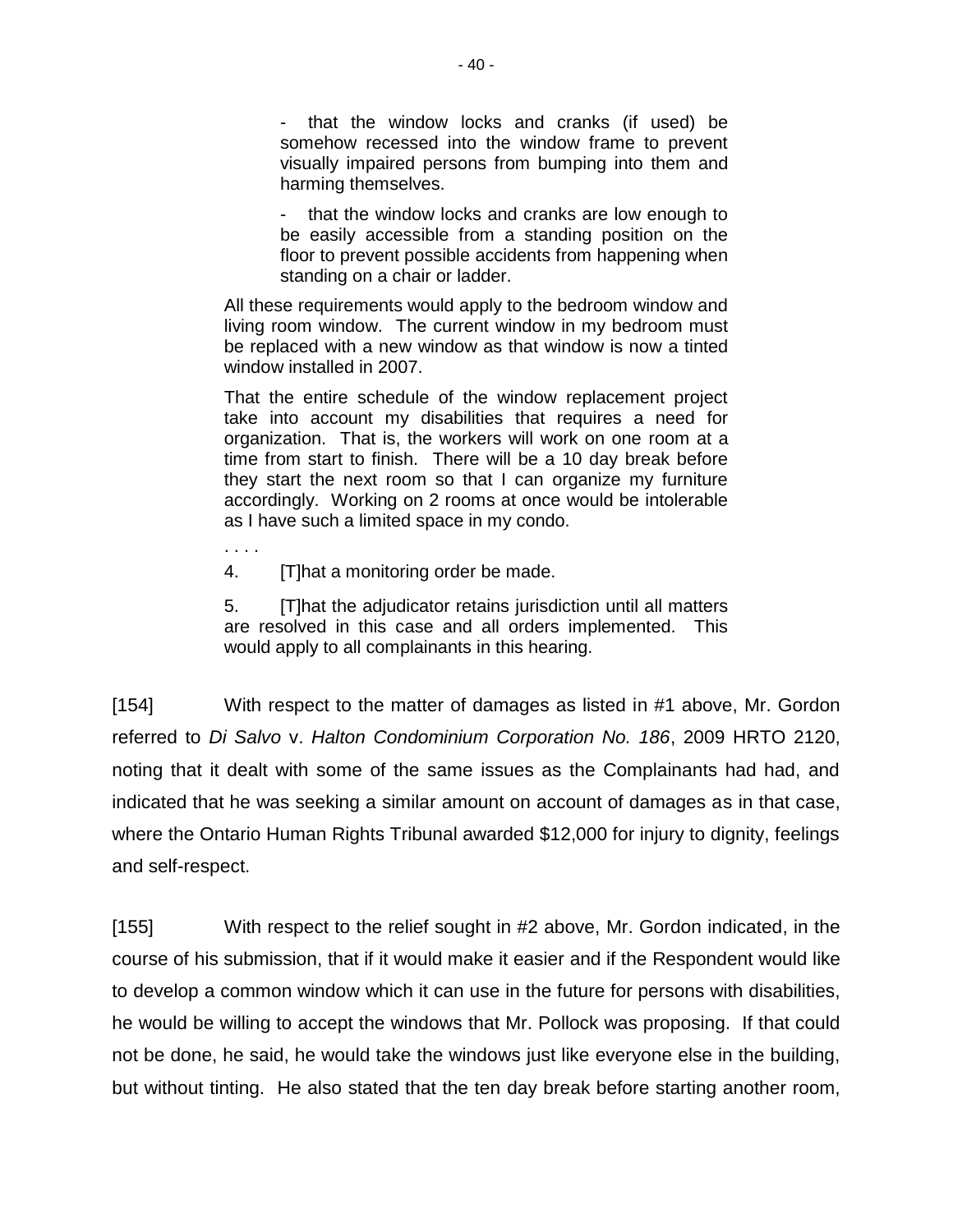as set out in #2, was negotiable, and that all he expected was that the Respondent would be reasonable.

[156] The updated list of remedies which Mr. Gordon had circulated by email on April 11, 2012, listed four additional forms of relief which he was seeking. Those four items mirror several of the forms of relief being sought by Ms Kinvig with respect to her Complaint, as set out in Exhibit 58, regarding steps which the Respondent's Board should be required to take, including disclosing to all unit owners the amount spent on legal and other fees fighting Mr. Gordon and others with respect to the window project, attending a reasonable accommodation seminar, adopting an operations manual to guide it in the future, and publishing a form of document absolving the Complainants from any blame for the proceedings which followed the announcement of tinted glass windows.

[157] Mr. Gordon did not elaborate in his submission on any of the four additional remedies which he had listed in his email of April 11, 2012.

#### The Commission

[158] Ms Khan began her submission by referring to the limited role that the Commission had taken at the hearing of these Complaints, where it had focused solely on the public interest in the outcome of these proceedings. She noted that having neither called nor cross-examined any witnesses, the Commission did not intend to comment on the evidence. The Commission would, however, be referring to certain basic principles and authorities which I might wish to consider in assessing the evidence. Further, while the Commission did not intend to speak to the matter of any individual remedies, it would be seeking certain remedies in the public interest.

[159] Ms Khan noted that a complainant bears the initial onus of establishing a *prima facie* case, being a case which covers the allegations made and which, if they are believed, is complete and sufficient to justify a verdict in the complainant's favour in the absence of an answer from the respondent. (*Ontario (Human Rights Commission)* v.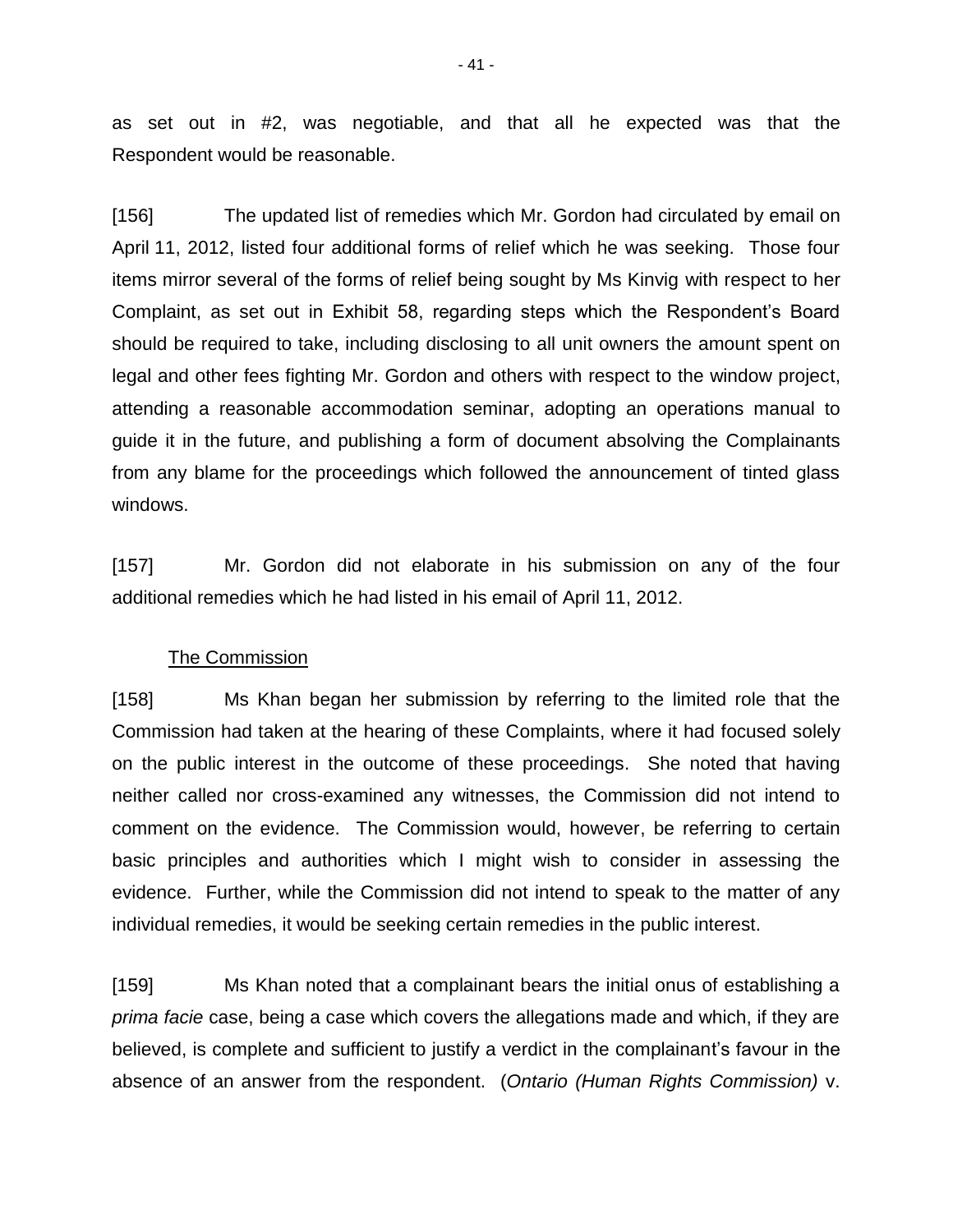*Simpsons-Sears Ltd.*, [1985] 2 S.C.R. 536, at p. 558) The inquiry at this point is directed towards three questions: whether the complainant has a disability under the *Code*, whether the complainant has special needs based on that disability, and whether the respondent is aware or ought reasonably to be aware of those special needs based on that disability.

[160] With respect to the first of these inquiries, Ms Khan submitted that disability must be interpreted broadly and in a flexible manner. An act or omission which results in a loss or limit on a person's ability to take part in society on an equal level will be considered discrimination. Ms Khan urged me to give weight to the impact of the window replacement project on the daily life or home life of the Complainants, as that is the focus of the case, and to consider not just the medical diagnoses but also the evidence with respect to the functional limitations experienced by each so as to render them unable to participate on an equal level with others.

[161] Ms Khan submitted that the second inquiry is as to whether a complainant has special needs based on that disability, being ones which lead to and trigger a duty to accommodate. This second inquiry requires a determination as to whether the evidence establishes that the particular complainant has a special need, based on their disability, to have non-tinted windows. In this regard, Ms Khan again urged me to consider not only medical information but also the evidence of lay witnesses when assessing whether each Complainant believed that he or she had a special need for non-tinted windows. Ms Khan submitted that this aspect is important, that whether each Complainant in fact had a special need, or whether the Respondent would challenge a Complainant's belief that he or she had a special need, relates to the duty to inquire and the need to assess the request for accommodation.

[162] In the Commission's submission, the third inquiry, as to whether the Respondent was aware or ought reasonably to have been aware of any such special needs, relates to the duty to inquire, and whether the Respondent was sufficiently aware of such needs to require it to inquire further into the specifics of the needs or to enable it to engage in any process to challenge the medical or other basis for the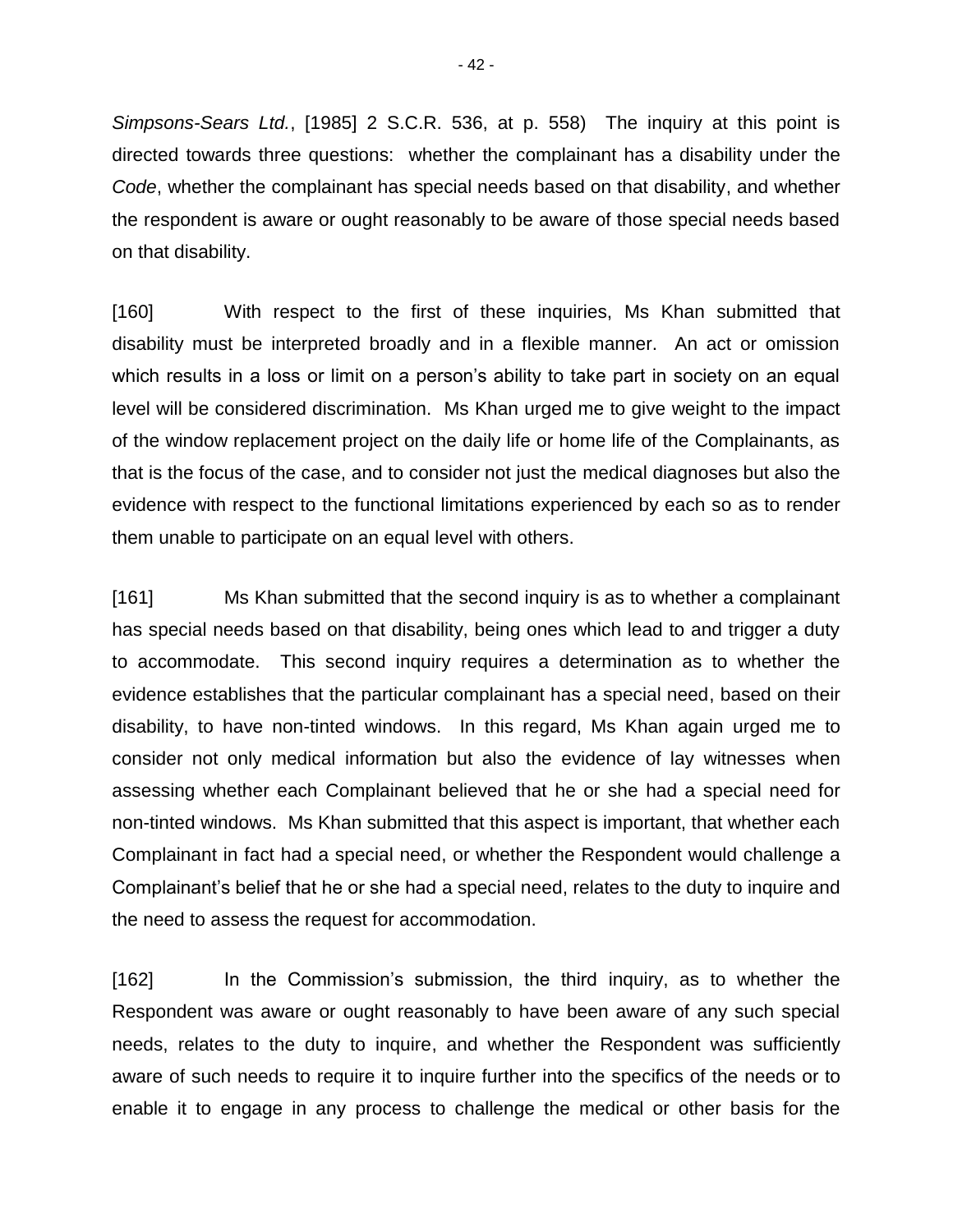Complainant's perceived need. The Commission submitted that the nexus between the disability and the request for accommodation is integral to an assessment of whether the Respondent should have known that a person required accommodation. A complainant may not need to formally notify a respondent that he or she requires accommodation, if they are able to show that there was a nexus which was sufficient to trigger a duty to accommodate them or to at least make further inquiries.

[163] In the Commission's submission, it is necessary to determine first whether such a nexus is established, and secondly whether inquiries could have been made, thereby allowing the complainant to request accommodation. Ms Khan urged me to give due weight to the evidence with respect to the Complainants' efforts to alert the Respondent that there were human rights issues or disabilities which would be impacted by the decision to install tinted windows. It was submitted that such an assessment should be contextual, and that sifting through the evidence with respect to the litigation between certain of the Complainants and the Respondent might be difficult, given the abundance of evidence with respect to litigation that was unrelated to human rights issues specifically. In the Commission's submission, the focus should be on whether there was sufficient evidence of the possibility that the Complainants' disabilities would be impacted by the window replacement project or the decision to install tinted windows in all units in the building.

[164] Ms Khan went on to submit that if a complainant establishes a *prima facie* case, the onus shifts to the respondent to establish that it accommodated the complainant's needs to the point of undue hardship. It was submitted, based substantially on the decision in *British Columbia (Public Service Employee Relations Commission)* v. *BCGSE*, [1999] 3 S.C.R. 3 ("*Meiorin*"), that in determining whether there has been reasonable accommodation or accommodation to the point of undue hardship, consideration should be given to both the procedure employed by a respondent to assess the issue of accommodation and the substance of the accommodation offered to an individual.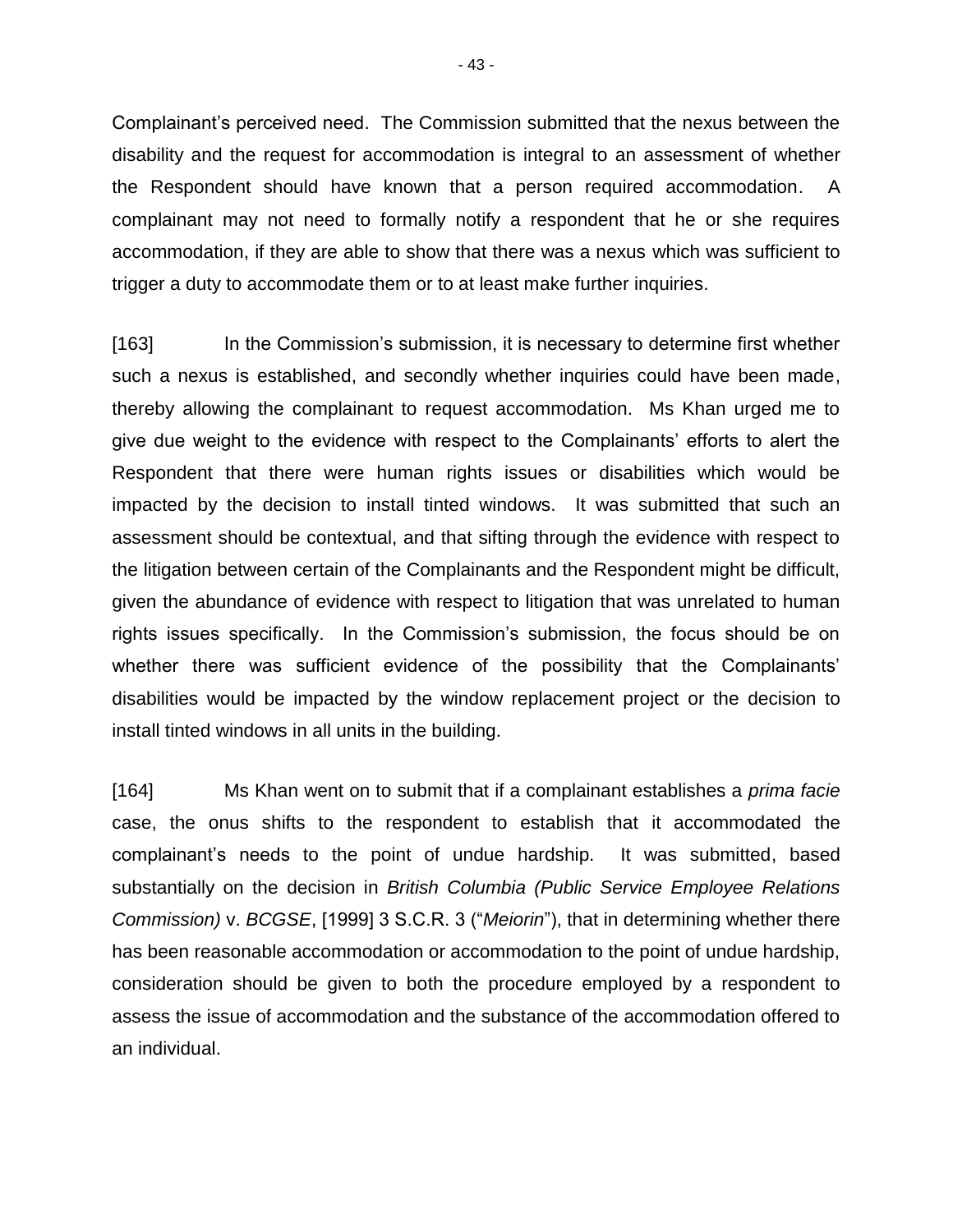[165] In terms of procedure, factors to be considered would include whether alternative approaches to accommodation have been investigated and whether the Complainants had the opportunity to assist in the search for possible accommodation or participate in the process of assessing accommodation. It was submitted that due weight should be given in the circumstances to the evidence with respect to the procedure to keep unit holders generally apprised of the developments in the project. While there is an abundance of evidence with respect to the project and its progress in general, Ms Khan submitted that that evidence should be weighed with caution, and the focus should remain more specifically on the procedure undertaken by the Respondent to engage each of the Complainants individually, and directly, and to assess their respective requests for accommodation. With respect to the Complainants' obligations, it was submitted that the particular surrounding facts and climate at meetings, and the relationship between the Complainants and the Board, should be considered, to assess whether the Complainants could have done more to alert the Board to their request for accommodation.

[166] In terms of substance, it was submitted that the question becomes what, if anything, was really provided to each of the Complainants in terms of accommodation.

[167] Referring to the decision in *McDaniel* v. *Strata Plan LMS 1657*, 2012 BCHRT 42, Ms Khan submitted that it is appropriate to be attentive to the rights of other owners, but that even in light of that, the issue remains as to whether the requested accommodation would cause undue hardship. Ms Khan pointed to the decision in *Di Salvo* v. *Halton Condominium Corporation No. 186*, *supra*, as involving similar issues to those in these cases, and urged me to consider that decision in its entirety.

[168] Ms Khan reiterated that she would not be speaking to the individual remedies in these cases, but wished to make a few general comments. She observed that the remedial provisions of the *Code* should be construed liberally to achieve the purposes of human rights legislation, and urged me to consider the general principles regarding remedies as set out in *Cameron* v. *Nel-Gor Castle Nursing Home*, 84 C.L.L.C. 17,008 (Ont. Bd. of Inquiry).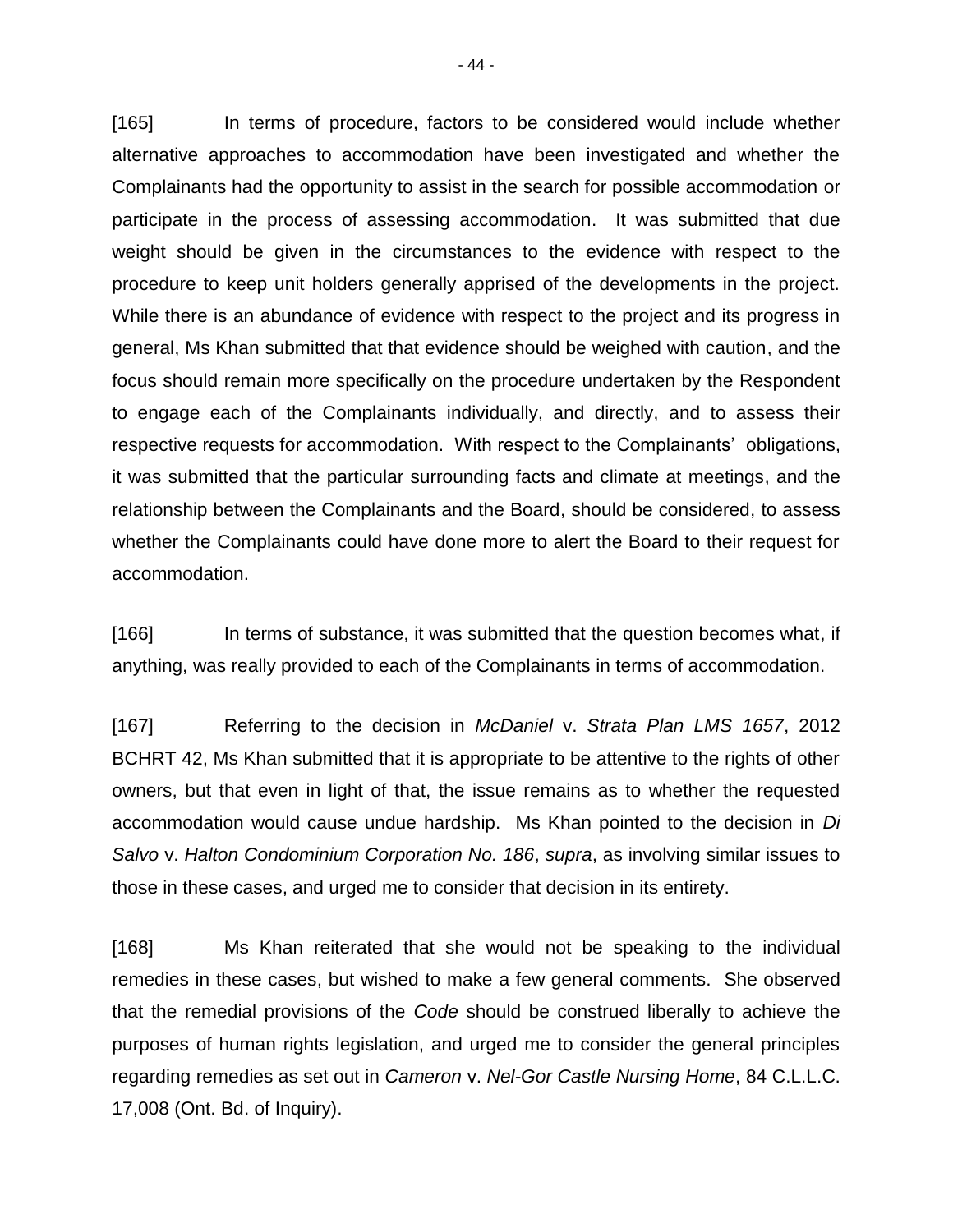[169] With respect to the assessment of damages, Ms Khan noted that there is no cap for general damage awards in the *Code*. She stated that the highest award for general damages in Manitoba (as of the date of the hearing) was *Budge* v. *Thorvaldson Care Homes Ltd.* (2002), 42 C.H.R.R. D/232, where Adjudicator Peltz awarded \$4,000. Ms Khan pointed out that *Budge* was ten years old and a very different case, and submitted that it would be unreasonable to use that decision as a cap or to limit general damage awards in Manitoba.

[170] With respect to public interest remedies, Ms Khan advised that the Commission was seeking:

- an order that the Respondent develop and implement a reasonable accommodation policy within two months of the date of my decision herein, that the Commission be involved in reviewing or approving that policy, and that the policy be circulated among all existing unit owners and provided to new unit owners on their purchase of units at 55 Nassau;
- an order that at least two of the Respondent's five volunteer Board members be required to attend an accommodation workshop, put on by the Commission or otherwise, within one year of the date of my decision, and that every five years the Respondent review which Board members have received reasonable accommodation training and make best efforts to have new Board members take similar training as well.

## The Respondent

[171] At the commencement of her submission, Ms Grammond stated that she did not disagree with the applicable tests as articulated by Ms Khan. To begin with, as submitted by the Commission, it is clear that the Complainants bear the onus of establishing a *prima facie* case, consisting of three components.

[172] With respect to the first component, that is, whether the Complainants have a disability, Ms Grammond stated that it is not disputed that there are disabilities.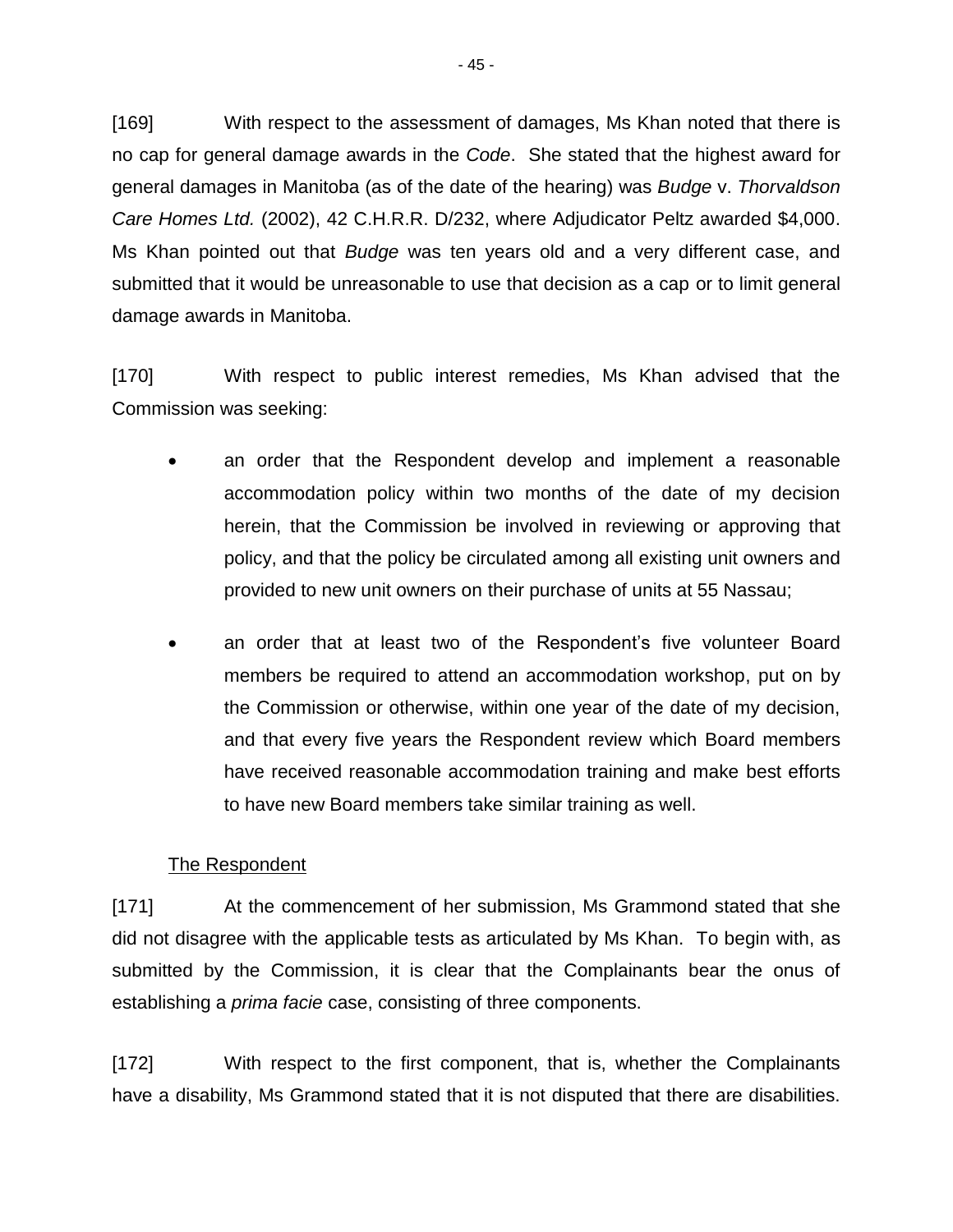The diagnoses are in evidence. It is not the case, as Mr. Gordon argued, that the Respondent failed to prove that there was no disability. The Respondent has not attempted to prove that there is no disability; it has not taken issue with this from the beginning.

[173] The Respondent has, however, taken issue with the second and third questions, namely whether the Complainants had special needs based on their disabilities, and if so, whether the Respondent was aware or ought to have been aware of such special needs.

[174] With respect to the second question, Ms Grammond stated that to be clear, the Respondent recognizes that Mr. Gordon has certain special needs based on his visual impairment. The Respondent's issue, from the beginning, has been whether clear windows were a special need which was linked to Mr. Gordon's disability.

[175] Ms Grammond referred at some length to a timeline of events, noting that there were a lot of different things going on at different times, and that from the Respondent's point of view, the timing of various events is of particular significance in each case.

[176] Ms Grammond submitted that from the beginning of 2004 up until April 13, 2006, when the contract was signed, Mr. Gordon had the opportunity to involve himself and express a view with respect to the replacement of the windows through a variety of means, but did not do so. Ms Grammond noted that, among other things, minutes of Board meetings, which were available to unit owners, repeatedly referred to the window replacement project; a window information meeting was held in June 2005; a test window was installed in unit 406; and a sample piece of tinted glass was placed in the lobby for residents to see.

[177] In Ms Grammond's submission, the evidence shows that all of the complaints or questions that were raised up to and including the time of even the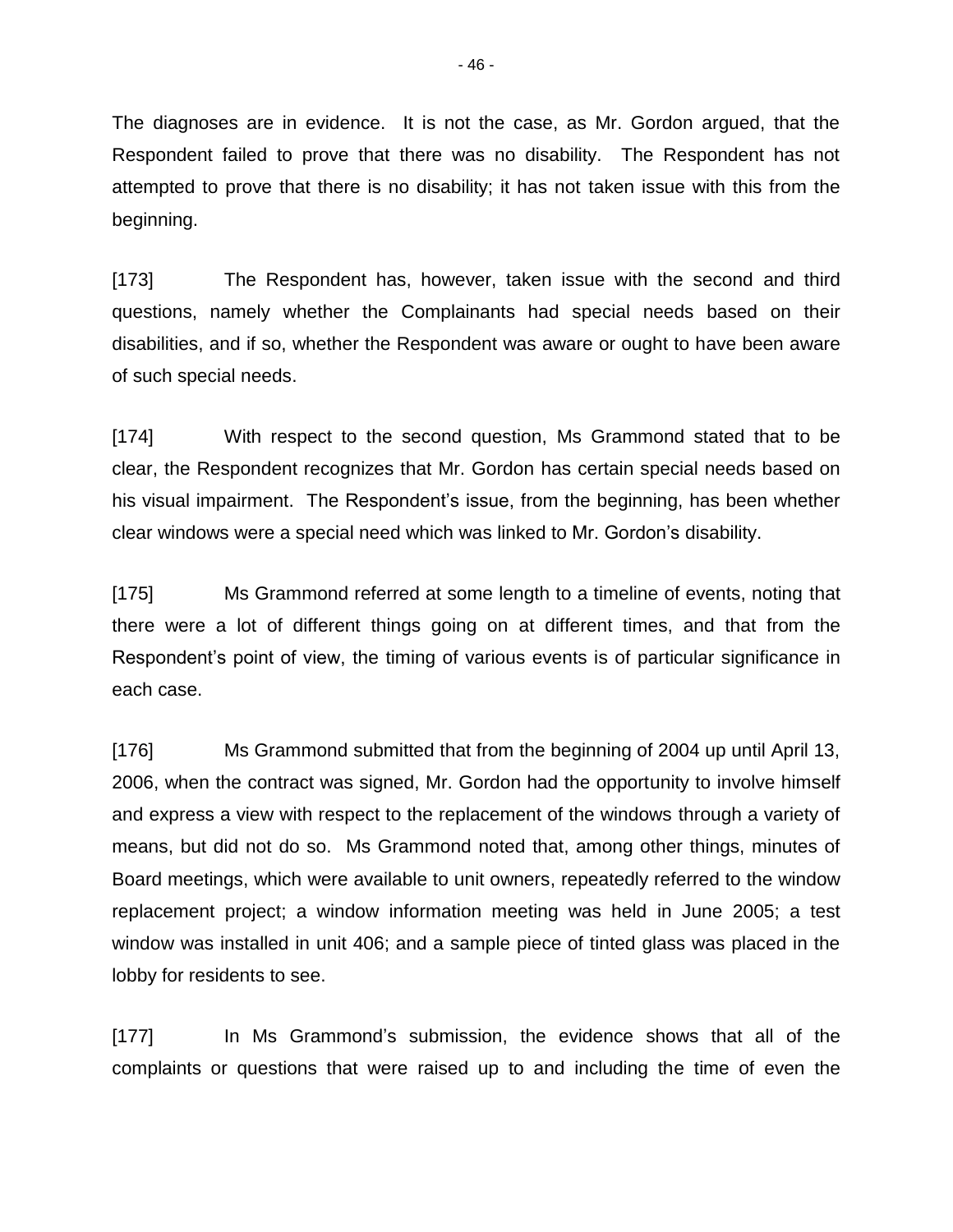second information meeting, on May 8, 2006, related to whether the windows needed to be replaced and cost; no issues had been raised with respect to human rights.

[178] Ms Grammond noted that while Mr. Gordon said that he spoke to Mr. Schafer about human rights after the meeting on May 8, 2006, Mr. Schafer said that did not occur. Mr. Gordon's evidence in this regard is not supported in writing and there is no indication that anything was submitted to the Respondent after May 8, nor is there any reference to this in Mr. Gordon's subsequent Affidavit. In Ms Grammond's submission, there is simply nothing to support that this occurred.

[179] The Respondent issued letters to owners reflecting their portion of the special assessment in May 2006, and in July 2006, Mr. Pollock filed a claim against the Respondent in court, seeking to stop the project as a whole.

[180] Mr. Gordon applied to be added as a plaintiff in that proceeding, and swore an Affidavit on August 18, 2006 in which he expressed concern about the tinting. He said that this was his official notice to the Respondent with respect to that issue. Mr. Schafer testified that the claim and the Affidavit were perceived by the Respondent as an extension of the opposition to the project because of finances and costs, and another step in the opposition process. Ms Grammond noted that Mr. Gordon was never added as a co-plaintiff in those proceedings, as the claim was struck, and that nothing further was done other than what was going on contemporaneously, that is, the petition and attempt to remove the Board.

[181] In mid-August 2006, the Board was served with the two petitions from the Concerned Owners Committee: one for a vote on the windows and one to remove the Board. Mr. Gordon's will, or the will of the Committee which Mr. Gordon was part of, was certainly that there should have been a vote of unit owners and the Board should be removed.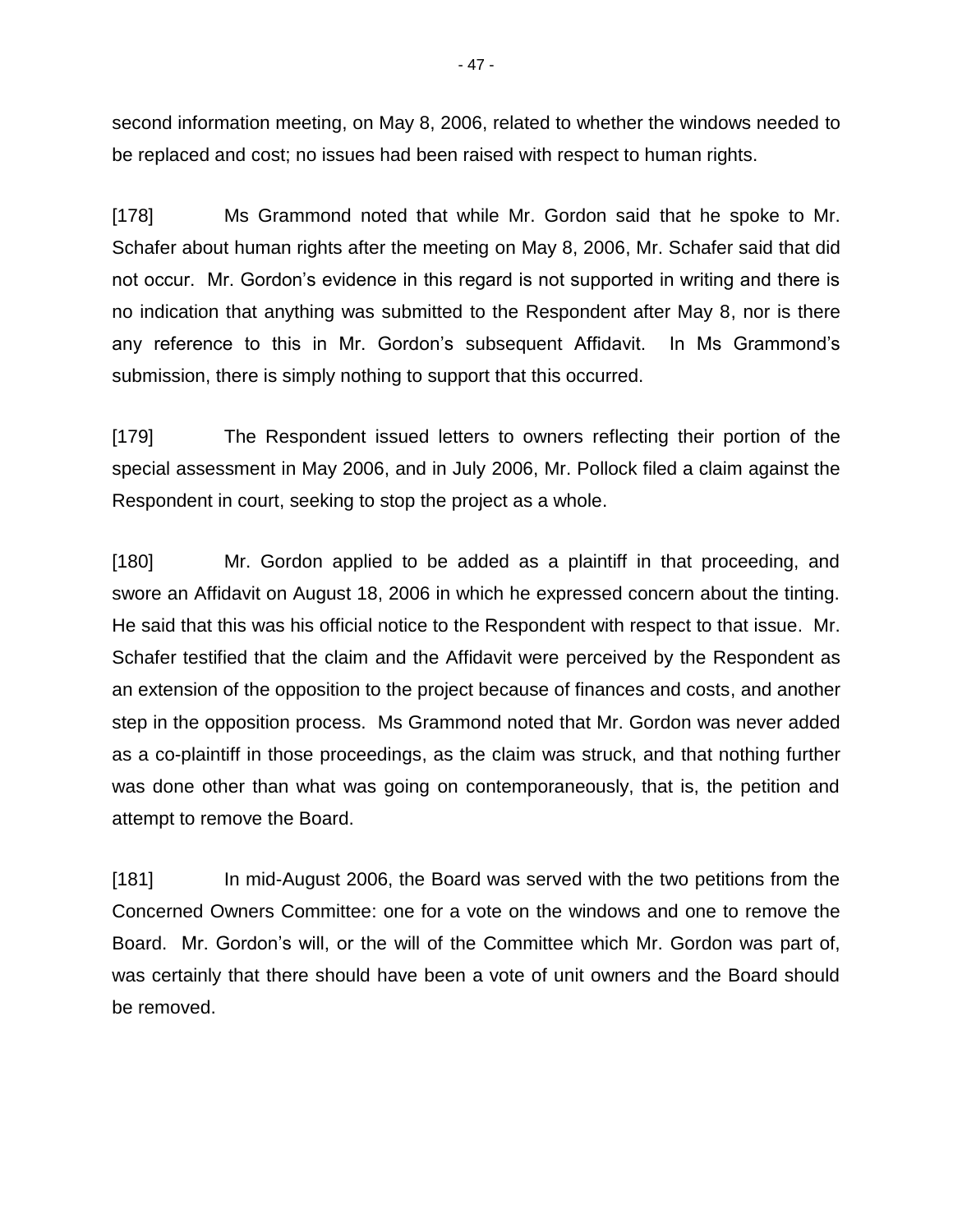[182] Mr. Gordon testified that he did not attend at Place Louis Riel to see the windows in September 2006, because he had already seen the window in unit 203. It was submitted, however, that the windows had not yet been installed in that unit.

[183] Window installation started in October 2006, and the Briggs Application, seeking a vote with respect to the window project, was filed November 21, 2006. Mr. Schafer's unchallenged testimony was that he told the unit owners at the AGM on November 22, 2006 that a vote for the incumbent Board was a vote for the windows, and the Board was re-elected. The window installation continued throughout.

[184] On January 5, 2007, a new tinted window was installed in Mr. Gordon's bedroom. In Ms Grammond's submission, this was a significant event. Mr. Gordon had sought to be added to the Pollock claim, sworn an Affidavit that he was opposed to the tinted windows, been opposed to the project as a whole, and been involved in the Concerned Owners Committee's petition. Yet he was now seemingly agreeable to the window being installed in his bedroom. There is no indication that he tried to prevent the contractors from coming in. He had the space ready for them, as he had been asked to do. There was no indication that he made any noise or comments about this to the Respondent at the time. Even though the Briggs Application was pending and there could still be a vote coming with respect to the project, the window was installed and not opposed.

[185] On February 14, 2007, Justice Jewers ordered that a vote be held, and on February 23, 2007, Mr. Pollock filed another court proceeding, the Gardon proceeding, again wanting the contract stopped. Mr. Gordon sought to be added to that proceeding where specific remedies that were being sought again related to money and stopping the project. It was submitted that even through 2007, by seeking to be added as an applicant in the Gardon proceeding, Mr. Gordon was trying to stop the window project.

[186] Ms Grammond noted that while Mr. Gordon claims that he never said that he wanted to keep his old windows, that was exactly what the Gardon Application was for, to stop the project from going ahead. In her submission, Mr. Gordon had very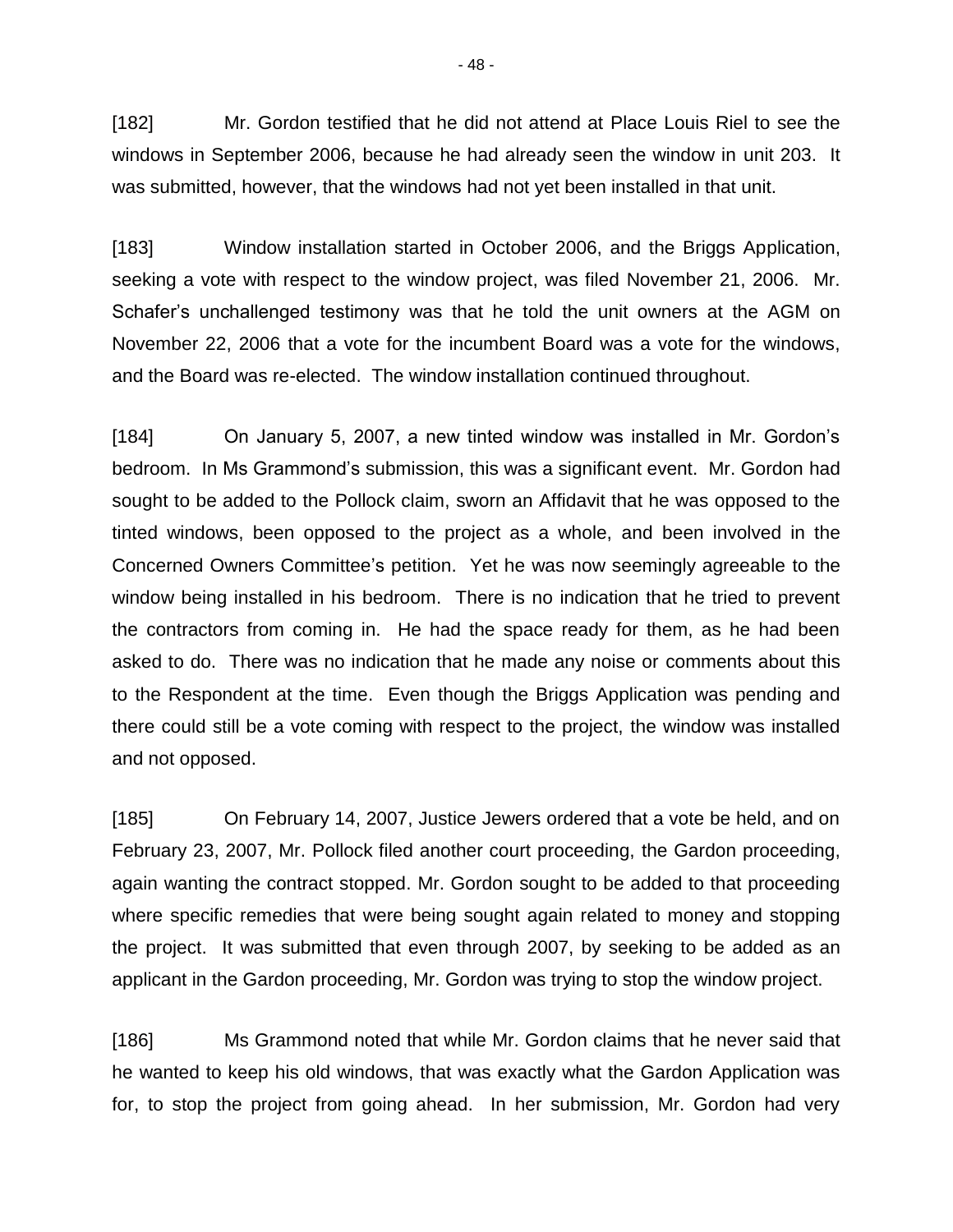clearly stated in the current proceedings that he did not think that the contract should have been accepted by the unit owners, that they could have done better, and that he wanted to stop the project. In fact, she argued, his final submission showed that he is still fixated on the contract amount and the process by which the contract was undertaken by the Board.

[187] The vote took place on April 11, 2007. Ms Grammond submitted that the Respondent's evidence is that all unit owners were given an opportunity to speak, though under a time limit. In response to Mr. Gordon's submission regarding a presentation by Mr. Turner being proposed at that meeting and not allowed, Ms Grammond argued that this was not reflected in the evidence: Mr. Gordon had referred in his evidence to Mr. Turner having a different approach, but did not say that he wanted to do a presentation at the meeting and was denied; there was nothing about this in the minutes; and it was never put to the Respondent's witnesses.

[188] Ms Grammond submitted that the vote was to either ratify the contract or not, which, as set out in Justice Jewers' decision, was what the vote was supposed to be about. She pointed out that there was no issue with the vote after it was taken. The majority voted in favour of the project and the matter was at an end. There was no appeal from Justice Jewers' Order, and no other proceeding was initiated alleging that the vote or the meeting was not conducted properly.

[189] The Gardon Application was decided in July 2007. Justice Simonsen ordered that the Applicants, including Mr. Gordon, had to pay the special assessments, that Gardon could continue replacing the windows in the complex, including those in the Applicants' units, pending the outcome of these proceedings, and that any modifications could be done later.

[190] Ms Grammond noted that although the Respondent could have forced the windows into the Complainants' units at that point, it chose not to do so. Rather, the Respondent decided to accommodate the Complainants by allowing them to keep their old windows.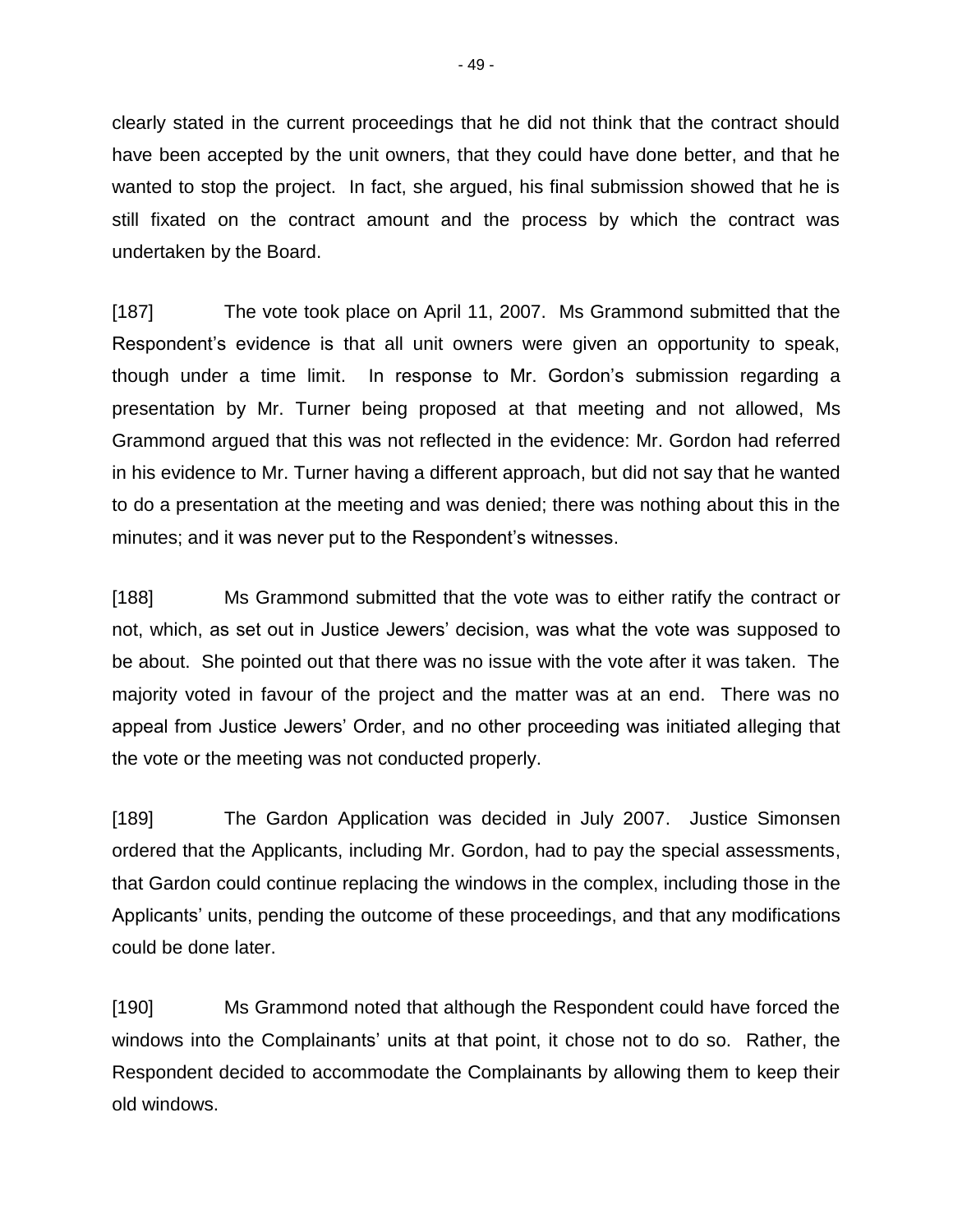[191] When the Respondent filed its Reply to Mr. Gordon's Complaint on July 30, 2007, it seemed that Mr. Gordon was looking to either not pay for the new windows or keep his old windows.

[192] It was submitted that from the point of view of the Respondent, as was borne out by the evidence over this period of time and beyond, Mr. Gordon's position was that he did not want his windows replaced. The window installation at the building went on for years. Mr. Gordon knew that the work was continuing, but there is no evidence that he asked at any time to have new windows.

[193] Noting that Mr. Gordon had accused the Board, in his submission, of trying to keep the window replacement project a secret and sanitizing the minutes, Ms Grammond argued that there was no basis for any such allegation or accusation; this was never put to the Respondent's witnesses, and was clearly not borne out by the evidence.

[194] Ms Grammond said that she did not disagree with Ms Khan's statement, in her closing, that I should look at whether the Complainants wanted to engage in a discussion. She submitted, however, that it was clear that Mr. Gordon did not want to engage in a discussion. Rather, his actions from the beginning up to the present, as reflected in the record, showed that he wanted a different contract, that he did not like the window replacement project, and that he did not want it to proceed. In her submission, all of the details, the litigation, the petition, and more, are relevant to the Respondent's perception of Mr. Gordon's Affidavit from August 2006. The whole course of conduct and all of the proceedings need to be considered, as they are all intertwined.

[195] With respect to whether the Respondent was aware of, or ought to have been aware of, some special need of the Complainants, Ms Grammond stated that it is clear from the evidence that the effect of tint on each Complainant as an individual and special needs relating thereto are subjective. The evidence showed that different people with different conditions will perceive tinting and light transmittance differently.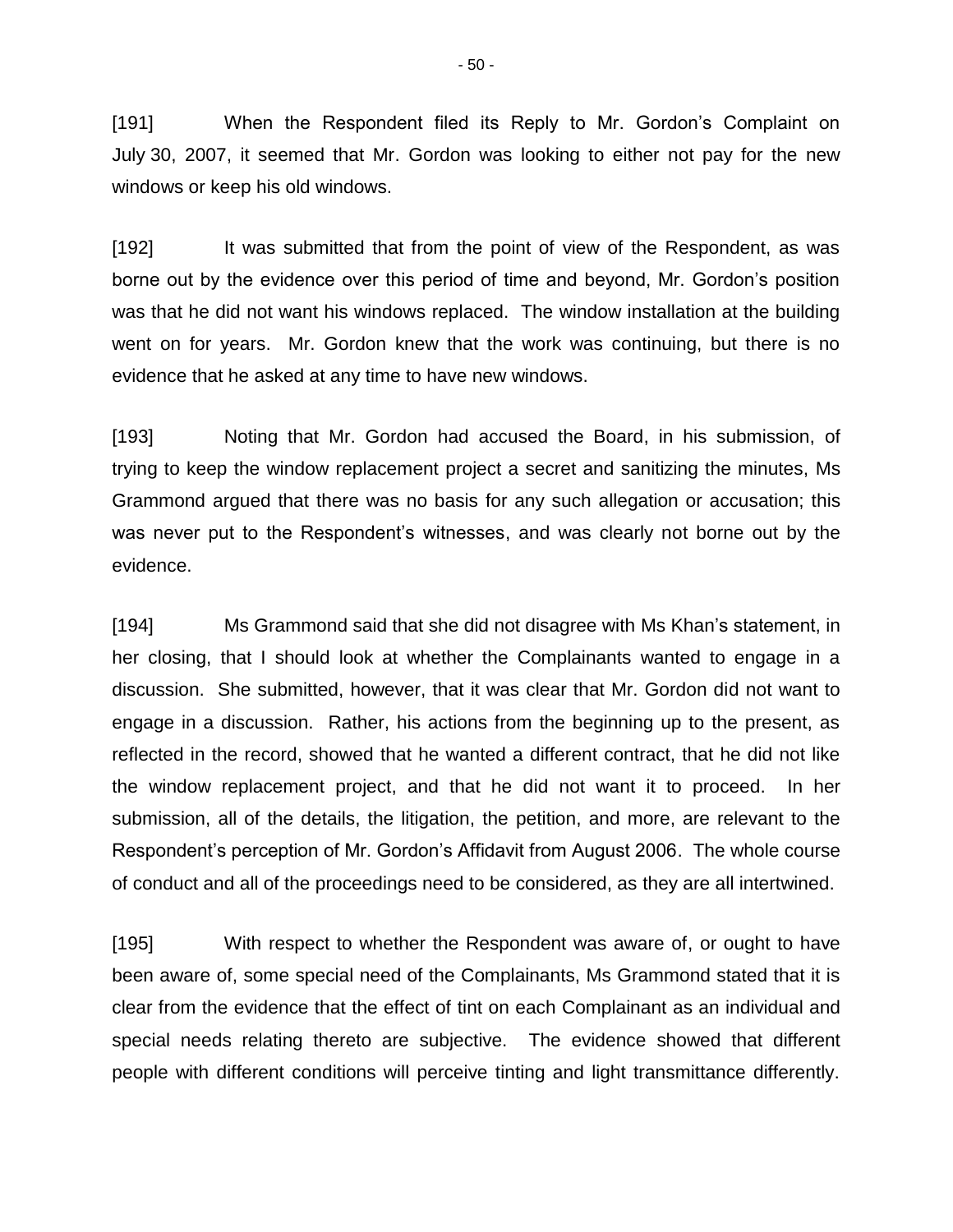In Ms Grammond's submission, such a special need relating to the windows is not something that the Respondent should automatically have been aware of.

[196] Ms Grammond pointed out that while Mr. Gordon made his issue known in August 2006, he did not ask for an accommodation. One look at the timeline shows that medical issues were not raised until very late in the process, when the Complainants knew that the windows were going to be replaced. In Ms Grammond's submission, the timing and the way in which matters have unfolded go to the credibility of the allegations herein.

[197] Ms Grammond submitted that this is a different situation from one where, for example, a person who is wheelchair bound is told that a ramp is to be replaced by a staircase, it being obvious in that case that the person could not access the staircase by wheelchair. Ms Grammond acknowledged that this was perhaps an extreme example, but noted that in addition to its being obvious, it represented the type of thing that an individual was not going to take months or years to come forward with, as had occurred in this case.

[198] In other words, in the absence of Mr. Gordon having raised the issue of special needs due to his visual impairment, the Respondent would not know that this was going to be an issue. This was further compounded by the fact that once the details of the project became known, objections were focused on the cost and trying to stop the project as a whole. Ms Grammond submitted that the case law supports that complainants must make known their need for accommodation, and referred in this regard to the decision in *Soheil-Fakhaei* v. *Canadian Business College*, 2012 HRTO 172, at paragraphs 224 to 225. In the Respondent's submission, this was especially so in a situation like this, where things are subjective and depend upon perception.

[199] It was submitted, therefore, that Mr. Gordon had not made out the second and third parts of his *prima facie* case.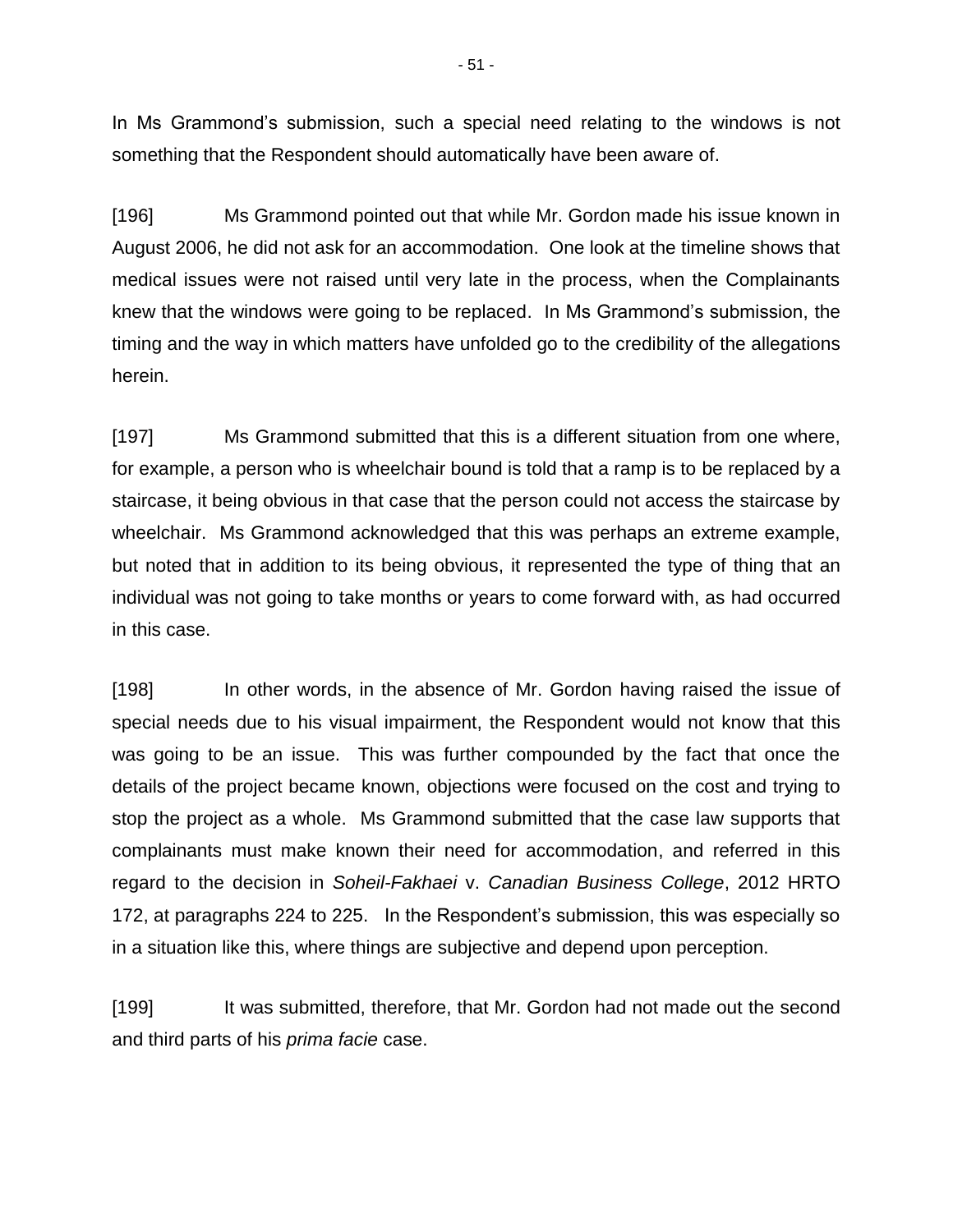[200] Ms Grammond acknowledged, however, that were I to find that the Complainants have made out a *prima facie* case, the onus would shift to the Respondent to establish that the Complainants' needs had been accommodated. She therefore went on to address that onus based on the three-part test which flows from *Meiorin*.

[201] With respect to the first part of that test, Ms Grammond submitted that there is clearly a rational connection between installing new tinted windows and the Board's role, which is to provide services to the Respondent and keep the building in good condition.

[202] Regarding the second part of the test, whether the Respondent chose the windows honestly and in good faith, Ms Grammond submitted that this also was clearly satisfied. In her submission, it was obvious from the Respondent's perspective that the windows in the building needed to be replaced. The existing windows were very old; they were leaking, shaking in the wind, and not energy efficient. Thus, when unit owners were trying to stop the window replacement project from going ahead, the Respondent should have vigorously opposed it, as it did.

[203] Heat and cold were being lost through the windows, and the Board was trying to increase energy efficiency within the building. The evidence reflects that the tint was chosen for energy efficiency, to cut down on glare from the sun, to keep furniture from fading, to make temperatures within the building more consistent, and for aesthetics. Discussions with respect to such considerations were ongoing prior to the Complainants making any allegations regarding special needs. It was submitted, therefore, that the Board clearly chose the windows honestly, in good faith, and for legitimate reasons, and did so before it knew of the issues raised by the Complainants in these proceedings.

[204] As for the third part of the test, which Ms Grammond identified as being whether tinted windows were reasonably necessary to accomplish these goals, it was submitted that this too was satisfied. In this regard, Ms Grammond referred to the goal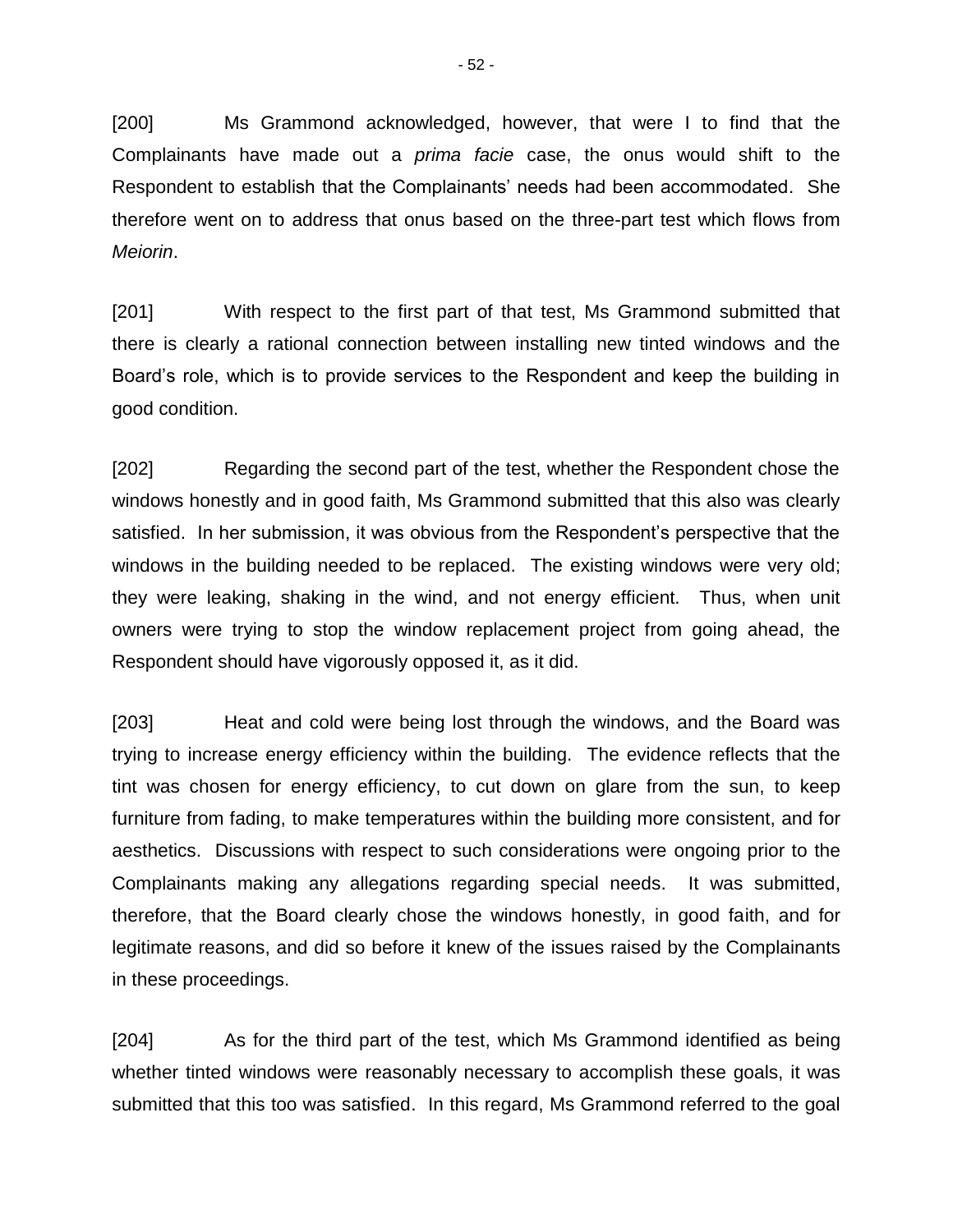of increased energy efficiency and the evidence of notable savings in actual energy consumption which had been achieved.

[205] Ms Grammond noted that the evidence showed that the Board chose the lightest tint from the options available to it, the tint which was as close to clear glass as possible.

[206] Notwithstanding all of this, Mr. Gordon and the other Complainants who continue to reside in the building still have their old, clear windows. In Ms Grammond's submission, this was clearly an accommodation. In essence, the Respondent has given the Complainants the opposite of what it said it would do at the outset. The evidence was that flashing and caulking were installed to try to seal the building as well as possible, and that replacement parts for the Complainants' windows, if needed, can be manufactured by the maintenance department and/or recirculated and reused from the windows which were removed. There is no evidence that Mr. Gordon has had trouble with his windows.

[207] Ms Grammond noted that while keeping the old windows in these units may or may not be the best accommodation, it did not have to be the best. The test, as referred to in the decision in *Morriseau* v. *Wall (c.o.b. Paisley Park)*, [2000] M.H.R.B.A.D. No. 1, is whether it was reasonable.

[208] With further reference to the *Morriseau* case, Ms Grammond noted that complainants also have a duty to assist in securing appropriate accommodation, as well as a duty to accept a reasonable accommodation (*Morriseau*, at ¶38, quoting *Central Okanagan School District No. 23* v. *Renaud*, [1992] 2 S.C.R. 970), and that the duty to accommodate requires reasonableness and a certain give-and-take on the part of those who are affected by a given situation, or "a dance of reasonableness" (*Morriseau*, at ¶39). From the Respondent's point of view, it has given by deciding to leave the existing windows in Mr. Gordon's unit and the other two units, to do the best it could with flashing and caulking, and to deal with a breach of the building envelope in respect of these three units.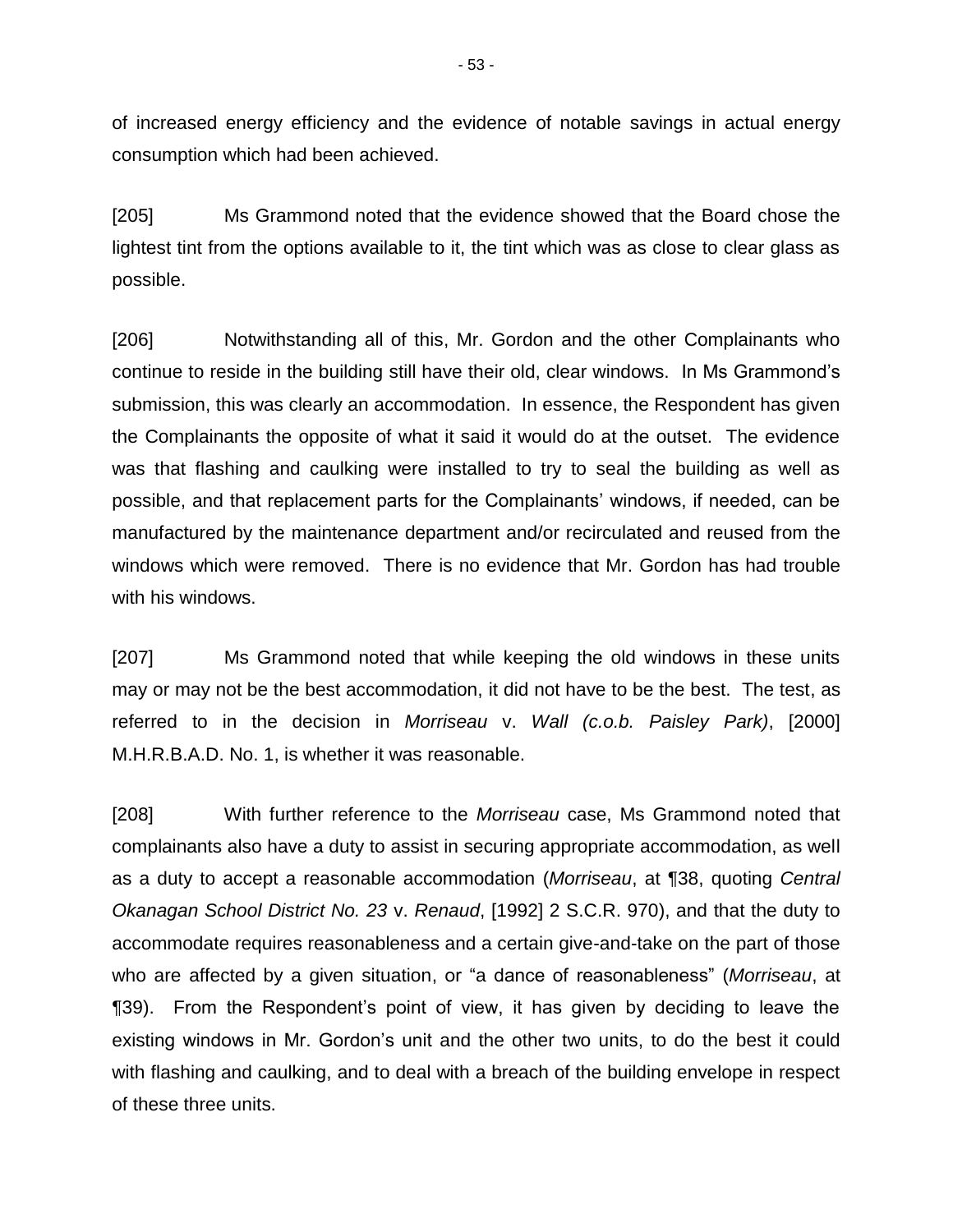[209] With respect to the matter of remedies, it was submitted that the windows should remain as they are, and the status quo be maintained. The Respondent will deal with changing the windows at some future time, when the units are sold. In the meantime, the Respondent would like to inspect the windows twice a year. In Ms Grammond's submission, this is a reasonable accommodation, which is what is required.

[210] It was further submitted that if I felt that the Complainants should not have had to pay the special assessment, given that they still have their old windows, an alternative would be that the status quo be maintained and that Mr. Gordon and the two other existing unit owners keep the windows they have and be refunded the portion of the special assessment which they paid with respect to the windows, but not the heating and cooling lines. Ms Grammond added that this was put forward as an alternative only, and was not what the Respondent was favouring, given that virtually all of the windows in the building had been replaced, and all of the unit owners, including the Complainants, were benefitting from, among other things, the improvements to the building envelope and the energy savings.

[211] In terms of damages, the Respondent's position was that no damages should be awarded to Mr. Gordon or any of the other Complainants, given the way in which these matters unfolded and the courses of action they have taken. Alternatively, if I was inclined to award any damages in this case, it was submitted that for the reasons previously indicated, the amount should not be anywhere near what Mr. Gordon is requesting, and should be considerably less than the \$4,000 awarded in the *Budge* decision which Ms Khan referred to in her submission.

[212] Ms Grammond went on to state that if I were to decide that the windows in the three units in question should be replaced, she had some additional comments. She stated that according to Mr. Wells' estimates, the replacement costs for these windows totalled at least \$85,900. While an alternative pricing scheme had been put forward by Mr. Woloschuk, he acknowledged that there would be significant other costs involved. Mr. Wells' costing should therefore be accepted.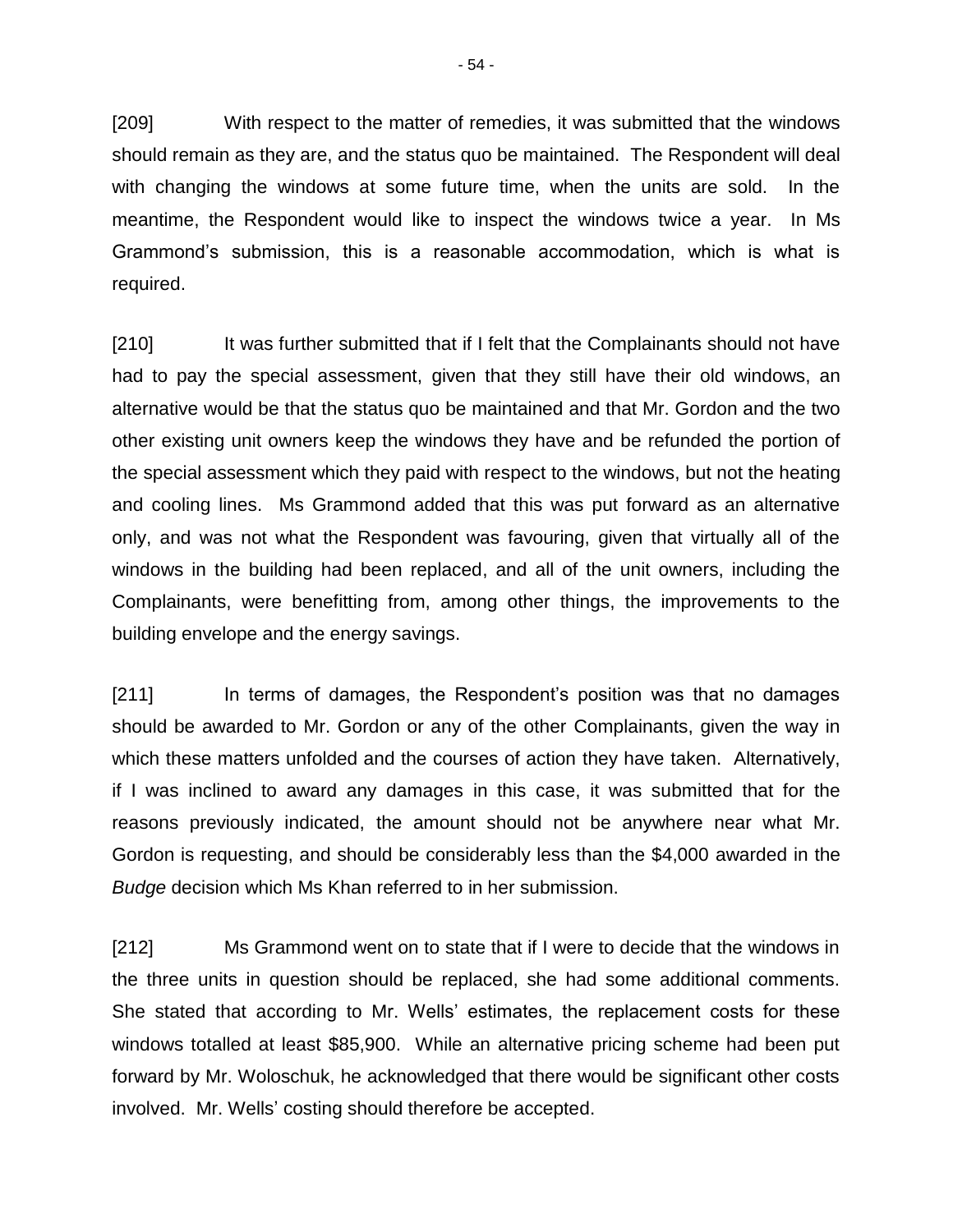[213] She noted that Mr. Schafer had testified that the reserve fund was spoken for and that a number of other projects were ongoing. It was submitted that it would be an undue hardship on the Respondent at this stage if it had to incur those costs.

[214] Ms Grammond noted that Mr. Pollock had argued in his submission that he no longer wanted Mr. Woloschuk's design, that he wanted Mr. Wells' design, which meant that he would also have to go with Mr. Wells' pricing. Mr. Gordon then said that he would take the same. In Ms Grammond's submission, there is no evidence that Mr. Gordon needs slider windows, and no reason he should be getting the modified windows that the Pollocks are seeking.

[215] With respect to the public interest matters that Ms Khan had raised, Ms Grammond noted that the Respondent has put into evidence policies which it had prepared. While Ms Khan submitted that policies from the Commission website should be implemented, Ms Grammond asked that I review the policies which the Respondent has proposed and is willing to implement.

[216] As regards Ms Khan's suggestion that Board members attend a workshop or course, Ms Grammond submitted that there really is no need for this. She noted that there is evidence that the Respondent understands its accommodation obligations and has had success with the elevators and interphone system in the building, and in fact, sought out assistance from the Commission with respect to those matters. She remarked that in any event, this was not a concern for the Respondent, and that education is probably never a bad thing.

## Analysis and Decision

[217] The issue which is before me, as agreed to by the parties and stated at the beginning of these Reasons, is whether the Respondent discriminated against each Complainant, and in this case Mr. Gordon, by failing to make reasonable accommodation for their (his) special needs based on disability when deciding to install or installing new windows in all condos.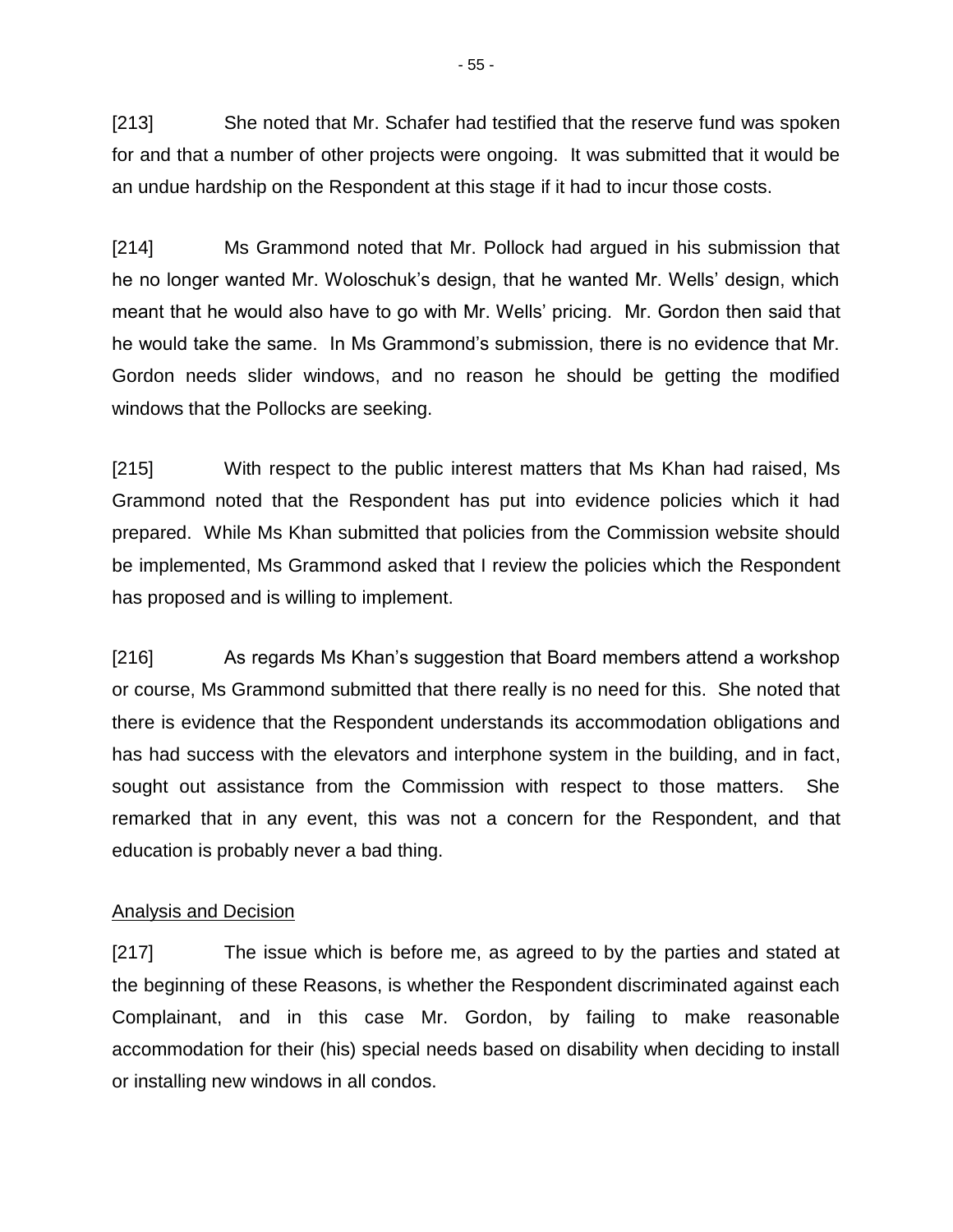[218] The Complaint was brought pursuant to subsection 13(1) of the *Code*, which prohibits discrimination with respect to services and accommodation, and reads as follows:

> 13(1) No person shall discriminate with respect to any service, accommodation, facility, good, right, licence, benefit, program or privilege available or accessible to the public or to a section of the public, unless bona fide and reasonable cause exists for the discrimination.

[219] "Discrimination" is defined in subsection 9(1) of the *Code* to mean, *inter alia*:

> (d) failure to make reasonable accommodation for the special needs of any individual or group, if those special needs are based upon any characteristic referred to in subsection (2).

[220] The characteristics which are referred to in subsection 9(2) include:

. . . .

. . .

(l) physical or mental disability or related characteristics or circumstances . . . .

[221] In assessing the evidence and making any necessary findings of credibility in this case, I have had regard to the well-known principles set out in the seminal case of *Faryna* v. *Chorny*, [1952] 2 D.L.R. 354 (B.C.C.A.), and in particular, the following passages from pages 356-7 of that case:

> . . . . Opportunities for knowledge, powers of observation, judgment and memory, ability to describe clearly what he has seen and heard, as well as other factors, combine to produce what is called credibility . . . .

> The credibility of interested witnesses, particularly in cases of conflict of evidence, cannot be gauged solely by the test of whether the personal demeanour of the particular witness carried conviction of the truth. The test must reasonably subject his story to an examination of its consistency with the probabilities that surround the currently existing conditions. *In short, the real test of the truth of the story of a witness in such a case must be its harmony with the preponderance of the*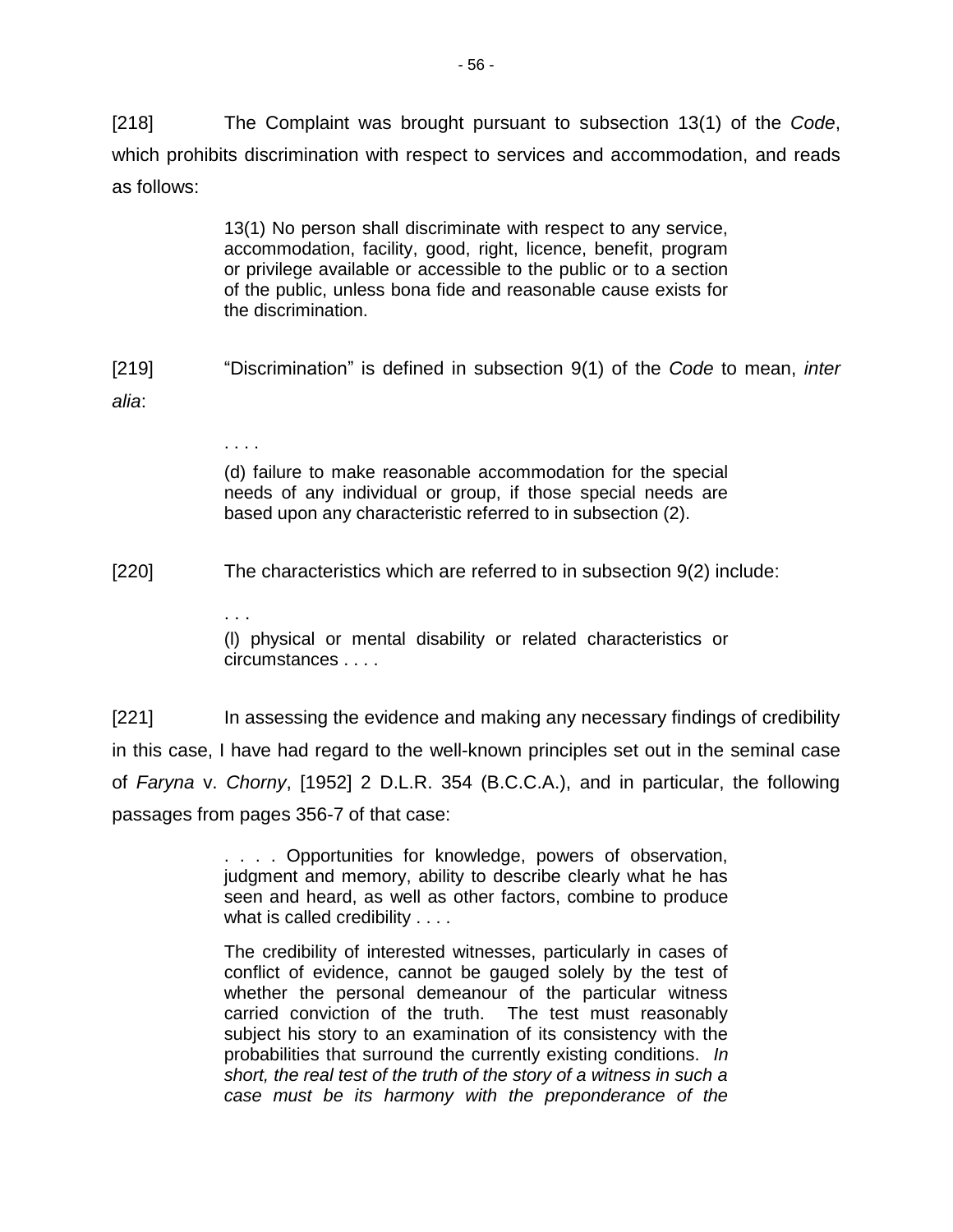*probabilities which a practical and informed person would readily recognize as reasonable in that place and in those conditions.* . . . Again a witness may testify what he sincerely believes to be true, but he may be quite honestly mistaken. (Emphasis added)

[222] I have also had regard to the following comments by Doherty, J.A. for the Ontario Court of Appeal in *R.* v. *Morrissey* (1995), 97 C.C.C. (3d) 193, at 205, as quoted in *Soheil-Fakhaei*, *supra*, at paragraph 20:

> Testimonial evidence can raise veracity and accuracy concerns. The former relate to the witness's sincerity, that is his or her willingness to speak the truth as the witness believes it to be. The latter concerns relate to the actual accuracy of the witness's testimony. The accuracy of a witness's testimony involves considerations of the witness's ability to accurately observe, recall and recount the events in issue. When one is concerned with a witness's veracity, one speaks of the witness's credibility. When one is concerned with the accuracy of a witness's testimony, one speaks of the reliability of that testimony. Obviously a witness whose evidence on a point is not credible cannot give reliable evidence on that point. The evidence of a credible, that is honest witness, may, however, still be unreliable.

[223] The onus is on a complainant to establish a *prima facie* case of discrimination. In this instance, Mr. Gordon must therefore establish, on a balance of probabilities, that he has a disability under the *Code*, that he has special needs based on that disability, and in particular, that he has a special need for clear glass or untinted windows, and that the Respondent was aware of, or ought reasonably to have been aware of, that disability-related need.

[224] The Respondent does not dispute that Mr. Gordon has a physical disability within the meaning of clause 9(2)(l) of the *Code*. There is no question that he is legally blind, with some limited vision.

[225] The Respondent also does not dispute, and I accept, that at all relevant times Mr. Gordon had certain special needs which were related to his visual impairment. The Respondent had in fact taken steps over the years to assist or accommodate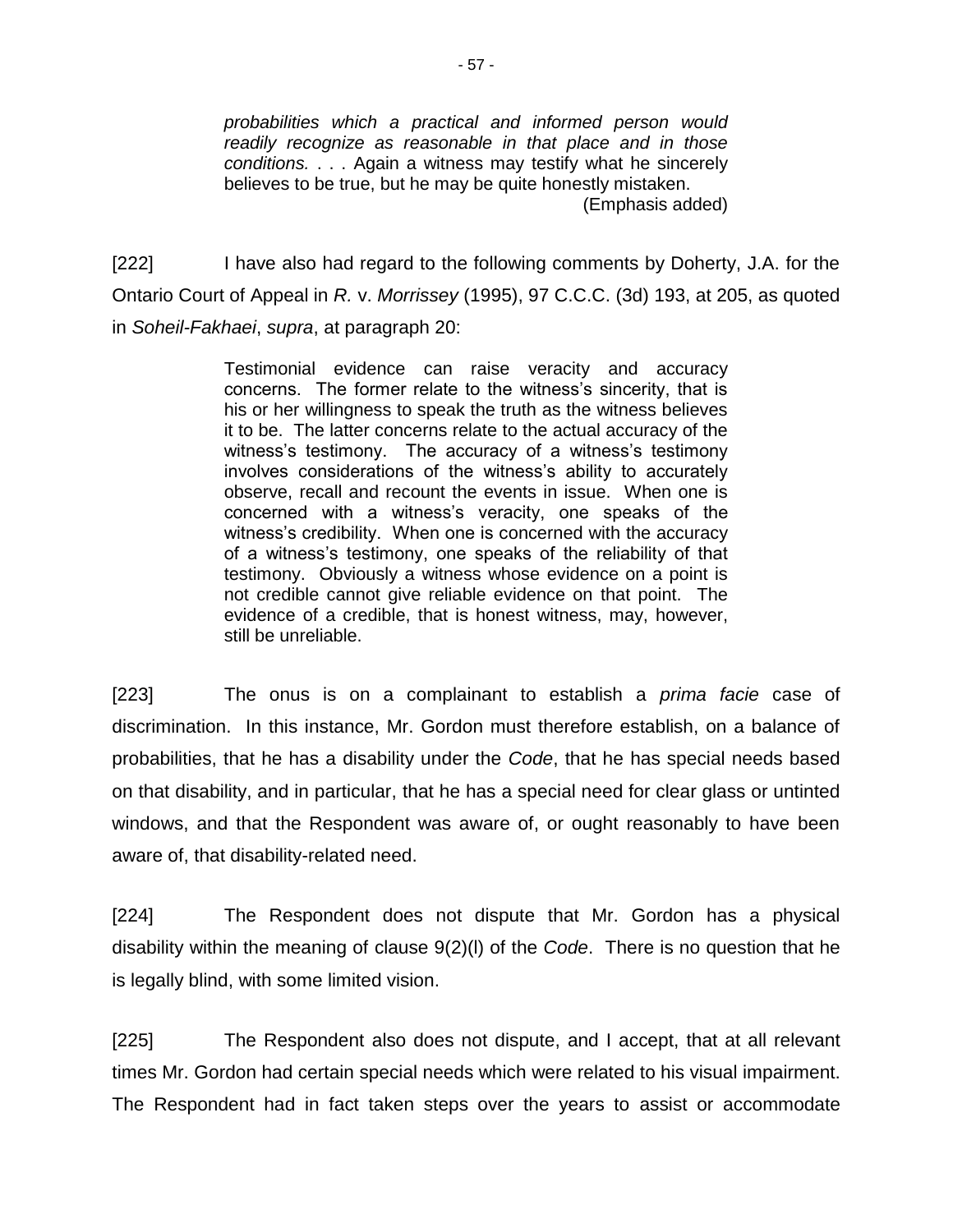owners and residents who, like Mr. Gordon, are visually impaired. Thus, for example, the Respondent had seen that they were provided with large-print copies of notices which are otherwise posted in the building.

[226] What is in dispute, at this initial stage, is whether Mr. Gordon has established that at all relevant times he had a special need for clear glass or non-tinted windows based on his disability; and if so, whether Mr. Gordon has established that the Respondent was sufficiently aware of, or ought reasonably to have been aware of, that need. Based on the evidence which is before me, and for the reasons that follow, I am not satisfied that either of these elements has been established in this case.

[227] With respect to whether he has a special need for clear glass windows based on his disability, Mr. Gordon has argued that it was or is obvious, and that he made it clear, that tinted windows would only enhance his difficulties which are related to his visual impairment. While I accept that it is obvious that Mr. Gordon has a visual impairment and certain needs related thereto, I do not agree that it was or is obvious, or that Mr. Gordon made it clear, that tinted windows would only enhance his difficulties, or in any event, that it was or is obvious or has been established that he has a special disability-related need for non-tinted windows.

[228] In terms of whether it is obvious that Mr. Gordon has such a need, I am satisfied, based on the evidence as a whole, including that of Mr. Gordon's own witnesses, that the effect that tinting may have on an individual with a visual impairment is to at least some extent subjective; that it will depend on the particular individual, on his or her condition, on the circumstances, and on the tint itself.

[229] Thus, Dr. Leicht, who was familiar with Mr. Gordon's condition, said only that it was "reasonable" that Mr. Gordon would function better without tinted windows. Dr. Leicht confirmed on cross-examination that "reasonable" meant less than a certainty. He agreed that tinted windows would not necessarily be a problem for every person with low vision, and that there is an element of subjectivity in terms of what an individual is comfortable with.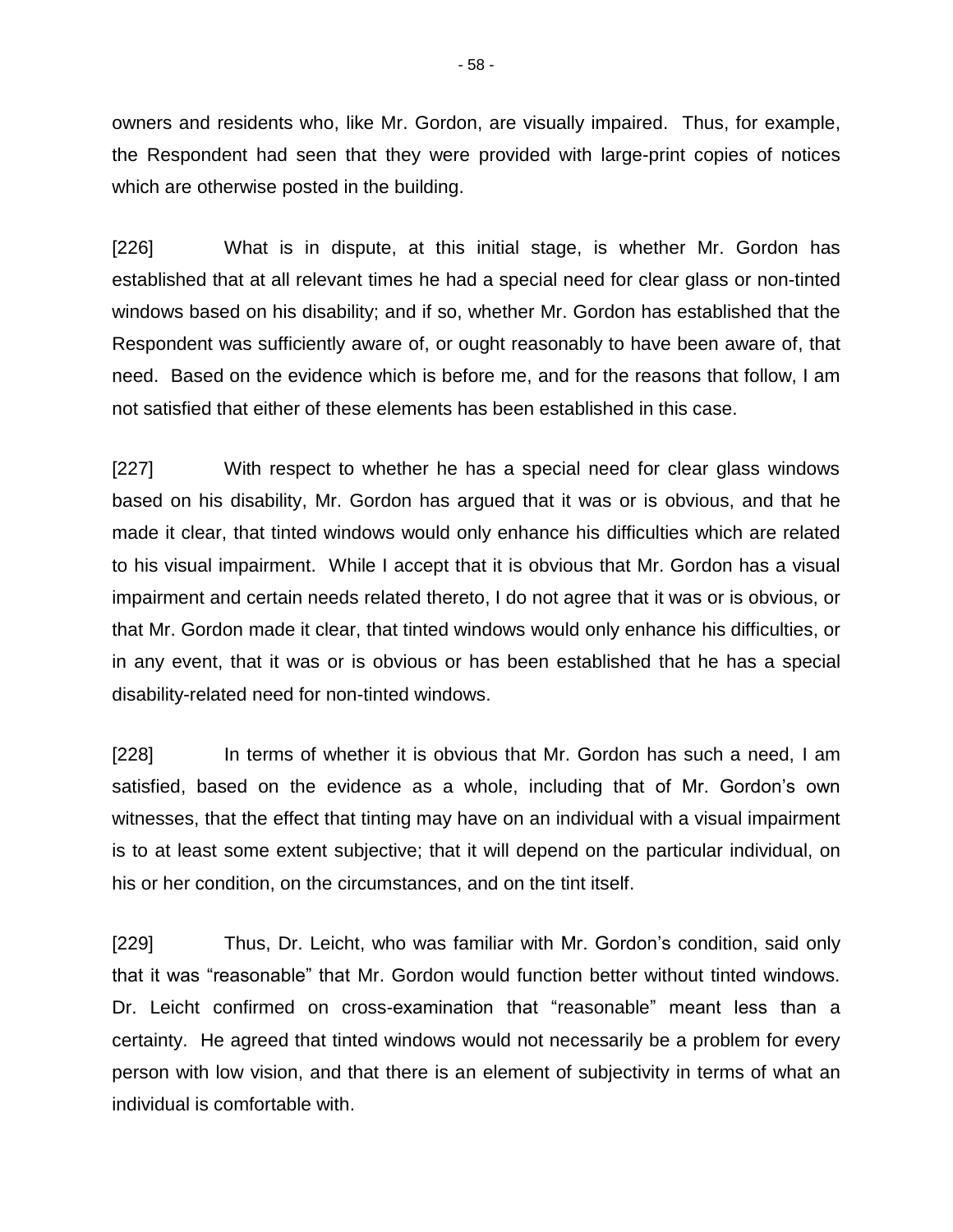[230] Mr. Woloschuk, who had been in a unit where one of the tinted windows had been installed, and observed that it changed the quality of the natural light and reduced visible light transmission, went on to say that this *may or may not* affect individuals who have reduced vision capabilities; that he could not say that the reduction in the amount of light would make it harder for an individual with limited vision to see, only that it *might or might not* do so, and *might or might not* affect their ability to function in that space.

[231] In light of the foregoing, I cannot conclude that it was or is obvious that tinted windows would only enhance Mr. Gordon's difficulties.

[232] Mr. Gordon also argued that he had made it clear that he would have difficulty with tinted windows, with less natural light coming into his condo. In advancing that argument, Mr. Gordon relied in particular on his own evidence and that of Dr. Leicht.

[233] In my view, the evidence of Dr. Leicht is less than definitive, and falls short of establishing that Mr. Gordon has a special need for untinted windows. As indicated above, Dr. Leicht stated only that it was "reasonable" that Mr. Gordon would "function better" without tinted windows, and agreed that "reasonable" meant less than certain. Dr. Leicht had specifically noted on his file that Mr. Gordon believed that tinting would make it harder for him to see, and acknowledged that the comment that it was reasonable that Mr. Gordon would function better without tinted windows was based, at least in part, on his conversation with Mr. Gordon and Mr. Gordon's own views on the subject.

[234] Mr. Gordon specifically referred in his submission to the statement in Dr. Leicht's report that a "recognized treatment for low vision is to increase illumination". At best, that statement and the rest of Dr. Leicht's evidence indicate that it would seem preferable or desirable for Mr. Gordon to have clear glass as opposed to tinted windows. I am not convinced that that is sufficient to trigger the duty to accommodate under the *Code*. The *Code* requires the accommodation of an individual's disability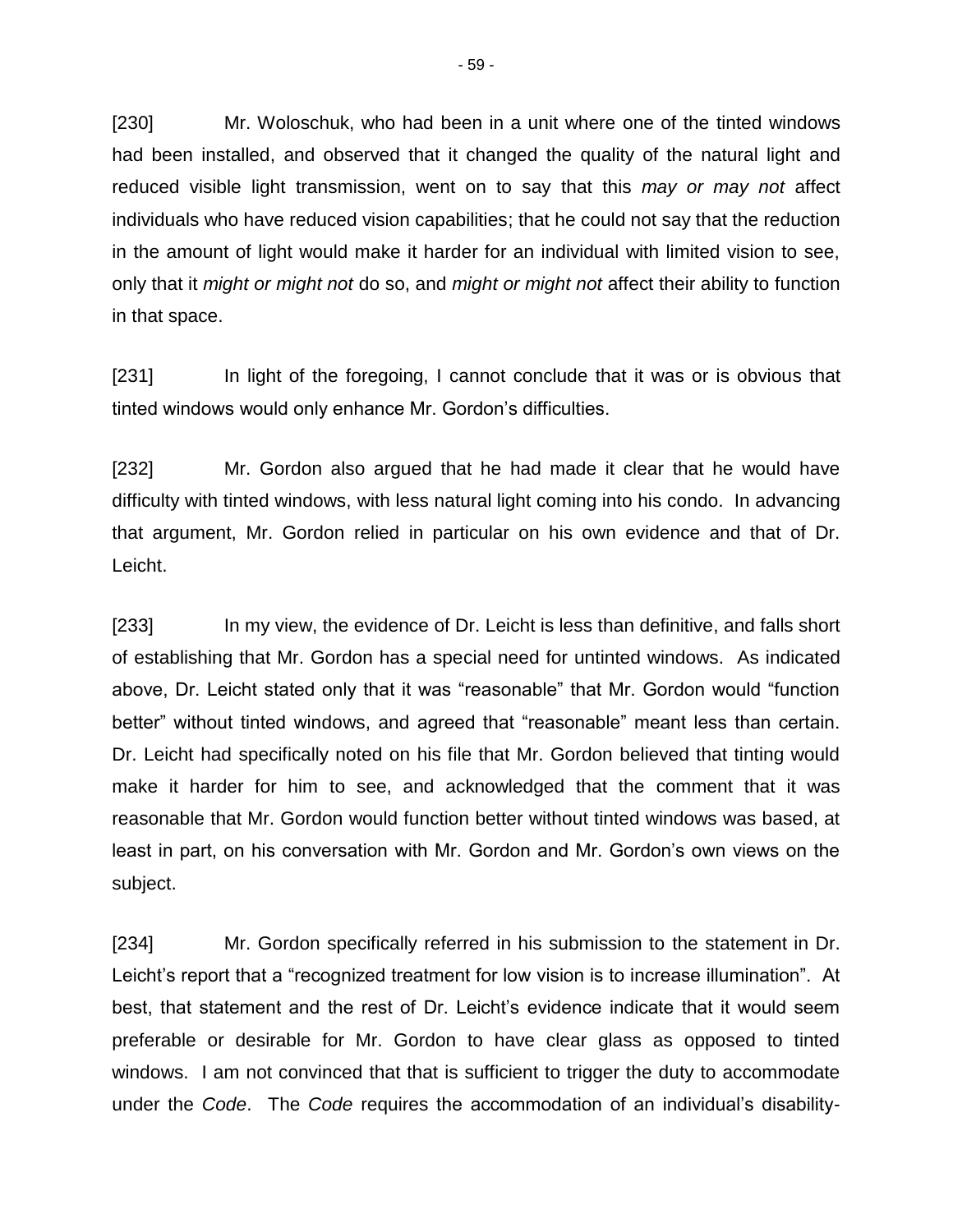related "needs", not his or her preferences or desires. In my view, this is an important distinction.

[235] I would also note that Mr. Gordon acknowledged that he did not submit any medical evidence to the Respondent until after his Complaint had been filed. The report from Dr. Leicht is dated November 20, 2007, more than six months after Mr. Gordon filed his Complaint.

[236] With respect to his own evidence on this point, Mr. Gordon has relied in particular on his Affidavit sworn August 18, 2006, and especially paragraph 7 of that Affidavit, which was subsequently quoted in paragraph 3 of his Complaint, and is repeated below for ease of reference:

> I am most concerned with the proposed tinting of the windows as I have a serious visual impairment. I am registered blind with some limited vision. Tinting of the windows will affect how well I will be able to see within my unit. Normally, with sunlight, I have difficulties seeing and the tinting will only aggravate the problem immensely. I have lived at 55 Nassau for 20 years with clear (untinted) windows and a change is undesirable for me.

[237] That Affidavit and Mr. Gordon's evidence in this regard must, in my view, be considered in context and in light of the surrounding circumstances.

[238] First, with respect to the effect of tinting or of the particular tint in question on Mr. Gordon's ability to see, it is significant, in my view, that there is nothing to indicate that Mr. Gordon raised any issues or concerns with respect to the replacement of the windows, and in particular, tinting of the windows, at any time prior to the signing of the contract on April 13, 2006.

[239] The evidence of the Respondent, which was not challenged, is that the Board chose the lightest tint that was presented to it. The Board then undertook to make it possible for unit owners and residents to see and comment on the proposed windows, and the tint in particular, before the contract was signed, by arranging to have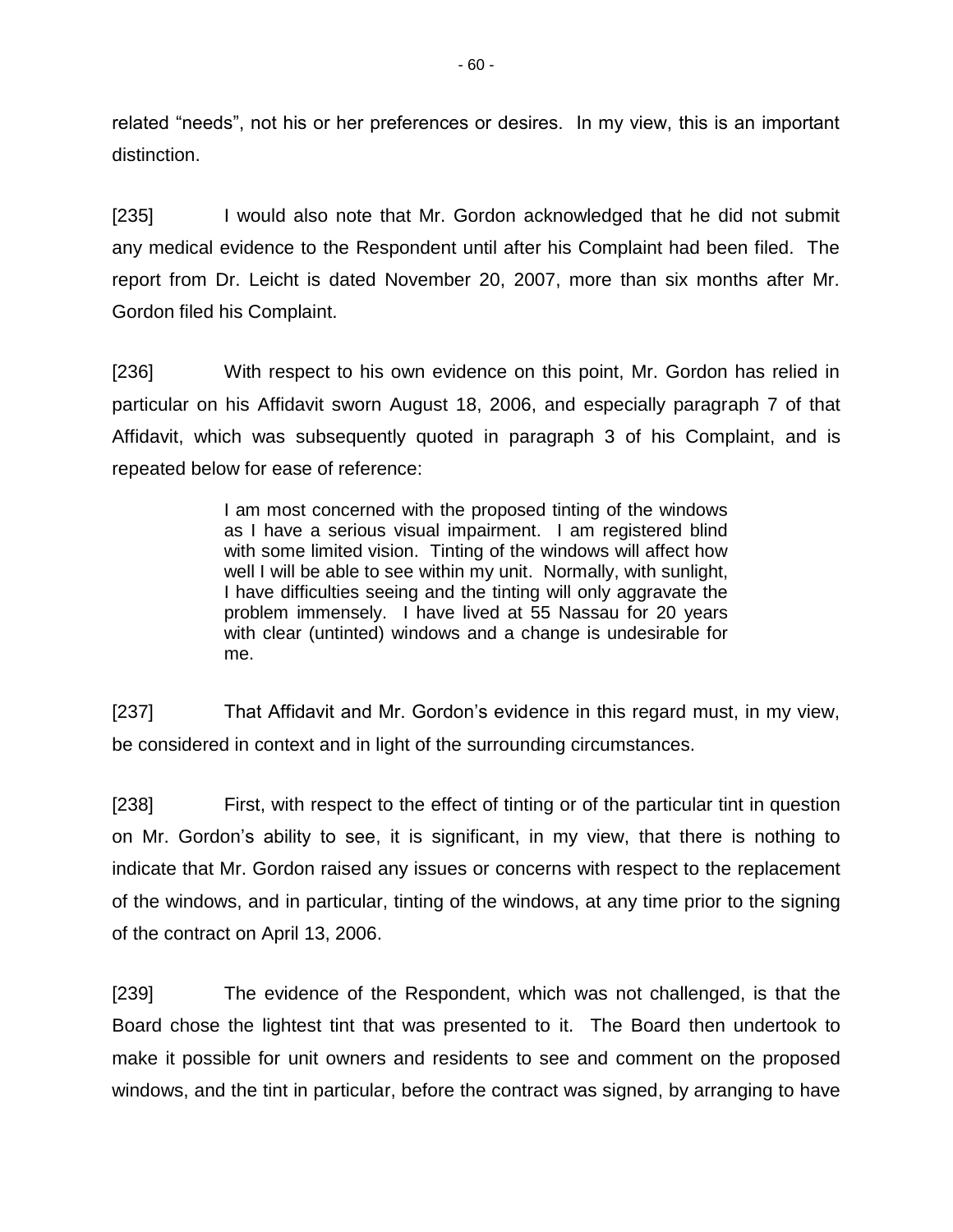the test window installed in unit 406 and samples of the tinted glass posted on the window in the lounge, and notifying owners and residents of those arrangements.

[240] On the evidence, it is unclear when or to what extent Mr. Gordon was aware of, or took advantage of, these opportunities. I recognize that problems developed with respect to viewing the window from inside unit 406. Mr. Gordon confirmed, however, that he at least saw the tinted window in unit 406, even if only from the outside. There was no suggestion that tinting or the particular tint caused him any concern at that point. Nor is there any evidence that he asked any questions, provided any feedback, or expressed any concern about the windows or the tinting of the windows during this period of time.

[241] Second, although Mr. Gordon deposed in his Affidavit that tinting of the windows would affect how well he could see within his unit and "aggravate the problems immensely", the evidence indicates that he had not yet seen the tinted windows from the inside of a unit, or what effect they might actually have within the unit, when he swore the Affidavit.

[242] In this regard, Mr. Gordon referred in his submission to having observed the tinted window at a friend's unit, unit 203. The evidence is unclear as to exactly when the window was installed in unit 203. I am nevertheless satisfied, on a balance of probabilities, that it was not installed until at the earliest, mid to late September 2006, or at least one month after the Affidavit was sworn. Thus, at the time Mr. Gordon swore his Affidavit, the only tinted window that he would have seen would have been the one in unit 406, which he had seen from the outside only, and as stated above, he had not raised any concerns with respect to that window.

[243] Third, the evidence establishes that after the contract was signed, Mr. Gordon's focus was on the overall cost of the project and challenging the contract itself.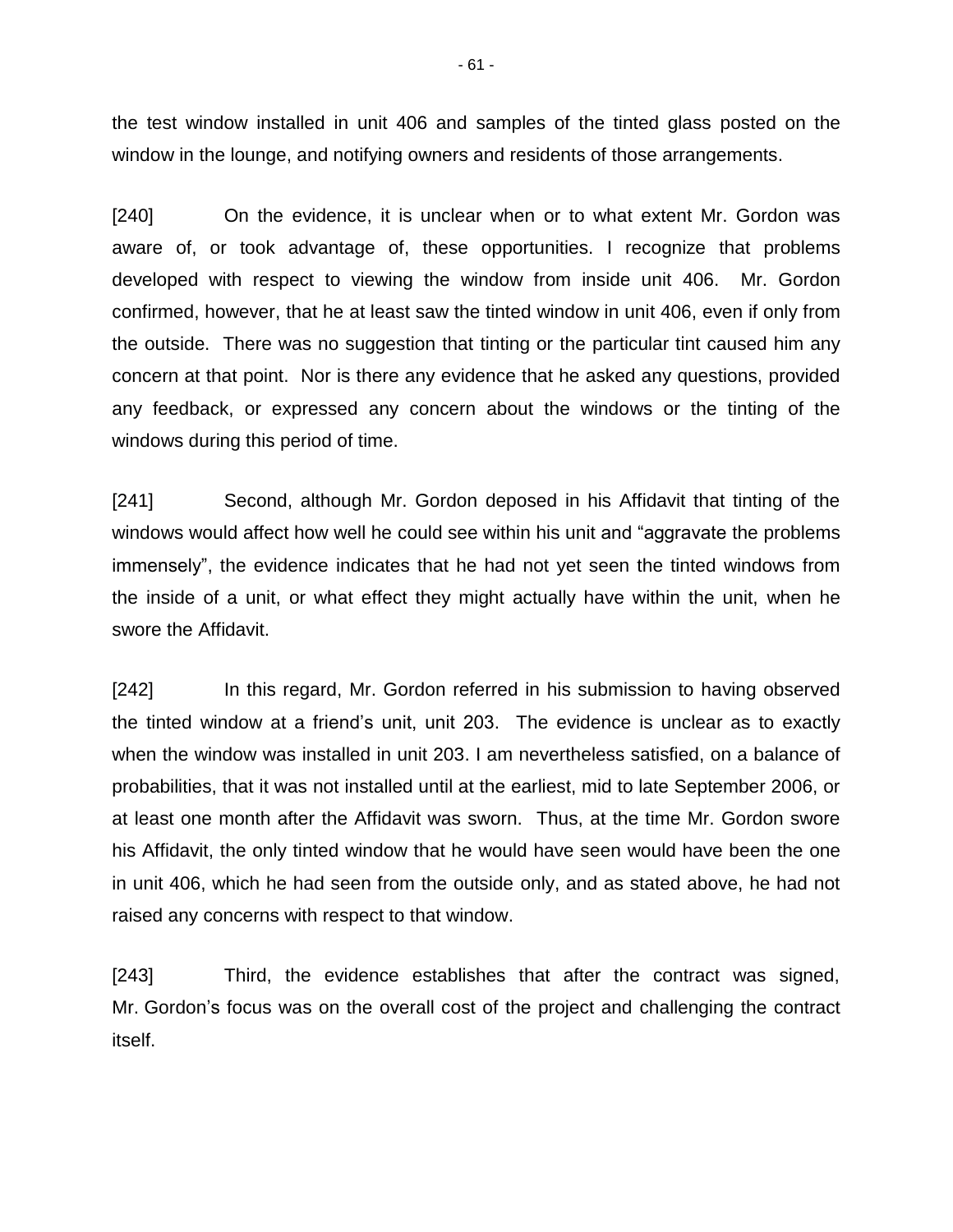[244] Thus, as a member of the Concerned Owners Committee, a group which was opposed to the contract, he was involved in circulating a petition for a vote on the contract and to remove the Board. His testimony at the hearing, where he stated that he and other members of the Committee were "just really unhappy that any kind of contract could have been signed for over \$4 million that was not voted on by the owners", is telling. He did not agree with the project in its entirety and did not want it to proceed.

[245] Around the same time, Mr. Gordon filed a Motion to be added as a coplaintiff in the claim which Mr. Pollock had commenced against the Respondent, thereby seeking "to protect [his] interests in [that] litigation". The central theme of that litigation, as described by the Master, was to stop or change the window project as a whole. Mr. Gordon's Affidavit of August 18, 2006 was filed in support of his Motion to be added as a party to that litigation.

[246] At the hearing before me, Mr. Gordon described his August 18 Affidavit as his "official notice" to the Respondent of "his disability and opposition to the tinted windows". Again, that description is telling. Mr. Gordon was opposed to the windows and the project itself. There is no mention in his Affidavit of, and no request for, accommodation. Further, to interpret it as such would, in my view, be inconsistent with the basis of the claim and of Mr. Gordon's Motion to become a co-plaintiff to that claim, in that the claim was directed towards getting rid of the contract, not seeking accommodation thereunder.

[247] Fourth, I am satisfied that the language of the Affidavit itself, including paragraph 7 thereof, falls short of identifying a special "need" for untinted windows. Mr. Gordon stated in paragraph 7 that he was "concerned" that the proposed tinting would aggravate the problem or his "difficulties" immensely. In my view, such concerns and difficulties do not equate to needs. The presence or use of the word "immensely" does not alter my conclusion in this regard. Mr. Gordon further stated, in paragraph 7, that such a change would be "undesirable" for him. In other words, Mr. Gordon was of the view that it would be preferable or better for him if he did not have the proposed tinting.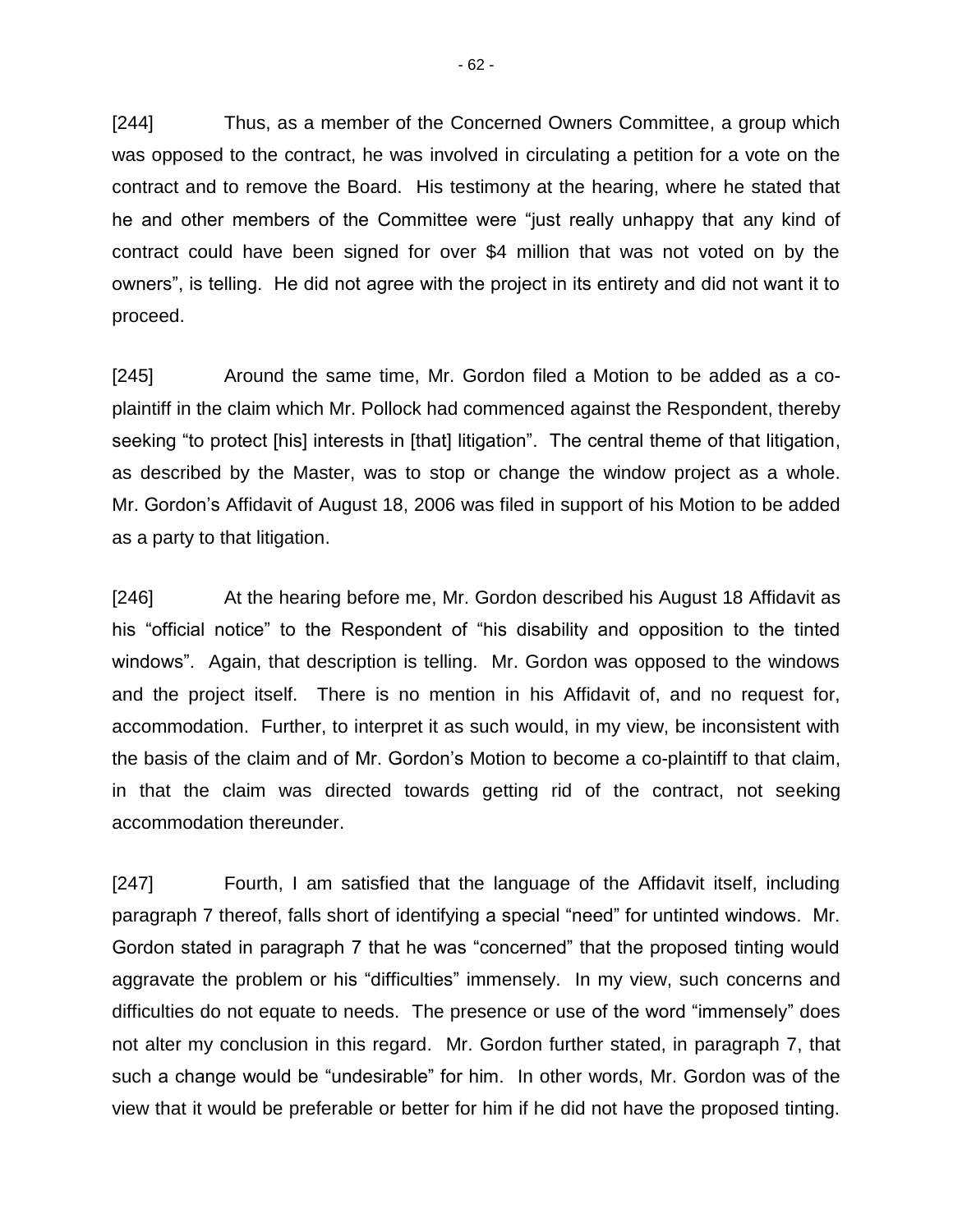In my view, that is not enough. As previously stated, the *Code* requires the accommodation of disability-related "needs", not desires, preferences, or wants.

[248] Fifth, in considering whether Mr. Gordon has established that he has a special need for non-tinted windows, the fact that a tinted window was installed in Mr. Gordon's bedroom in January 2007, and the circumstances relating to the installation of that window are, in my view, particularly significant. The evidence discloses, and I find as a fact, that Mr. Gordon not only had advance notice that the contractors were coming to install the window, and let them in, but that he also took steps to get the room ready for them to do their work. It is difficult, if not impossible, to reconcile Mr. Gordon's claim that he has, and made clear that he has, a special disability-related need which required, and for which he was seeking, accommodation, with his actions in not only allowing the window to be installed in his bedroom, without objection, but actually facilitating its installation.

[249] I would note that Mr. Gordon alleged in his Complaint that the Respondent and Gardon installed the tinted window in his bedroom when he was not home, even though he had disagreed with the entire window project. The first part of that allegation suggests that the window was installed without his knowledge and without warning, which I have found not to be the case. The second part of that allegation further confirms that Mr. Gordon disagreed with the contract and the windows project as a whole, not that he was seeking to be accommodated thereunder.

[250] In his final submission, Mr. Gordon also argued that the Respondent and Gardon put the window in before he could stop them. There is no evidence, however, that he made any effort to stop or prevent that window being installed at that time. On the contrary, I have found that Mr. Gordon took steps to facilitate its installation.

[251] Sixth, while Mr. Gordon testified that the window which has been installed in his bedroom and those installed in other units darken the room and make it more difficult for him to see, his evidence in this regard must be weighed against the fact that he had already decided, without having actually seen the new windows, that they would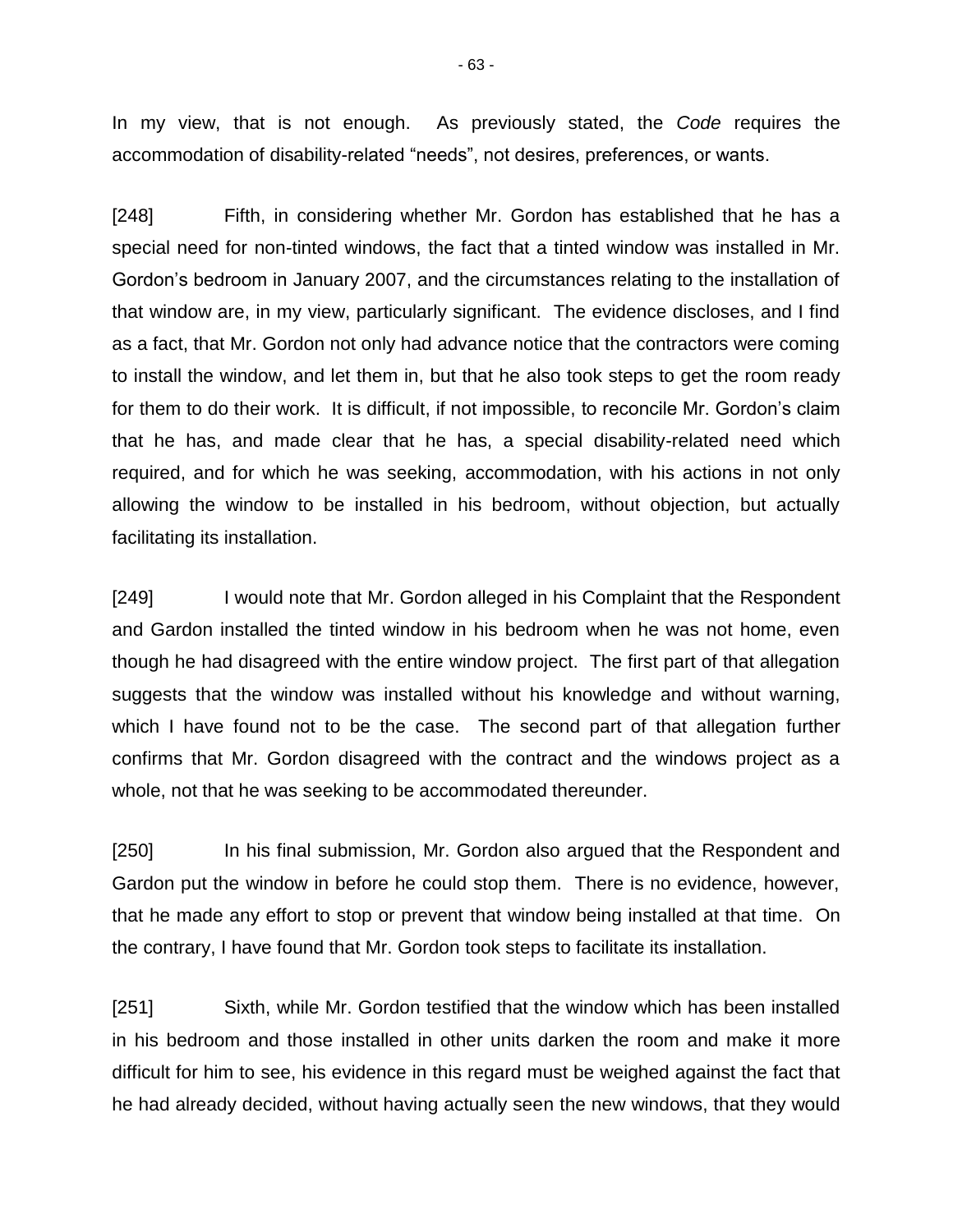make it more difficult for him to see. By this, I am not saying that the tint had no effect in terms of the quality of the light in a room, but only that consideration should be given to the fact that Mr. Gordon had already made up his mind about the effect of the tint before even seeing the windows.

[252] Seventh, in describing the effect of the tinted window that was installed in his bedroom in more concrete terms, Mr. Gordon stated that he now has to turn on the light to go into his bedroom. While I can appreciate that he is not happy with this situation, I cannot conclude that this is sufficient to establish that he had or has a special need which required accommodation.

[253] In light of the foregoing, I am not satisfied, on a balance of probabilities, that Mr. Gordon has established that he had or has a special need for untinted windows.

[254] Further, even if it could be said that Mr. Gordon has proven that he has a special disability-related need for clear glass or untinted windows, I am not satisfied that the evidence establishes that the Respondent knew or ought reasonably to have known of that need.

[255] I have already concluded that the effect of tinting on an individual with a visual impairment is at least to some extent subjective, and depends on, among other things, the individual's own condition and circumstances. Thus, without sufficient notice that Mr. Gordon had a special need for clear glass windows due to his disability, which required accommodation, I cannot conclude that the Respondent would have known of this.

[256] In this regard, as stated above, the Board provided opportunities for unit owners and residents, including Mr. Gordon, to see and comment on the proposed tint prior to April 13, 2006 when the contract was signed. There is no evidence, however, that Mr. Gordon asked any questions, provided any feedback or raised any issues or concerns with respect to the windows, or the tinting of the windows, during this period of time.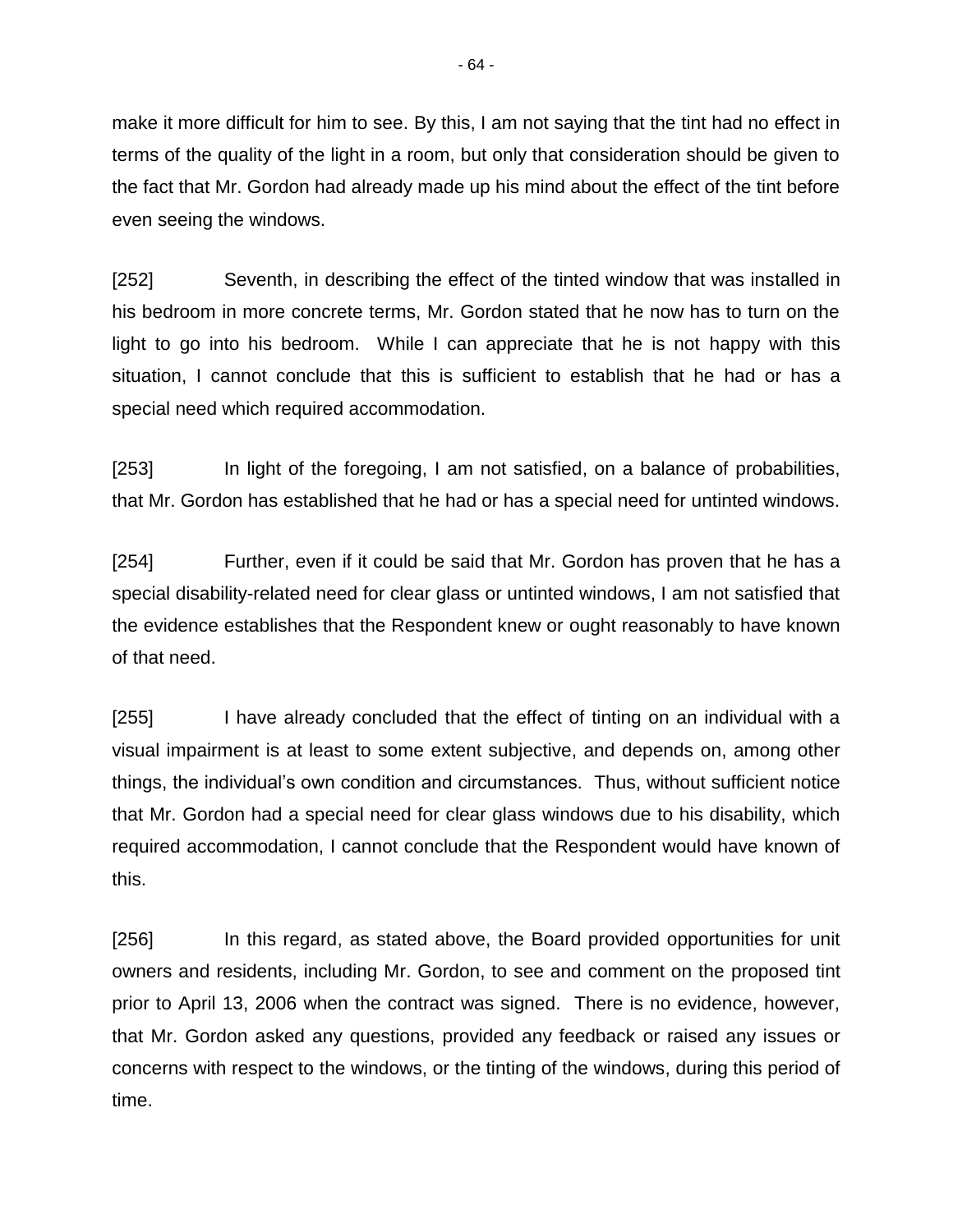[257] Mr. Gordon argued that he "voiced his disability-related concerns with the tint" at the information meeting on May 8, 2006. That argument is not supported by the evidence. Rather, Mr. Gordon's evidence was that he went up after the meeting to try to express "concerns" about the windows, but that the Board members did not listen. Mr. Schafer denied that Mr. Gordon spoke to him, but in any event, Mr. Gordon's own evidence indicates that whatever his concerns may have been, the Board did not hear them. In spite of that, there is no indication that Mr. Gordon made any attempt to pursue this with the Board.

[258] The Questions and Answers document which was distributed shortly after that meeting encouraged unit owners to put their questions in writing and send them to the Board. Mr. Gordon could not recall whether he had seen that document. Regardless of whether he saw it or not, there is nothing to suggest that he submitted any questions to the Board, either verbally or in writing, or that he followed up with the Board on any concerns he may have had.

[259] After he learned of the contract for the windows project and the reserve fund levy, Mr. Gordon's involvement or activities, through the Concerned Owners Committee, were centred around the contract itself, the cost of the project and the lack of consultation with the unit owners as a whole. He was arguing against the contract and the project as opposed to seeking accommodation thereunder. The Pollock proceeding, which he was seeking to join, was similarly aimed at stopping or changing the window project as a whole.

[260] Mr. Gordon relied heavily on his Affidavit of August 18, 2006 as being his official notice to the Respondent of his disability. In all of the circumstances, and for the reasons which were set out above, I find it to be reasonable, and accept, that the Respondent viewed that Affidavit as an extension of the opposition to the contract, and not as notification of a special need and/or a request for accommodation by Mr. Gordon.

[261] As noted by the Respondent, Mr. Gordon never became a party to the Pollock proceeding, the claim having been struck out. In spite of that, Mr. Gordon made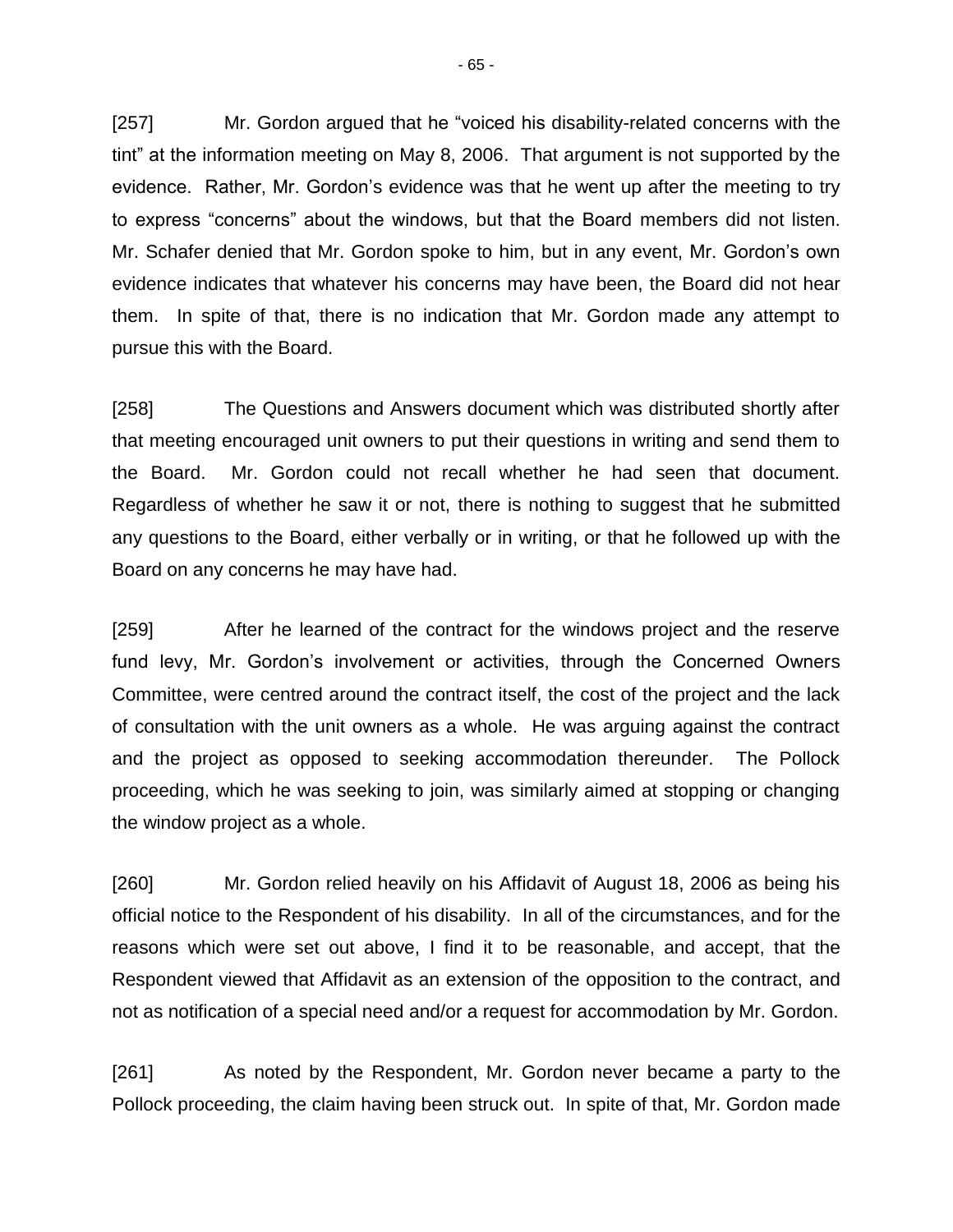no effort to pursue any request for accommodation based on the difficulties or concerns which he said he had raised in his Affidavit. Instead, he became involved in the Briggs proceeding, which was again in opposition to the contract and the windows project as a whole. He also allowed one of the windows to be installed in his bedroom, without objection.

[262] After Justice Jewers had ordered that a vote he held, Mr. Gordon had a lawyer write a letter indicating that he would not provide access to his condo for any work to be done until the contract had been ratified. There was no mention of any human rights concerns or issues in that letter.

[263] The evidence indicates that at the April 11 meeting to vote on the contract, Mr. Gordon sought to have a different option considered, which he said would have included untinted windows and been less expensive. Again, however, this was focused on a different contract and cost.

[264] The majority of the unit owners voted in favour of the contract, and the day after the vote, Mr. Gordon filed his Complaint.

[265] Thus, up until the time that he filed his Complaint herein, Mr. Gordon's position had been that he was opposed to the contract. Based on the evidence, I am not satisfied that he had sufficiently communicated any special need for untinted windows or any need for accommodation based on his disability.

[266] Mr. Gordon has argued that the Respondent had no right to ignore notification of his disabilities. It is not a matter of whether Mr. Gordon had a disability, but whether he had a particular need, that is, a need for clear glass windows. As previously stated, I am not satisfied that Mr. Gordon has shown that he has such a need. Moreover, Mr. Gordon had the primary obligation to ensure that the Respondent had sufficient information to trigger a duty on its part to investigate whether he required accommodation. Based on the evidence, I am not convinced that he met that obligation. Accordingly, a duty to investigate did not arise.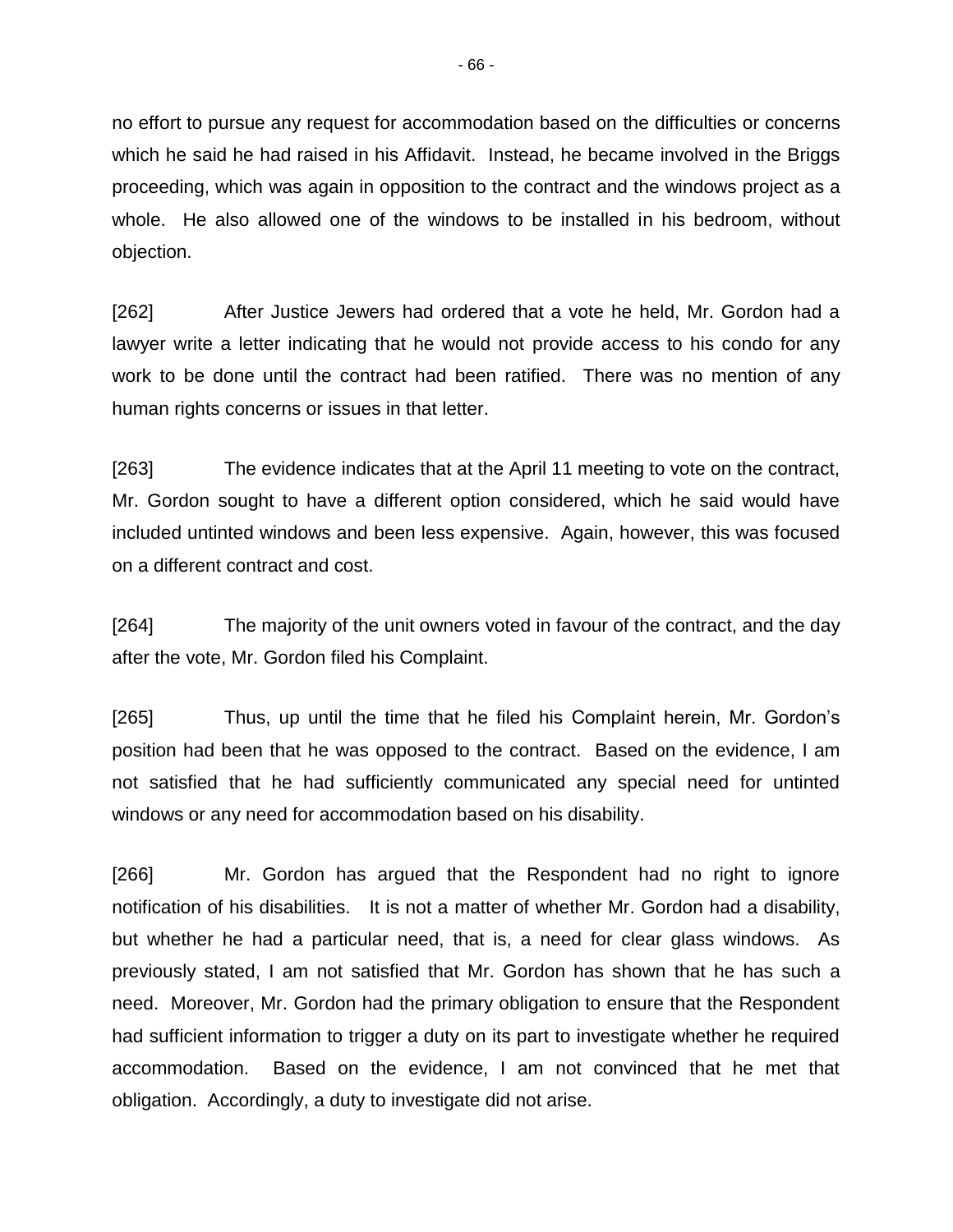[267] In the event that I am wrong and it could be said that Mr. Gordon has established a *prima facie* case of discrimination, the onus would shift to the Respondent to establish, again on the balance of probabilities, that it reasonably accommodated Mr. Gordon's disability-related special needs. In the circumstances of this case, I am satisfied that the Respondent has discharged that onus.

[268] The obligation, as set out in clause 9(1)(d) of the *Code* is to make "reasonable accommodation" for the special needs of an individual. That obligation is described as follows by Adjudicator Suche (as she then was) in *Morriseau*, *supra*, at paragraph 37:

> It must be remembered, of course, that accommodation does not have to be absolute or "perfect" accommodation. Rather, by definition, it must be reasonable. It may be that there is more than one alternative available, and in that instance, the employer or service provider, as the case may be, has the right to choose which accommodation it shall offer.

[269] In this instance, the Respondent arranged for Mr. Gordon to keep the original window in his living room, and for steps to be taken to ensure that the building envelope would be protected. The Board has proposed maintaining the existing original window, with regular inspections by the Respondent's maintenance department under the supervision of the building engineer. A new window has been purchased, and would be installed to replace the existing original window, at the Respondent's cost, when Mr. Gordon moved.

[270] Mr. Gordon therefore continues to have the original, clear glass window in his living room. He also continues to have the tinted window in his bedroom, as installed in January 2007. In all of the circumstances, I am satisfied that this was a reasonable accommodation.